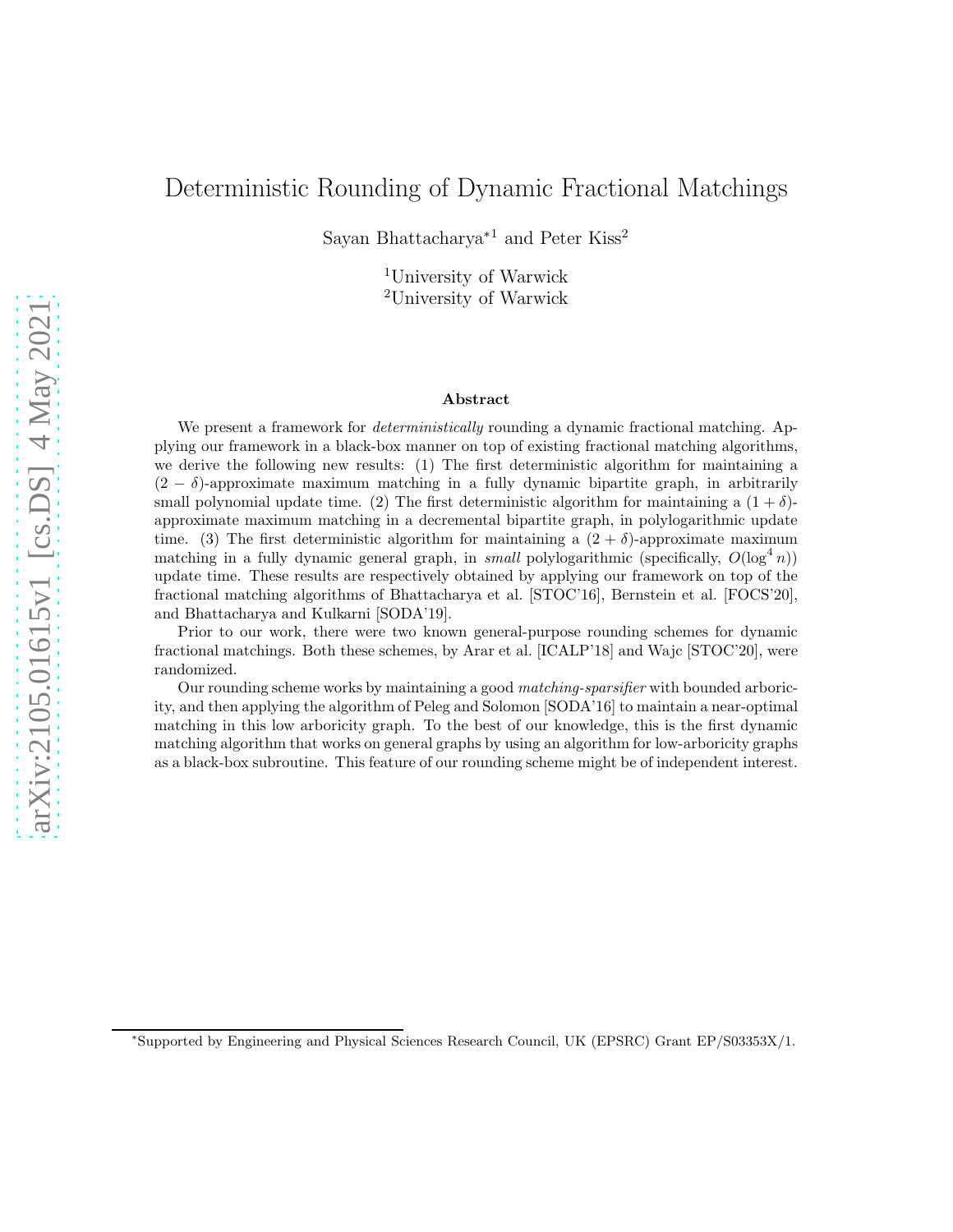# Contents

|              | 1 Introduction                                                                                           | 1              |
|--------------|----------------------------------------------------------------------------------------------------------|----------------|
| $\mathbf{2}$ | <b>Notations and Preliminaries</b>                                                                       | $\overline{4}$ |
| 3            | Static Algorithm for Sparsifying a Uniform Fractional Matching                                           | $\bf{5}$       |
|              | 4 Dynamically Sparsifying a Uniform Fractional Matching                                                  | 10             |
| 5            | Dynamically Sparsifying an Arbitrary Fractional Matching                                                 | <b>13</b>      |
|              | A Missing Proofs from Section 4<br>A.3<br>A.4 Some Basic Properties of the Analogous Static Algorithm 21 | 14             |
| B.           | <b>Full Version of Section 5</b><br><b>B.1</b><br>B.2                                                    | 28             |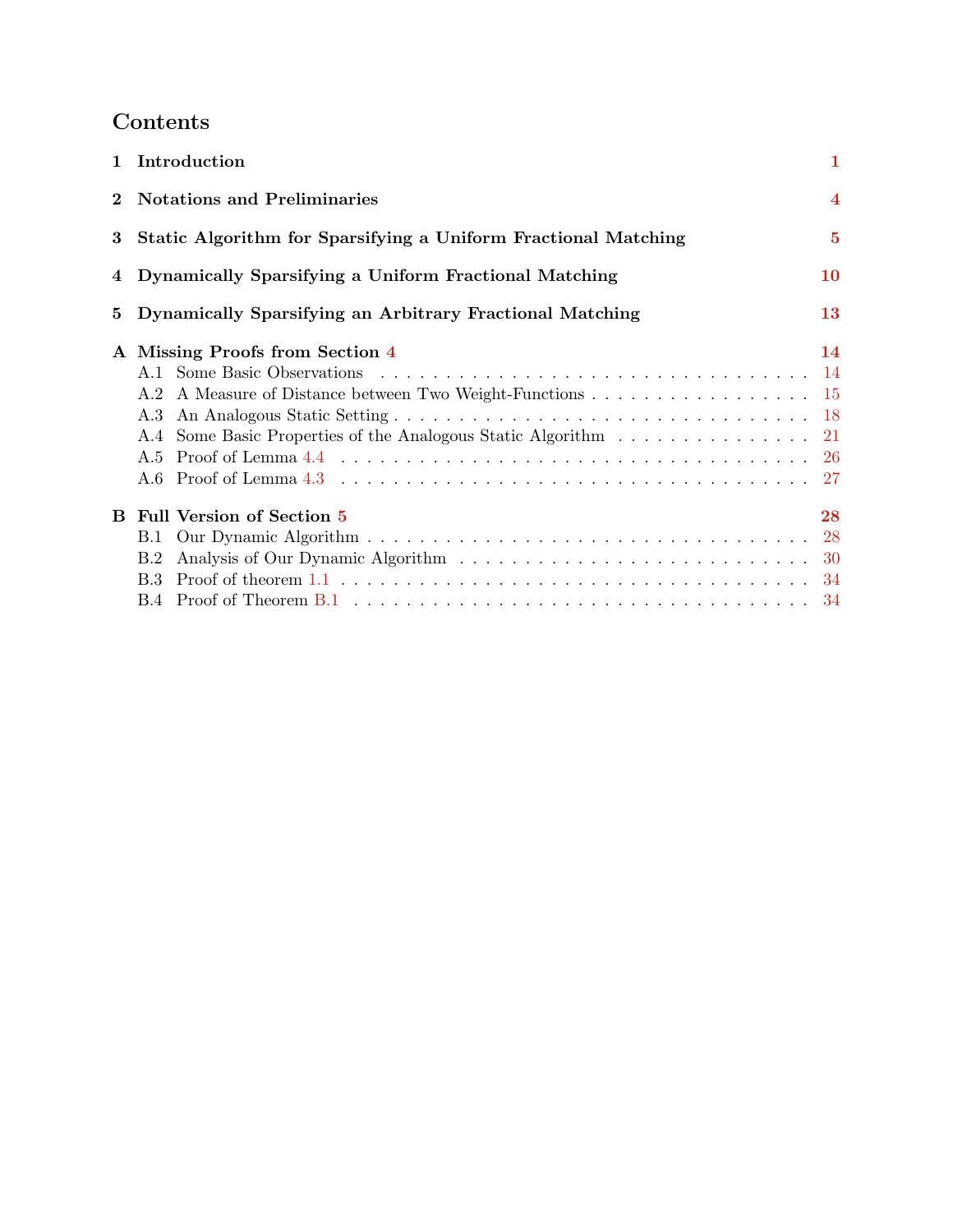## <span id="page-2-0"></span>1 Introduction

The central question in the area of *dynamic algorithms* is to understand how can we efficiently maintain a good solution to a computational problem, when the underlying input changes over time [\[26](#page-38-0), [28\]](#page-38-1). In the past decade, an extensive body of work in this area has been devoted to the study of dynamic matching [\[1](#page-37-0), [5,](#page-37-1) [6,](#page-37-2) [7,](#page-37-3) [8](#page-37-4), [10](#page-37-5), [11](#page-37-6), [17,](#page-38-2) [22](#page-38-3), [24,](#page-38-4) [34](#page-39-0), [35](#page-39-1), [38,](#page-39-2) [39](#page-39-3)].

A matching  $M \subseteq E$  in G is a set of edges that do not share any common endpoint. In the dynamic matching problem, the input is a graph  $G = (V, E)$  that keeps getting updated via edge insertions/deletions, and the goal is to maintain an approximately maximum matching in G with small (preferably polylogarithmic) update time, where the phrase "update time" refers to the time it takes to handle an "update" (edge insertion/deletion) in  $G<sup>1</sup>$  $G<sup>1</sup>$  $G<sup>1</sup>$  From the current landscape of dynamic matching, we can identify a common template that underpins a number of existing algorithms for this problem. This template consists of three steps.

**Step (I):** Design an efficient dynamic algorithm that maintains an approximately maximum frac-tional matching<sup>[2](#page-2-3)</sup> w :  $E \to [0, 1]$  in the input graph  $G = (V, E)$ . All the known algorithms for this first step are deterministic [\[9,](#page-37-7) [12](#page-37-8), [13](#page-37-9), [14](#page-37-10), [15](#page-37-11), [16,](#page-38-5) [23](#page-38-6)].

**Step (II):** Maintain a *sparse* (bounded-degree) subgraph  $S = (V, E_S)$  of the input graph, with  $E_S \subseteq E$ , that approximately preserves the size of maximum matching [\[3](#page-37-12), [41](#page-39-4)]. In a bit more details, the subgraph S should have the property that  $\mu(S)$  is very close to  $size(w)$ , where  $\mu(S)$ denotes the size of maximum (integral) matching in S, and  $size(w) = \sum_{e \in E} w(e)$  denotes the size of the fractional matching  $w$  from the previous step. Such a subgraph  $S$  is often referred to as a matching-sparsifier of  $G$  [\[4](#page-37-13)]. There are two known algorithms for this second step and both of them are randomized, in sharp contrast to Step (I). Specifically, Arar et al. [\[3\]](#page-37-12) designed a randomized rounding scheme for sparsifying a dynamic fractional matching. Their algorithm works only in the oblivious adversary setting, where the future updates cannot depend on the past actions taken by the algorithm. This result was very recently improved upon by Wajc [\[41](#page-39-4)], who presented an elegant dynamic rounding scheme for Step (II) that, although randomized, works in a much more general adaptive adversary setting, where the future updates to the algorithm can depend on all its past random bits.

Step (III): Maintain a near-optimal matching in the (bounded-degree) sparsifier S from the pre-vious step, using a known algorithm by Gupta et al. [\[25](#page-38-7)], which has  $O(\Delta)$  update time on dynamic graphs with maximum degree  $\leq \Delta$ . Since S has bounded degree, the third step incurs only a small overhead in the update time. The algorithm in [\[25\]](#page-38-7) is also deterministic.

A natural question arises from the preceding discussion. Can we design an efficient deterministic dynamic algorithm for Step (II)? Since Step (I) and Step (III) are already deterministic, an efficient deterministic algorithm for Step (II) will allow us to derandomize multiple existing results in the literature on dynamic matching. We resolve this question in the affirmative. Specifically, our main result is summarized in the theorem below.

<span id="page-2-2"></span><span id="page-2-1"></span><sup>&</sup>lt;sup>1</sup>An algorithm has an "amortized" update time of  $O(\tau)$  iff starting from an empty graph, it can handle any sequence of  $\kappa$  edges insertions/deletions in  $O(\tau \cdot \kappa)$  total time.

<span id="page-2-3"></span><sup>&</sup>lt;sup>2</sup>A fractional matching w in G assigns a weight  $w(e) \in [0,1]$  to every edge  $e \in E$ , ensuring that the total weight assigned to all the edges incident on any given node is  $\leq 1$ .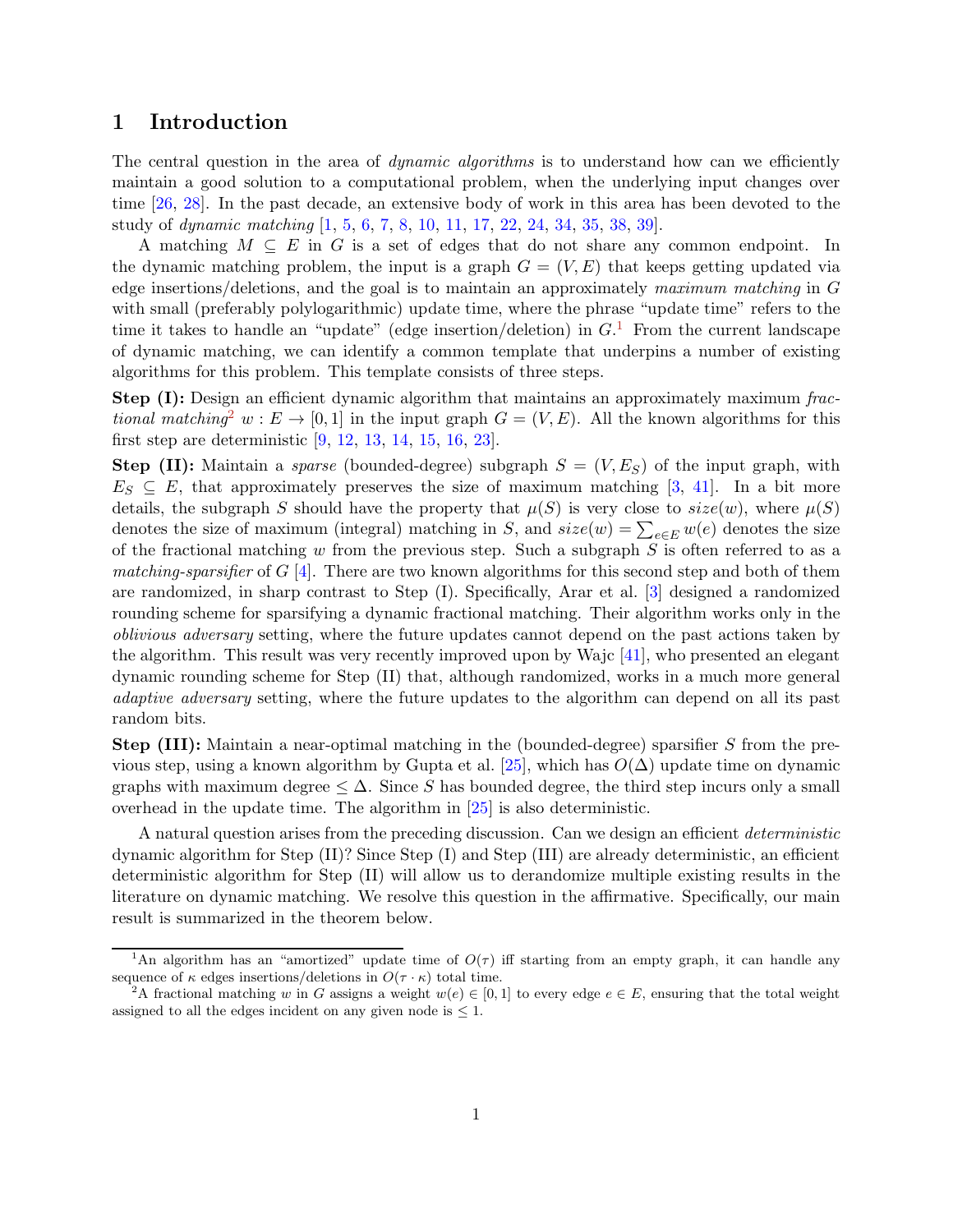**Theorem 1.1.** Fix any small constant  $\delta > 0$ . Consider a dynamic graph  $G = (V, E)$  on n nodes and a (dynamic) fractional matching w in G. In this setting, an update either inserts/deletes an edge in  $G = (V, E)$  or changes the weight  $w(e)$  of an existing edge  $e \in E$ . We can deterministically maintain a subgraph  $S = (V, E_S)$  of G, with  $E_S \subseteq E$ , such that:

- 1. There exists a fractional matching  $h': E_S \to [0,1]$  in S with  $size(w) \leq (1+\delta) \cdot size(h').$
- 2. If w is a  $(\delta, \delta)$ -approximate maximal matching in G, then  $\mu(G) \leq (2 + \delta) \cdot \mu(S)$ .
- 3. The arboricity of S is  $O(\log^2 n)$ .
- 4. Every update in G or w, on average, leads to  $O(\log^2 n)$  updates in S.
- 5. Our dynamic algorithm for maintaining S has  $O(\log^2 n)$  amortized update time.

**Bounded arboricity matching-sparsifiers:** We will shortly explain part- $(2)$  of Theorem [1.1,](#page-2-1) which uses the notion of a  $(\delta, \delta)$ -approximate maximal matching that has not been defined yet. For now, we focus on an intriguing feature of Theorem [1.1,](#page-2-1) namely, that it only maintains a subgraph S with bounded *arboricity*.<sup>[3](#page-3-0)</sup> This is in sharp contrast to all previous work on dynamic matching-sparsifiers: they satisfy the strictly stronger requirement of bounded maximum degree [\[3,](#page-37-12) [41](#page-39-4)]. Our algorithm exploits this feature in a crucial manner, allowing certain nodes to have large degrees in S while ensuring that the arboricity of S remains at most  $O(\log^2 n)$ . This does not cause any problem in the overall scheme of things, however, because Peleg and Solomon [\[37\]](#page-39-5) have shown how to deterministically maintain a  $(1 + \delta)$ -approximate maximum matching in  $O(\Delta)$  update time in a dynamic graph with arboricity  $\leq \Delta$ . Their algorithm allows us to efficiently maintain a nearoptimal matching in S.

To summarize, there is an existing line of work on dynamic matching which deal with the special class of low-arboricity graphs [\[29](#page-38-8), [34](#page-39-0), [37](#page-39-5)]. Theorem [1.1](#page-2-1) shows that if we have a good dynamic matching algorithm for low-arboricity graphs, then we can use it in a black-box manner to design better dynamic matching algorithms for general graphs as well.

**Implications of Theorem [1.1:](#page-2-1)** We start by focussing on bipartite graphs. If a graph  $G$  is bipartite, then the size of a maximum fractional matching in G is equal to  $\mu(G)$ . Accordingly, part-(1) of Theorem [1.1](#page-2-1) implies that if the input graph  $G$  is bipartite, then our dynamic algorithm maintains a sparsifier  $S = (V, E_S)$  such that  $size(w) \leq (1 + \delta) \cdot \mu(S)$ . We can now run the dynamic algorithm from  $[37]$  on S, which has small arboricity, to efficiently maintain a near-optimal (integral) matching  $M \subseteq E_S$  with  $size(w) \leq (1+\delta) \cdot |M|$ .

Bhattacharya et al. [\[14](#page-37-10)] gave a deterministic algorithm for maintaining  $(2 - \epsilon)$ -approximate maximum *fractional* matchings in bipartite graphs with arbitrarily small polynomial update time. Applying our dynamic rounding framework on top of this result from [\[14](#page-37-10)], we get the *first determin*istic algorithm for dynamic (integral) matchings in bipartite graphs with the same approximation ratio and similar update time, as summarized in the theorem below.

**Theorem 1.2.** For every constant  $k \ge 10$ , there exists a  $\beta_k \in (1, 2)$ , and a deterministic dynamic algorithm that maintains a  $\beta_k$ -approximate maximum matching in an n-node bipartite graph with  $O(n^{1/k} \cdot \log^4 n)$  amortized update time.

<span id="page-3-0"></span><sup>&</sup>lt;sup>3</sup>Informally, an undirected graph  $G' = (V', E')$  has arboricity  $\kappa$  if we can assign a direction to each of its edges  $e \in E'$  in such a way that every node  $v \in V'$  gets an out-degree of at most  $O(\kappa)$ . If a graph has maximum degree at most  $\kappa$ , then its arboricity is also  $O(\kappa)$ , but not vice versa.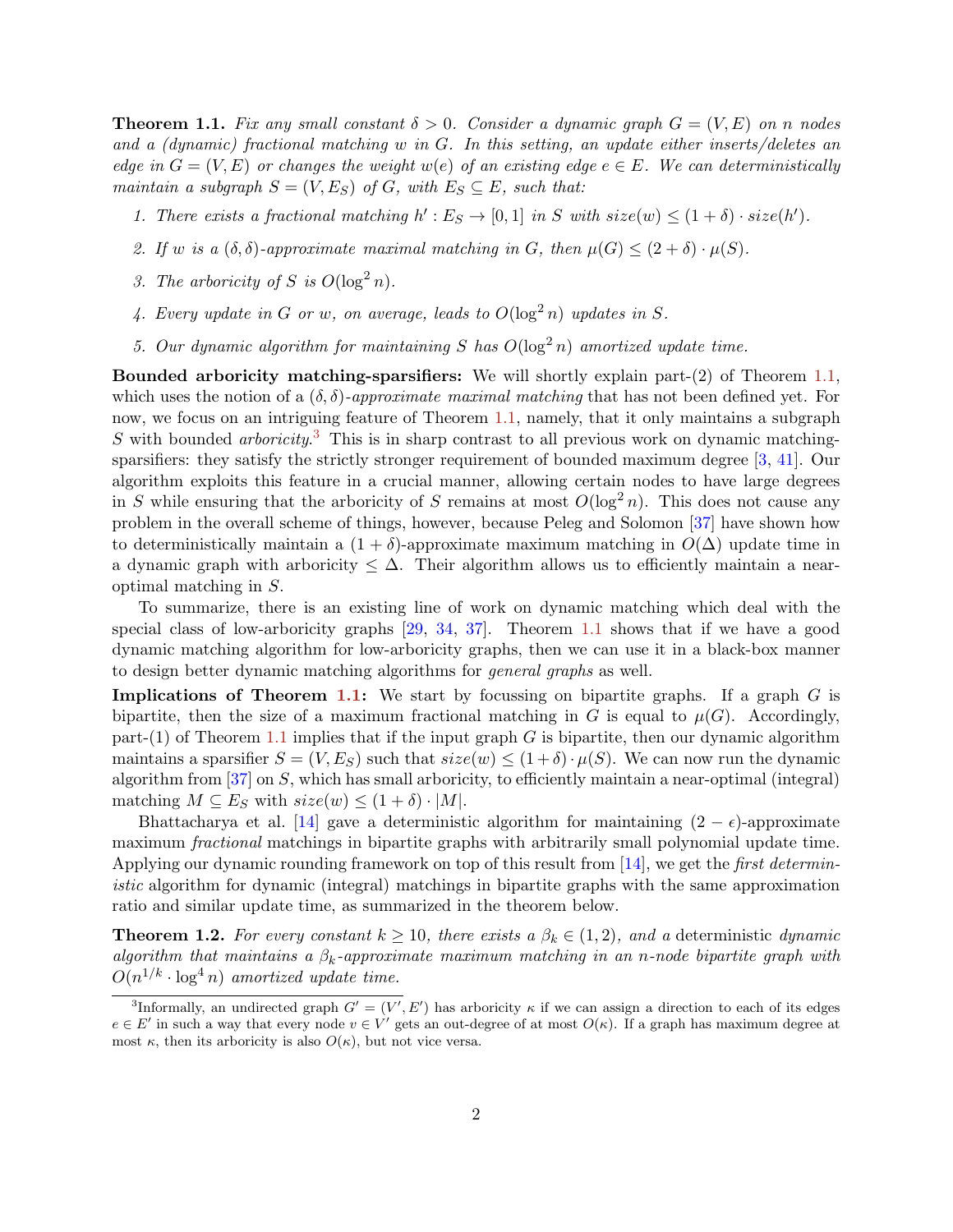Next, very recently Bernstein et al. [\[9](#page-37-7)] showed how to maintain a  $(1+\delta)$ -approximate maximum fractional matching in a bipartite graph with  $O(\log^3 n)$  amortized update time in the *decremental* setting, where the input graph only undergoes edge-deletions. Applying our dynamic rounding framework on top of their result, we get the first deterministic algorithm for maximum (integral) matching in an analogous decremental setting, with the same approximation ratio and similar update time. This is stated in the theorem below.

**Theorem 1.3.** We can deterministically maintain a  $(1 + \delta)$ -approximate maximum matching in a decremental bipartite graph on n nodes with  $O(\log^7 n)$  amortized update time.

Moving on to general graphs, we note that if a graph  $G = (V, E)$  is non-bipartite, then the size of a maximum fractional matching can be as large as  $(3/2) \cdot \mu(G)$ . Thus, if we are to naively apply our dynamic rounding framework based on the guarantee given to us by part-(1) of Theorem [1.1,](#page-2-1) then we will lose out on a factor of  $3/2$  in the approximation ratio. This is where part-(2) of Theorem [1.1](#page-2-1) comes in handy. Specifically, as in [\[3](#page-37-12), [41](#page-39-4)], we invoke the notion of an  $(\alpha, \beta)$ -approximate maximal matching (see Definition [2.1\)](#page-6-1).

To see why this notion is useful for us, consider the result of Bhattacharya and Kulkarni [\[16\]](#page-38-5), who designed a deterministic dynamic algorithm for  $(2 + \delta)$ -approximate maximum fractional matching, for small constant  $\delta > 0$ , in general graphs with  $O(1)$  amortized update time. Furthermore, the fractional matching maintained by [\[16](#page-38-5)] is  $(\delta, \delta)$ -approximately maximal. Thus, applying Theo-rem [1.1](#page-2-1) on top of this result from [\[16\]](#page-38-5), we can deterministically maintain a sparsifier  $S = (V, E_S)$ of the input graph G with  $\mu(G) \leq (2 + \delta) \cdot \mu(S)$ . We can now maintain a near-optimal maximum matching  $M \subseteq E_S$  in S, using the algorithm of [\[37](#page-39-5)]. Since  $\mu(G) \leq (2 + \delta) \cdot \mu(S)$ , M will be a  $(2 + \delta)$ -approximate maximum (integral) matching in G. Putting everything together, we get the result summarized in the theorem below.

**Theorem 1.4.** We can deterministically maintain a  $(2 + \delta)$ -approximate maximum matching in an n-node dynamic graph with  $O(\log^4 n)$  amortized update time, for small constant  $\delta > 0$ .

Prior to our work, the only *deterministic* dynamic algorithm for  $(2 + \delta)$ -approximate maximum matching in general graphs with polylogarithmic update time was due to Bhattacharya et al. [\[14\]](#page-37-10). The exact polylogarithmic factor in the update time of [\[14](#page-37-10)] was huge (more than  $\log^{20} n$ ), and the algorithm of [\[14](#page-37-10)] was significantly more complicated than ours.

Perspective: Existing techniques for proving update-time lower bounds for dynamic problems cannot distinguish between deterministic and randomized algorithms [\[2](#page-37-14), [27](#page-38-9), [30](#page-38-10), [31](#page-39-6), [36](#page-39-7)]. Thus, understanding the power of randomization in the dynamic setting is an important research agenda, which comprises of two separate strands of work. (1) Studying the power of the *oblivious adversary* assumption while designing a randomized algorithm for a given dynamic problem. (2) Studying the separation between randomized algorithms that work against *adaptive adversaries* on the one hand, and deterministic algorithms on the other. Our work falls under the second category. A recent breakthrough result under this category has been a deterministic algorithm for dynamic minimum spanning forest with worst-case subpolynomial update time [\[18](#page-38-11), [21\]](#page-38-12). This improves upon earlier work which achieved the same update time guarantee for dynamic minimum spanning forest, but using a randomized algorithm that works against adaptive adversary [\[32](#page-39-8)]. There are other wellstudied dynamic problems where currently we have polynomial gaps between the update times of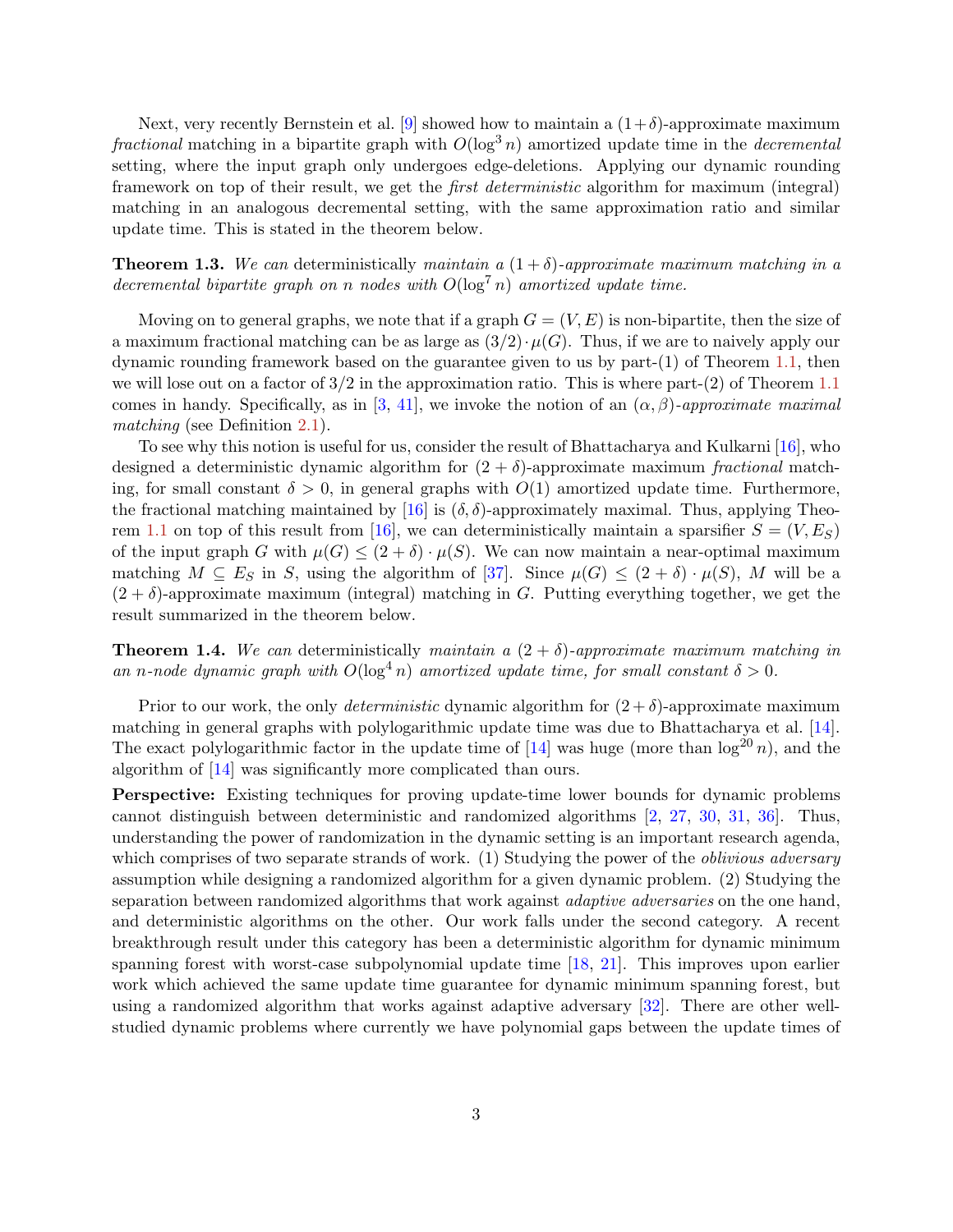the best-known deterministic algorithm and the best-known randomized algorithm against adaptive adversary [\[19](#page-38-13), [20](#page-38-14)]. Bridging these gaps remain challenging open questions.

Our Techniques: The key ingredient in our rounding scheme is a simple *degree-split* procedure. Given any graph  $G' = (V', E')$  as input, this procedure runs in linear time and outputs a subgraph  $G'' = (V', E'')$  where the degree of every node  $v \in V'$  drops by a factor of  $(1/2) \cdot (1 \pm \epsilon)$ , provided the initial degree of v in G' was larger than  $(1/\epsilon)$ . See Algorithm [3.](#page-8-0)

Using this degree-split procedure, we first design a simple *static* algorithm for sparsifying a uniform fractional matching w (which assigns the same weight to every edge) in an input graph  $G = (V, E)$ . This works in rounds. In each round, we start by repeatedly removing the nodes with degree at most  $(1/\epsilon)$ , until we are left with a graph  $G' = (V', E')$  where every remaining node has degree larger than  $(1/\epsilon)$ . We now apply the degree-split procedure on  $G' = (V', E')$  to obtain a subset of edges  $E'' \subseteq E'$ , double the weight of every edge  $e \in E''$ , and discard the edges  $e \in E'' \setminus E'$ from the support of the fractional matching. Since the degree-split procedure reduces the degree of every node in  $V'$  by (approximately) a factor of  $1/2$ , it follows that we (approximately) preserve the total weight received by every node while implementing a given round. We can show that if we continue with this process for (roughly) logarithmic many rounds, then we end up with a bounded-arboricity subgraph of the input graph G that approximately preserves the size of the fractional matching w. In the dynamic setting, we try to mimic this static algorithm in a natural lazy manner.

When the input is a dynamic graph G and a (not necessarily uniform) fractional matching w, then, roughly speaking, we first discretize w and then decompose it into  $O(\log n)$  many uniform fractional matchings, defined on mutually edge-disjoint subgraphs of G. We run a dynamic algorithm for sparsifying a uniform fractional matching on each of these subgraphs, and we maintain the union of the outputs of all these  $O(\log n)$  many dynamic sparsifiers.

## <span id="page-5-0"></span>2 Notations and Preliminaries

Throughout this paper, we let  $G = (V, E)$  denote the input graph, and  $n = |V|$  will be the number of nodes in G. For any  $v \in V$ ,  $E' \subseteq E$  and  $V' \subseteq V$ , we let  $E'(v, V') = \{(u, v) \in E' : u \in V'\}$  denote the set of edges in  $E'$  that are incident on v and have their other endpoints in  $V'$ . To ease notations, we define  $E'(v) := E'(v, V)$ . We also define  $\deg_{E'}(v, V') := |E'(v, V')|$  and  $\deg_{E'}(v) := |E'(v)|$ . Furthermore, given any subset of edges  $E' \subseteq E$ , we let  $V(E') = \bigcup_{(u,v)\in E'} \{u, v\}$  denote the set of endpoints of the edges in  $E'$ . Throughout the rest of this paper, we will consider  $\delta$  to be some small constant, and we will fix two more parameters  $\beta$  and  $\epsilon$  as stated below.

<span id="page-5-1"></span>
$$
10^{-3} \ge \delta = 20 \cdot \beta = 5000 \cdot \epsilon \cdot \log n > 0. \tag{1}
$$

Given any subset of edges  $E' \subseteq E$ , a weight-function  $w' : E' \to [0,1]$  assigns a (possibly fractional) weight  $0 \leq w'(e) \leq 1$  to every edge  $e \in E'$ . We say that E' is the support of w' and write SUPPORT $(w') := E'$ . The size of the weight-function w' is defined as  $size(w') := \sum_{e \in E'} w'(e)$ . For any node  $v \in V$ , let  $w'(v) := \sum_{(u,v) \in E'} w'(u,v)$  denote the total weight received by v from all its incident edges under the weight-function  $w'$ . We say that  $w'$  is a *fractional matching* in the graph  $G' := (V, E')$  iff  $w'(v) \leq 1$  for all  $v \in V$ . Since  $E' \subseteq E$ , we often abuse notation to say that such a weight-function w' is a fractional matching in  $G = (V, E)$  as well. For any  $0 \leq \lambda \leq 1$ , we say that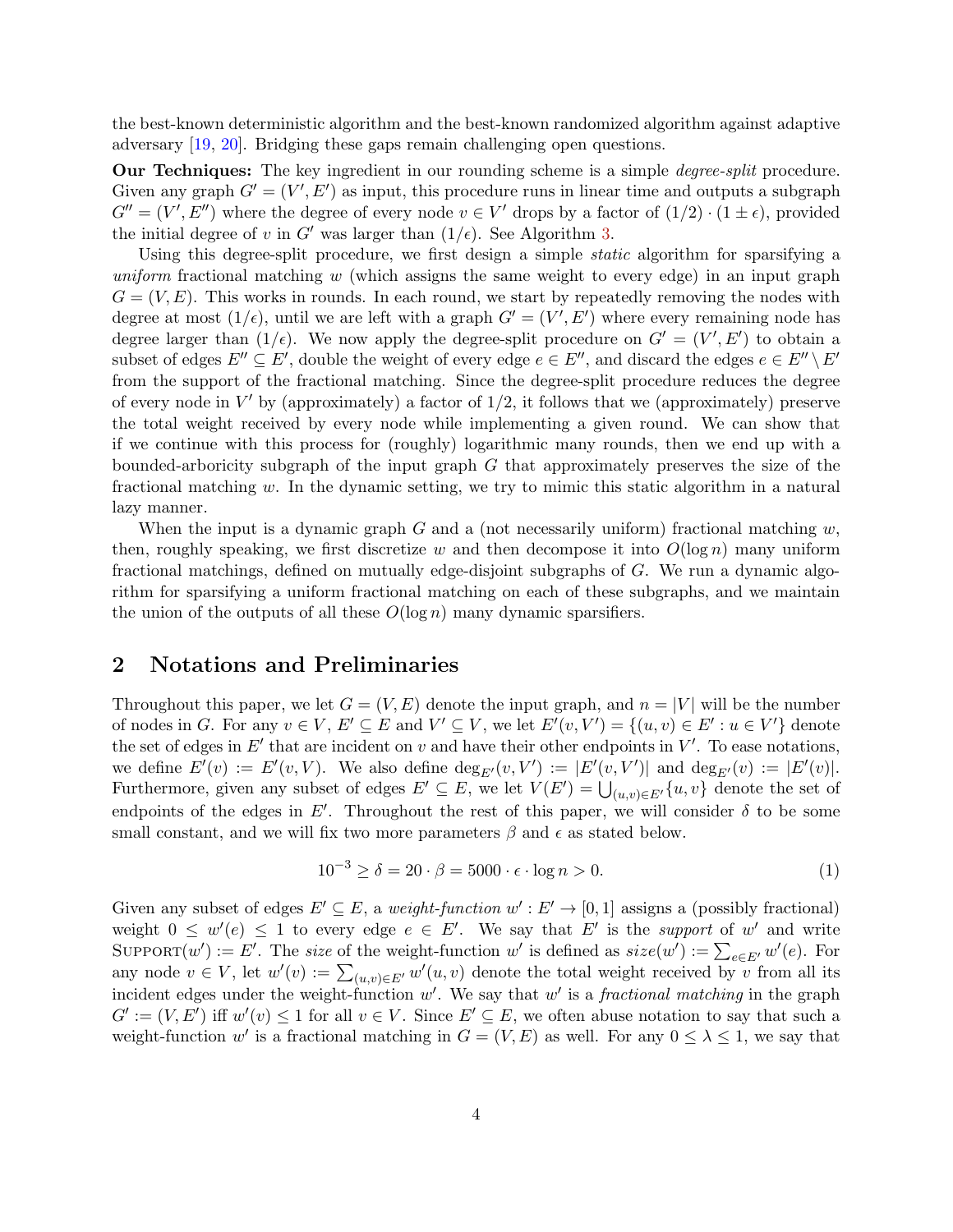w' is a  $\lambda$ -uniform weight-function (or, fractional matching, if  $w'(v) \leq 1$  for all  $v \in V$ ) iff  $w'(e) = \lambda$ for all edges  $e \in E'$ .

Let  $\mu(G')$  and  $\mu_f(G')$  respectively denote the size of maximum matching and the size of maximum fractional matching in a graph  $G'$ . We will use the following well-known theorem.

**Theorem 2.1.** Consider any graph G'. If G' is bipartite, then  $\mu(G') = \mu_f(G')$ . Otherwise, we have  $\mu(G) \leq \mu_f(G') \leq (3/2) \cdot \mu(G)$ .

<span id="page-6-1"></span>We will use the notion of an *approximately maximal* matching as in Arar et al. [\[3](#page-37-12)].

**Definition 2.1.** Consider any graph  $G' = (V', E')$  and a fractional matching w' in  $G'$ . We say that w' is a  $(\alpha, \beta)$ -approximately maximal matching in G' iff the following holds. For every edge  $(u, v) \in E'$ , either (1)  $\{w'(u, v) \geq \beta\}$ , or (2)  $\{there \ is \ at \ least \ one \ endpoint \ x \in \{u, v\} \ such \ that$  $w'(x) \geq 1 - \alpha$  and  $w'(x, y) < \beta$  for all edges  $(x, y) \in E'$  incident on x.

An orientation of a graph  $G' = (V', E')$  assigns a direction to every edge  $(u, v) \in E'$ . For the rest of this paper, whenever we say that a graph G' has arboricity  $O(\kappa)$ , we mean that G' admits an orientation of its edges where the maximum out-degree of a node is  $O(\kappa)$  [\[33\]](#page-39-9).

## <span id="page-6-0"></span>3 Static Algorithm for Sparsifying a Uniform Fractional Matching

In this section, we present a simple static algorithm for sparsifying a uniform fractional matching. This will form the basis of our dynamic algorithm in Section [4](#page-11-0) and Section [5.](#page-14-0)

As input, we receive a graph  $G = (V, E)$  and a  $\lambda$ -uniform fractional matching  $w : E \to [0, 1]$  in G, for some  $\lambda \in [\delta/n^2, \beta)$ . Define  $L = L(\lambda)$  to be the largest integer k such that  $\beta/2 \leq 2^k \lambda < \beta$ . Since  $\delta$  is a constant and  $\delta/n^2 \leq \lambda < \beta$ , from [\(1\)](#page-5-1) we infer that  $L = O(\log n)$ .

The algorithm proceeds in *rounds*  $i \in \{0, \ldots, L-1\}$ . Before the start of round  $i = 0$ , we initialize  $E^{(\geq 0)} := E, V^{(\geq 0)} := V, G^{(\geq 0)} := (V^{(\geq 0)}, E^{(\geq 0)})$  and  $\gamma^{(0)} := w$ . Thus,  $\gamma^{(0)}$  is a  $\lambda$ -uniform fractional matching in G. In each round i, we identify a subset of edges  $F^{(i)} \subseteq E^{(\geq i)}$  that get frozen, in the sense that they are *not* considered in subsequent rounds. Define  $\mathcal{F}^{(i)} := E^{(\geq i)} \bigcup_{j=0}^{i-1} F^{(j)}$  and  $\mathcal{H}^{(i)} := (V, \mathcal{F}^{(i)})$  for all  $i \in [0, L]$ . The following invariant will be satisfied in the beginning of each round  $i \in [0, L]$ . The weight-function  $\gamma^{(i)} : \mathcal{F}^{(i)} \to [0, 1]$  ensures that  $\gamma^{(i)}(v) \simeq w(v)$  for all  $v \in V$ . Clearly, this invariant holds for  $i = 0$ .

**Implementing a given round**  $i \in [0, L - 1]$ : Initialize  $G' = (V', E') := G^{(\geq i)}$ . There are two distinct *steps* in this round. During the first step, we keep iteratively removing the nodes with degree  $\leq (1/\epsilon)$  from G'. Let  $V^{(i)} \subseteq V^{(\geq i)}$  be the collection of nodes that get removed from G' in this manner, and let  $F^{(i)} \subseteq E^{(\geq i)}$  denote the set of edges incident on  $V^{(i)}$ . Define  $V^{(\geq i+1)} := V^{(\geq i)} \setminus V^{(i)}$ . At the end of this first step, the status of  $G' = (V', E')$  is as follows:  $V' = V^{(\geq i+1)}$  and  $E' = E^{(\geq i)} \setminus F^{(i)}$ . Intuitively, we can afford to remove the nodes  $V^{(\geq i)}$  from  $G'$ because the edges in  $F^{(i)}$  admit an orientation with maximum out-degree  $(1/\epsilon)$ . At the end of this first step every node in G' has degree  $\geq (1/\epsilon)$ .

In the second step, we call a subroutine  $DEGREE-SPLIT(E')$ , which returns a subset of edges  $E'' \subseteq E'$  with the following property:  $deg_{E''}(v) \simeq (1/2) \cdot deg_{E'}(v)$  for all nodes  $v \in V'$ . We will shortly see how to implement this DEGREE-SPLIT subroutine. For now, we move ahead with the description of round *i*. We set  $E^{(\geq i+1)} := E''$  and  $G^{(\geq i+1)} := (V^{(\geq i+1)}, E^{(\geq i+1)})$ . Next, we discard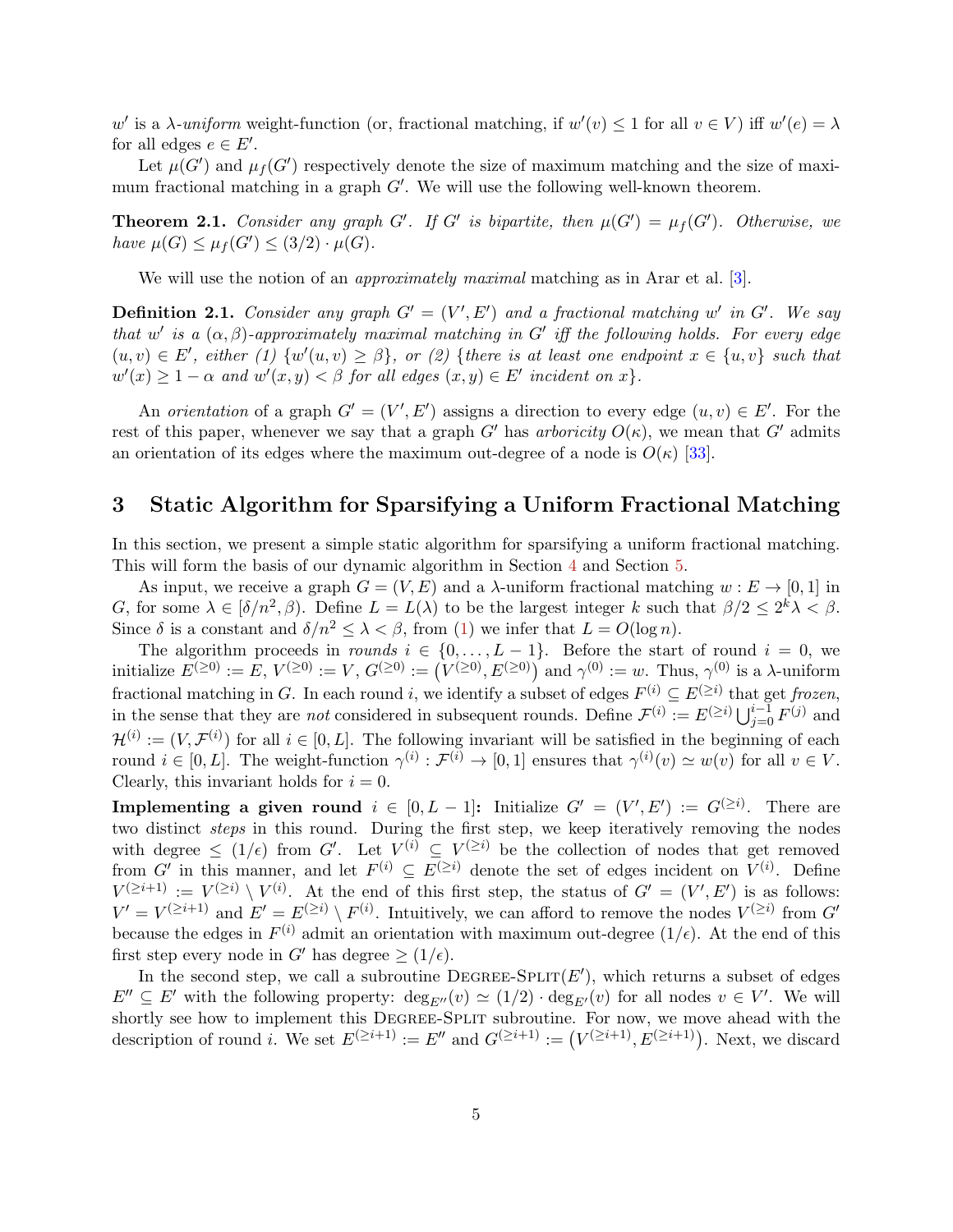the edges in  $E' \setminus E^{(\geq i+1)}$  from the support of  $\gamma$  and double the weights on the remaining edges in  $E^{(\geq i+1)}$ . This leads us to a new weight-function  $\gamma^{(i+1)} : \mathcal{F}^{(i+1)} \to [0,1]$  in  $\mathcal{H}^{(i+1)} = (V, \mathcal{F}^{(i+1)})$ which is defined as follows. For every edge  $e \in \mathcal{F}^{(\geq i+1)}$ , we have:

$$
\gamma^{(i+1)}(e) = \begin{cases} 2 \cdot \gamma^{(i)}(e) & \text{if } e \in E^{(\geq i+1)}; \\ \gamma^{(i)}(e) & \text{else if } e \in \bigcup_{j=0}^i F^{(j)} \end{cases} \tag{2}
$$

At this point, if  $i < L-1$ , then we are ready to proceed to the next round  $i+1$ . Otherwise, if  $i = L - 1$ , then we terminate the algorithm after setting  $F^{(L)} := E^{(\geq L)}$  and  $V^{(L)} := V^{(\geq L)}$ .

Define  $F := \bigcup_{i=0}^{L} F^{(i)}, H := (V, F)$ , and  $h := \gamma^{(L)}$ . We will show that  $H = (V, F)$  is a good matching-sparsifier for the  $\lambda$ -uniform matching w in the input graph  $G = (V, E)$ . The relevant pseudocodes are summarized in Algorithm [1,](#page-8-1) Algorithm [2](#page-8-2) and Algorithm [3.](#page-8-0) For clarity of exposition, in some of these pseudocodes we use one additional notation  $h^{(i)}$ , which is basically a weight-function  $h^{(i)}: F^{(i)} \to [0,1]$  such that  $h^{(i)}(e) = 2^i \lambda$  for all  $e \in F^{(i)}$ .

**Implementing the DEGREE-SPLIT(E') subroutine:** Consider any graph  $G^* = (V^*, E^*)$ . A walk W in  $G^*$  is a set of distinct edges  $\{(u_0, v_0), \ldots, (u_k, v_k)\} \subseteq E^*$  such that  $v_i = u_{i+1}$  for all  $i \in [0, k-1]$ . Let  $W^{(even)} = \{(u_{2i}, v_{2i}) : i \in [0, \lfloor k/2 \rfloor] \}$  denote the collection of even numbered edges from this walk W. The walk W is said to be maximal in  $G^*$  iff  $\deg_{E^*\setminus W}(u_0) = \deg_{E^*\setminus W}(u_k) = 0$ . When we call DEGREE-SPLIT(E'), it first partitions the edge-set E' into a collection of walks W as specified in Algorithm [3.](#page-8-0) It then returns the set  $E'' \subseteq E'$ , which consists of all the even numbered edges from all the walks  $W \in \mathcal{W}$ .

<span id="page-7-0"></span>Claim 3.1. The subroutine DEGREE-SPLIT $(E')$  runs in  $O(|E'|)$  time.

*Proof.* We can compute a maximal walk W in a given graph  $G^* = (V^*, E^*)$  in  $O(|W|)$  time. Hence, the total running time of Algorithm [3](#page-8-0) is given by  $\sum_{W \in \mathcal{W}} O(|W|) = O(|E'|)$ .  $\Box$ 

<span id="page-7-1"></span>**Claim 3.2.** In Algorithm 3, 
$$
deg_{E''}(v) \in \left[\frac{deg_{E'}(v)}{2} - 1, \frac{deg_{E'}(v)}{2} + 1\right]
$$
 for all nodes  $v \in V(E')$ .

*Proof.* Consider any graph  $G^* = (V^*, E^*)$  and a walk  $W = \{(u_0, v_0), \ldots, (u_k, v_k)\}\$ in  $G^*$ . Let  $\text{END}(W) = \{u_0, v_k\}$  denote the endpoints of this walk W, and let  $V(W) = \bigcup_{i=0}^k \{u_i\} \bigcup_{i=0}^k \{v_i\}$ denote the set of all nodes touched by W. Note that  $\deg_{W(even)}(v) = (1/2) \cdot \deg_W(v)$  for all nodes  $v \in V(W) \setminus \text{END}(W)$ , and  $\deg_{W(even)}(v) \in [(1/2) \cdot \deg_W(v) - 1, (1/2) \cdot \deg_W(v) + 1]$  for all nodes  $v \in \text{END}(W)$ . Now, fix any node  $v \in V(E')$ , and observe that:

- 1.  $\deg_{E''}(v) = \sum_{W \in \mathcal{W}} \deg_{W(even)}(v)$  and  $\deg_{E'}(v) = \sum_{W \in \mathcal{W}} \deg_W(v)$ .
- 2. The definition of a maximal walk implies that  $v \in END(W)$  for at most one  $W \in \mathcal{W}$ .

These observations, taken together, imply the claim.

 $\Box$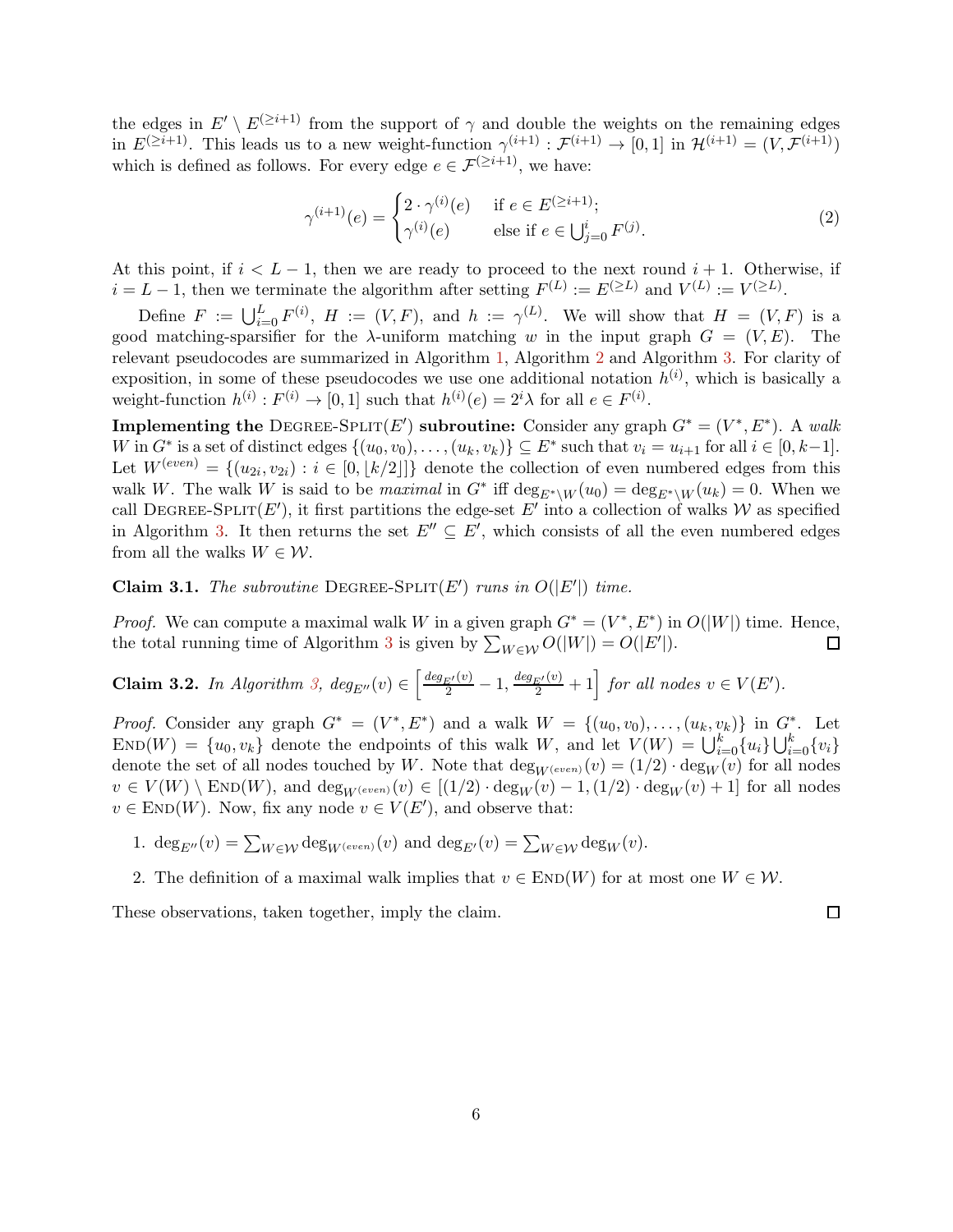<span id="page-8-1"></span>**Algorithm 1** STATIC-UNIFORM-SPARSIFY( $G = (V, E)$ ,  $\lambda$ ), where  $\delta/n^2 \leq \lambda < \beta$ .

Let  $w : E \to [0, 1]$  be a  $\lambda$ -uniform fractional matching in G. Initialize  $V^{(\geq 0)} := V$  and  $E^{(\geq 0)} := E$ . Initialize a weight-function  $h^{(0)}: E^{(\geq 0)} \to [0,1]$  so that  $h^{(0)}(e) := \lambda$  for all  $e \in E^{(\geq 0)}$ . Let  $L := L(\lambda)$  be the unique nonnegative integer k such that  $\beta/2 \leq 2^k \lambda < \beta$ . Call the subroutine REBUILD $(0, \lambda)$ . (see Algorithm [2\)](#page-8-2) Define  $F := \bigcup_{i=0}^{L} F^{(i)}$ , and  $H := (V, F)$ . Define  $h: F \to [0,1]$  such that for all  $i \in [0,L]$  and  $e \in F^{(i)}$  we have  $h(e) := h^{(i)}(e)$ .

## <span id="page-8-2"></span>Algorithm 2 REBUILD $(i', \lambda)$

for  $i = i'$  to  $(L - 1)$  do:  $V^{(i)} \leftarrow \emptyset.$ while there is some node  $v \in V^{(\geq i)} \setminus V^{(i)}$  with  $\deg_{E^{(\geq i)}}(v, V^{(\geq i)} \setminus V^{(i)}) \leq (1/\epsilon)$  do:  $V^{(i)} \leftarrow V^{(i)} \cup \{v\}.$  $V^{(\geq i+1)} \leftarrow V^{(\geq i)} \setminus V^{(i)}.$  $F^{(i)} \leftarrow \{(u, v) \in E^{(\geq i)} : \text{ either } u \in V^{(i)} \text{ or } v \in V^{(i)}\}.$  $E^{(\geq i+1)} \leftarrow \text{DEGREE-SPLIT}(E^{(\geq i)} \setminus F^{(i)}).$ for all edges  $e \in E^{(\geq i+1)}$  do:  $h^{(i+1)}(e) \leftarrow 2 \cdot h^{(i)}(e).$  $F^{(L)} \leftarrow E^{(\geq L)}$ .  $V^{(L)} \leftarrow V^{(\geq L)}$ .

## <span id="page-8-0"></span>Algorithm 3 DEGREE-SPLIT $(E')$

Initialize  $E^* \leftarrow E'$  and  $\mathcal{W} \leftarrow \emptyset$ . while  $E^* \neq \emptyset$  do Let  $G^* := (V(E^*), E^*)$ , where  $V(E^*)$  is the set of endpoints of the edges in  $E^*$ . Compute a *maximal* walk  $W$  in  $G^*$ . Set  $W \leftarrow W \cup \{W\}$ , and  $E^* \leftarrow E^* \setminus W$ . Return the set of edges  $E'':=\bigcup_{W\in\mathcal{W}}W^{(even)}.$ 

<span id="page-8-3"></span>Note that  $h^{(i)}$  and  $F^{(i)}$  represent global variables in the pseudocodes above.

#### **Lemma 3.3.** Algorithm [1](#page-8-1) runs in  $O(|E|)$  time.

*Proof.* The runtime of Algorithm [1](#page-8-1) is dominated by the call to REBUILD $(0, \lambda)$ . Accordingly, focus on any given iteration  $i \in [0, L - 1]$  of the outer FOR loop in Algorithm [2.](#page-8-2) During this iteration, using appropriate data structures the inner WHILE loop takes  $O(|F^{(i)}|)$  time, the call to DEGREE- $SPLIT(E^{(\geq i)} \setminus F^{(i)})$  takes  $O(|E^{(\geq i)} \setminus F^{(i)}|)$  time as per Claim [3.1,](#page-7-0) and the inner FOR loop takes  $O(|E^{(\geq i+1)}|)$  time. Hence, the total time taken to implement iteration i of the outer FOR loop is at most  $O(|E^{(\geq i)}|) + O(|E^{(\geq i)} \setminus F^{(i)}|) + O(|E^{(\geq i+1)}|) = O(|E^{(\geq i)}|).$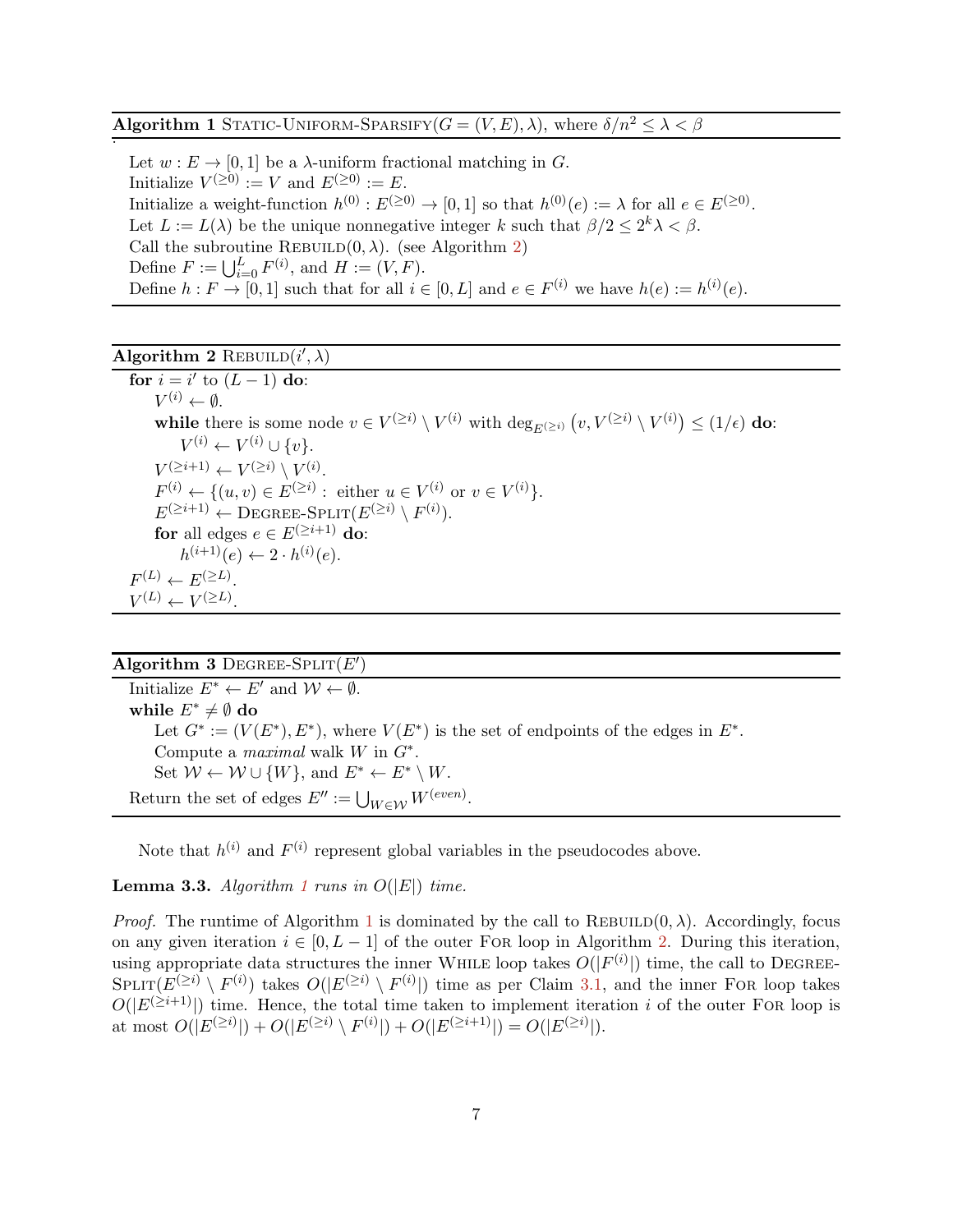Summing over all  $i \in [0, L-1]$ , we derive that:

<span id="page-9-0"></span>The total runtime of Algorithm 1 is at most 
$$
\sum_{i=0}^{L-1} O\left(|E^{(\geq i)}|\right).
$$
 (3)

Next, fix an iteration  $i$  of the outer FOR loop in Algorithm [2,](#page-8-2) and focus on the call to DEGREE- $\text{SPLIT}(E^{(\geq i)} \setminus F^{(i)})$ . The inner WHILE loop ensures that  $\deg_{E^{(\geq i)} \setminus F^{(i)}}(v) > (1/\epsilon)$  for all  $v \in V^{(\geq i+1)}$ . By Claim [3.2,](#page-7-1) the degree of every concerned node is (roughly) halved by a call to  $DEGREE-SPLIT(.)$ . Hence,  $|E^{(\geq i+1)}| = O((1/2) \cdot |E^{(\geq i)}|)$  for all  $i \in [0, L - 1]$ . Plugging this back into [\(3\)](#page-9-0), the lemma follows since  $\sum_{i=0}^{L-1} O(|E^{(\geq i)}|) = O(|E^{(\geq 0)}|) = O(|E|)$ .  $\Box$ 

<span id="page-9-1"></span>We will next show that the subgraph  $H = (V, F)$  returned by our algorithm is a good matchingsparsifier.Towards this end, we first derive the following important claim.

**Claim 3.4.** *(Informal)* For all  $v \in V$  and  $i \in [0, L - 1]$ , we have  $\gamma^{(i+1)}(v) \simeq (1 + \epsilon) \cdot \gamma^{(i)}(v)$ .

*Proof.* Let us track how starting from  $\gamma^{(i)}$ , the weight-function  $\gamma^{(i+1)}$  is constructed during round *i*. Recall that SUPPORT  $(\gamma^{(i)}) := E^{(\geq i)} \bigcup_{j=0}^{i-1} F^{(j)}$ . During round *i*, we first identify the subset  $F^{(i)} \subseteq E^{(\geq i)}$ , and then identify another subset  $E^{(\geq i+1)} \subseteq E^{(\geq i)} \setminus F^{(i)}$ . As we switch from  $\gamma^{(i)}$  to  $\gamma^{(i+1)}$ , the following three events occur: (1) The weights of the edges  $e \in F^{(i)} \bigcup_{j=0}^{i-1} F^{(j)}$  do not change. (2) The edges  $e \in (E^{(\geq i)} \setminus F^{(i)}) \setminus E^{(\geq i+1)}$  get discarded from the support of  $\gamma^{(i+1)}$ . (3) The weights of the remaining edges  $e \in E^{(\geq i+1)}$  get doubled.

Now, fix any node  $v \in V$ . The claim follows from our analysis of the two cases below. Case 1:  $v \in V^{(\geq i+1)}$ . In this case, the inner WHILE loop in Algorithm [2](#page-8-2) ensures that  $\deg_{E^{(\geq i)}\setminus F^{(i)}}(v)$  $(1/\epsilon)$ . Hence, applying Claim [3.2,](#page-7-1) we get:  $\deg_{E(\geq i+1)}(v) \simeq (1 \pm \epsilon) \cdot (1/2) \cdot \deg_{E(\geq i) \setminus F^{(i)}}(\overline{v})$ . To summarize, (about) half the edges in  $E^{(\geq i)} \setminus F^{(i)}$  that are incident on v get discarded from the support of  $\gamma^{(i+1)}$ , while the remaining edges in  $E^{(\geq i)} \setminus F^{(i)}$  double their weights. In contrast, the edges in  $F^{(i)} \bigcup_{j=0}^{i-1} F^{(j)}$  that are incident on v do not change their weights at all. This implies that  $\gamma^{(i+1)}(v) \simeq (1 \pm \epsilon) \cdot \gamma^{(i)}(v).$ 

Case 2:  $v \notin V^{(\geq i+1)}$ . In this case, every edge  $(u, v) \in \text{SuppORT}(\gamma^{(i)})$  continues to remain in the support of  $\gamma^{(i+1)}$  with the same weight. Hence, we get:  $\gamma^{(i+1)}(v) = \gamma^{(i)}(v)$ . 口

<span id="page-9-2"></span>**Lemma 3.5.** (Informal) The weight-function  $h : F \to [0,1]$  satisfies three properties:

- 1.  $h(e) < \beta$  for all edges  $e \in F$ .
- 2.  $w(v) \simeq (1 \pm \epsilon L) \cdot h(v)$  for all nodes  $v \in V$ .
- 3.  $size(w) \simeq (1 \pm \epsilon L) \cdot size(h)$ .

*Proof.* Before the start of round 0, we have  $\gamma^{(0)}(e) = \lambda$  for all edges  $e \in E^{(\geq 0)}$ . Subsequently, in each round  $i \in [0, L - 1]$ , the weight of each edge  $e \in E^{(\geq i+1)}$  gets doubled. Hence, we have  $h(e) = \gamma^{(L)}(e) \leq 2^L \lambda < \beta$  for all  $e \in F$ . This proves part-(1) of the lemma.

Next, fix any node  $v \in V$ . Before the start of round 0, we have  $\gamma^{(0)} = w$  and hence  $\gamma^{(0)}(v) =$ w(v). Subsequently, after each round  $i \in [0, L-1]$ , Claim [3.4](#page-9-1) guarantees that  $\gamma^{(i+1)}(v) \simeq (1 \pm \epsilon)$ .  $\gamma^{(i)}(v)$ . This gives us:  $h(v) = \gamma^{(L)}(v) \simeq (1 \pm \epsilon)^L \cdot \gamma^{(0)}(v) \simeq (1 \pm \epsilon L) \cdot \gamma^{(0)}(v) \simeq (1 \pm \epsilon L) \cdot w(v)$ . Finally, summing this (approximate) equality over all nodes  $v \in V$ , we get:  $size(w) \simeq (1 \pm \epsilon L) \cdot size(h)$ . This proves part- $(2)$  and part- $(3)$  of the lemma. П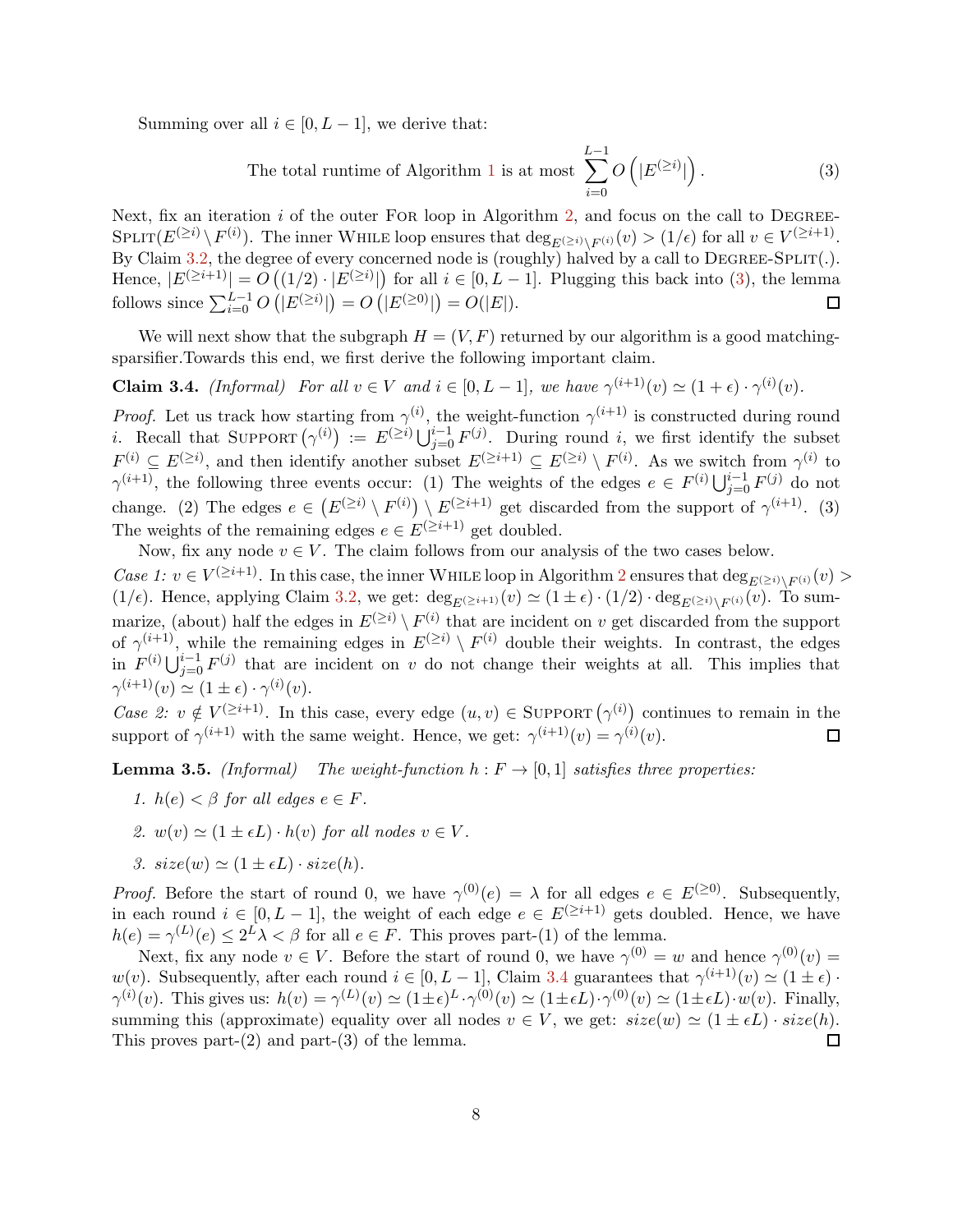**Levels of nodes and edges:** The *level* of a node  $v \in V$  is defined as  $\ell(v) := \max\{i \in [0, L] : v \in V\}$  $V^{(\geq i)}$ . Similarly, the level of an edge  $e \in E$  is defined as  $\ell(e) := \max\{i \in [0, L] : e \in E^{(\geq i)}\}$ . Since  $V^{(i)} = V^{(\geq i)} \setminus V^{(\geq i+1)}$  for all  $i \in [0, L]$ , it follows that  $\ell(v) = i$  iff  $v \in V^{(i)}$ .

<span id="page-10-0"></span>**Observation 3.6.** For all  $(u, v) \in F$ , we have  $\ell(u, v) = \min(\ell(u), \ell(v))$  and  $(u, v) \in F^{(\ell(u,v))}$ .

*Proof.* Consider any edge  $(u, v) \in F = \bigcup_{i=0}^{L} F^{(i)}$ . W.l.o.g., suppose that  $(u, v) \in F^{(j)}$  for some  $j \in [0, L]$ . Before the start of round 0, we have  $(u, v) \in E^{(\geq 0)}$ . During each round  $i \in [0, j - 1]$ , the edge  $(u, v)$  gets included in the set  $E^{(\geq i+1)}$ , and both its endpoints u, v get included in the set  $V^{(\geq i+1)}$ . At round j, one of its endpoints (say, u) gets included in  $V^{(j)}$ , and the edge  $(u, v)$ also gets included in  $F^{(j)}$ . Since  $F^{(j)} \subseteq E^{(\geq j+1)} \setminus E^{(\geq j)}$ , we infer that  $\ell(u) = j$ ,  $\ell(v) \geq j$ , and  $\ell(u, v) = \max\{i \in [0, L] : (u, v) \in E^{(\geq i)}\} = j = \min(\ell(u), \ell(v)).$  $\Box$ 

<span id="page-10-1"></span>**Observation 3.7.** For every edge  $(u, v) \in F$ , we have  $h(u, v) = 2^{\ell(u, v)} \cdot \lambda$ .

*Proof.* Suppose that  $\ell(u, v) = i \in [0, L]$ , and hence  $(u, v) \in F^{(i)}$ . Before the start of round 0, we have  $(u, v) \in E^{(\geq 0)}$  and  $\gamma^{(0)}(u, v) = \lambda$ . During each round  $j \in [0, i - 1]$ , the edge  $(u, v)$  gets included in  $E^{(\geq j+1)}$  and we double its weight, i.e., we set  $\gamma^{(j+1)}(u, v) := 2 \cdot \gamma^{(j)}(u, v)$ . Thus, at the start of round i, we have  $(u, v) \in E^{(\geq i)}$  and  $\gamma^{(i)}(u, v) = 2^i \cdot \lambda$ . During round i, the edge  $(u, v)$ gets included in the set  $F^{(i)}$  and its weight is frozen for the subsequent rounds, so that we get:  $2^{i} \cdot \lambda = \gamma^{(i)}(u, v) = \gamma^{(i+1)}(u, v) = \cdots = \gamma^{(L)}(u, v) = h(u, v).$  $\Box$ 

<span id="page-10-2"></span>**Lemma 3.8.** The graph  $H = (V, F)$  has arboricity at most  $O(e^{-1} + \beta^{-1}) = O(\log n)$ .

*Proof.* For any nodes  $u, v \in V$  with  $\ell(u) = \ell(v) = i \lt L$ , we say that u was assigned its level before v iff we had  $u \in V^{(i)}$  just before the iteration of the inner WHILE loop in Algorithm [2](#page-8-2) which adds v to  $V^{(i)}$ . We now define the following orientation of the graph  $H = (V, F)$ :

• Consider any edge  $(u, v) \in F$ . W.l.o.g. suppose that  $\ell(u) \leq \ell(v)$ . If  $\ell(u) < \ell(v)$ , then the edge is orientated from u towards v. Otherwise, if  $\ell(u) = \ell(v) = L$ , then the edge is oriented in any arbitrary direction. Finally, if  $\ell(u) = \ell(v) < L$  and (say) the node u was assigned its level before the node  $v$ , then the edge is oriented from u towards  $v$ .

Fix any node  $x \in V$ . Define  $\text{Out}_F(x) := \{(x, y) \in F : \text{the edge } (x, y) \text{ is oriented away from } x\}$ . We will show that  $|\text{Out}_F(x)| \leq O\left(\epsilon^{-1} + \beta^{-1}\right)$ . The lemma will then follow from [\(1\)](#page-5-1).

(Case 1):  $\ell(x) = i < L$ . Let  $X^- \subseteq V^{(\geq i)}$  be the set of nodes in  $V^{(\geq i)}$  that are assigned the level *i* before the node x. In words, the symbol  $X^-$  denotes the status of the set  $V^{(i)}$  just before x gets added to  $V^{(i)}$  in Algorithm [2.](#page-8-2) For every edge  $(x, y) \in Out_F(x)$ , we have  $y \in V^{\geq i} \setminus X^-$  and  $(x, y) \in E^{(\geq i)}$ . Hence, it follows that  $|\text{Out}_F(x)| \leq \deg_{E^{(\geq i)}}(x, V^{(\geq i)} \setminus X^-) \leq \epsilon^{-1}$ .

(Case 2):  $\ell(x) = L$ . Consider any edge  $(x, y) \in Out_F(x)$ . Clearly, this implies that  $\ell(y) = L$ , and hence  $\ell(x, y) = L$  by Observation [3.6.](#page-10-0) Thus, by Observation [3.7](#page-10-1) we have  $h(x, y) = 2^L \cdot \lambda \ge \beta/2$ . In other words,  $h(x, y) \ge \frac{\beta}{2}$  for all  $(x, y) \in Out_F(x)$ . Now, part-(2) of Lemma [3.5](#page-9-2) implies that:  $w(x) = \Omega(h(x)) = \Omega\left(\sum_{(x,y)\in\mathrm{Out}_F(x)} h(x,y)\right) = \Omega\left(|\mathrm{Out}_F(x)|\cdot(\beta/2)\right)$ . Accordingly, we get:  $w(x) = \Omega(|\text{Out}_F(x)| \cdot \beta)$ , and hence:  $|\text{Out}_F(x)| = O(\beta^{-1} \cdot w(x)) = O(\beta^{-1})$ . The last inequality holds since  $w(x) \leq 1$ .  $\Box$ 

To summarize, our static algorithm runs in linear time (Lemma [3.3\)](#page-8-3), returns a subgraph  $H =$  $(V, F)$  with bounded arboricity (Lemma [3.8\)](#page-10-2), and this subgraph H admits a fractional matching that closely approximates the input  $\lambda$ -uniform matching w in G (Lemma [3.5\)](#page-9-2).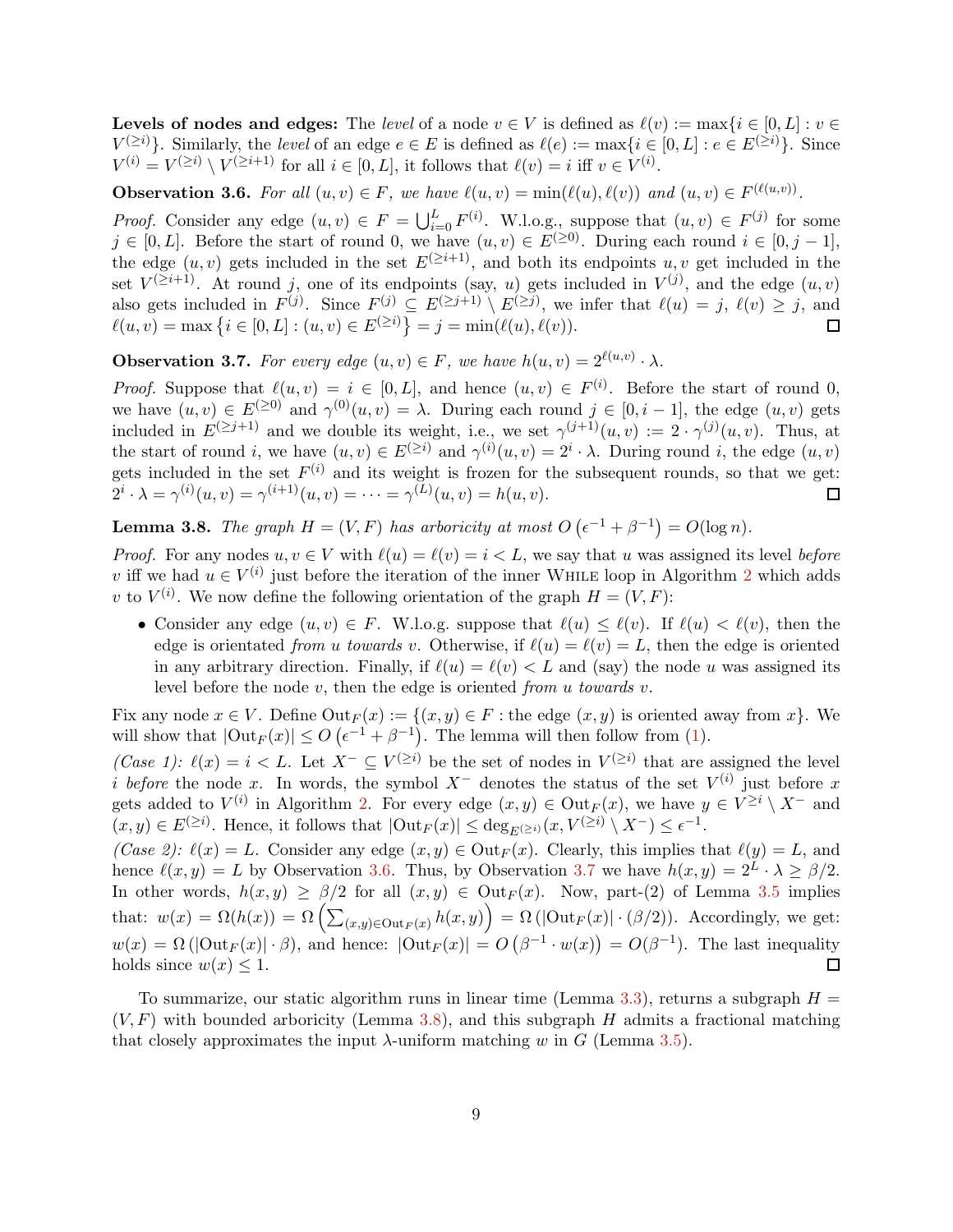## <span id="page-11-0"></span>4 Dynamically Sparsifying a Uniform Fractional Matching

In this section, we will present a dynamic algorithm for sparsifying a uniform fractional matching, which will be referred to as DYNAMIC-UNIFORM-SPARSIFY( $G = (V, E), \lambda$ ). The input to this algorithm is a dynamic graph  $G = (V, E)$  that keeps changing via a sequence of updates (edge insertions/deletions), and a fixed parameter  $\delta/n^2 \leq \lambda < \beta$ . Throughout this sequence of updates, it is guaranteed that the graph G admits a valid  $\lambda$ -uniform fractional matching w. We will show how to maintain a subgraph  $H_{(a)} = (V, F_{(a)})$  of this dynamic graph  $G = (V, E)$ , with  $F_{(a)} \subseteq E$ , that is a good matching-sparsifier of  $G$  with respect to  $w$ .

Our dynamic algorithm will be heavily based on the static algorithm from Section [3.](#page-6-0) We now introduce a couple of (informal) terms that relate to various aspects of this static algorithm. These terms will be very useful in the ensuing discussion. First, for each  $i \in [0, L]$ , the term level-istructure will refer to the following sets:  $E^{(\geq i)}$ ,  $V^{(\geq i)}$ ,  $V^{(i)}$  and  $F^{(i)}$ . Second, the term *hierarchy* will refer to the union of the level-*i*-structures over all  $i \in [0, L]$ .

We will maintain a partition of the edge-set E into two subsets:  $E_{(a)}$  and  $E_{(p)}$ . The edges in  $E_{(a)}$ (resp.,  $E_{(p)}$ ) will be called *active* (resp., *passive*). We will let  $G_{(a)} := (V, E_{(a)})$  and  $G_{(p)} := (V, E_{(p)})$ respectively denote the active and passive subgraphs of the input graph  $G = (V, E)$ . Our dynamic algorithm will make a lazy attempt at mimicking the static algorithm from Section [3,](#page-6-0) when the latter receives the active subgraph  $G_{(a)}$  as input.

**Preprocessing:** At preprocessing, we set  $E_{(p)} := \emptyset$  and  $E_{(a)} := E$ , and then call STATIC-UNIFORM-SPARSIFY( $G_{(a)} = (V, E_{(a)})$ ,  $\lambda$ ), as described in Algorithm [1.](#page-8-1) It returns the hierarchy, where for each  $i \in [0,L]$  the level-*i*-structure consists of  $E^{(\geq i)}$ ,  $V^{(\geq i)}$ ,  $F^{(i)}$ ,  $V^{(i)}$ . Finally, for each  $i \in [0,L]$ , we initialize a set  $D^{(\geq i)} := \emptyset$ . This concludes the preprocessing step.

**Handling an edge-insertion:** When an edge e gets inserted into the input graph  $G = (V, E)$ , we call the subroutine HANDLE-INSERTION $(e, \lambda)$ , as described in Algorithm [4.](#page-12-0) This classifies the edge e as passive, and sets  $E_{(p)} \leftarrow E_{(p)} \cup \{e\}$ . If the previous step does not violate Invariant [4.1,](#page-11-1) then we are done. Otherwise, if Invariant [4.1](#page-11-1) gets violated, then we throw away the existing hierarchy and all its associated structures (such as the sets  $D^{(\geq i)}$ ), and perform the preprocessing step again on the current input graph G.

<span id="page-11-1"></span>Invariant 4.1.  $|E_{(p)}| \leq \epsilon \cdot |E_{(a)}|$ .

**Handling an edge-deletion:** When an edge e gets deleted from  $G$ , we call the subroutine HANDLE-DELETION( $e, \lambda$ ), as described in Algorithm [6.](#page-12-1) If e was already passive, then it simply gets removed from the set  $E_{(p)}$ , and we are done. Henceforth, we assume that e was active, and at level  $\ell(e) = k$ , just before getting deleted.<sup>[4](#page-11-2)</sup>

First, we remove e from the set  $E_{(a)}$ , because the edge is no longer present in G. Next, for every  $i \in [0, k]$ , we insert e into the set  $D^{(\geq i)}$ . From now on, we will refer to e as a dead edge. Intuitively, the edge  $e$ , even after getting deleted, continues to be present in the level-*i*-structure for each  $i \in [0, k]$ . Thus, up until this point, the hierarchy does not change.

Next, we check if the previous steps lead to a violation of Invariant [4.2.](#page-12-2) If Invariant [4.2](#page-12-2) continues to remain satisfied, then we are done. Otherwise, we find the minimum index  $j \in [0, L]$  such that  $|D^{(\geq j)}| > \epsilon \cdot |E^{(\geq j)}|$ , and then perform the following operations: (1) For every  $i \in [j, L]$ , we delete

<span id="page-11-2"></span><sup>4</sup>See the paragraph just before Observation [3.6](#page-10-0) for the definition of the level of an edge.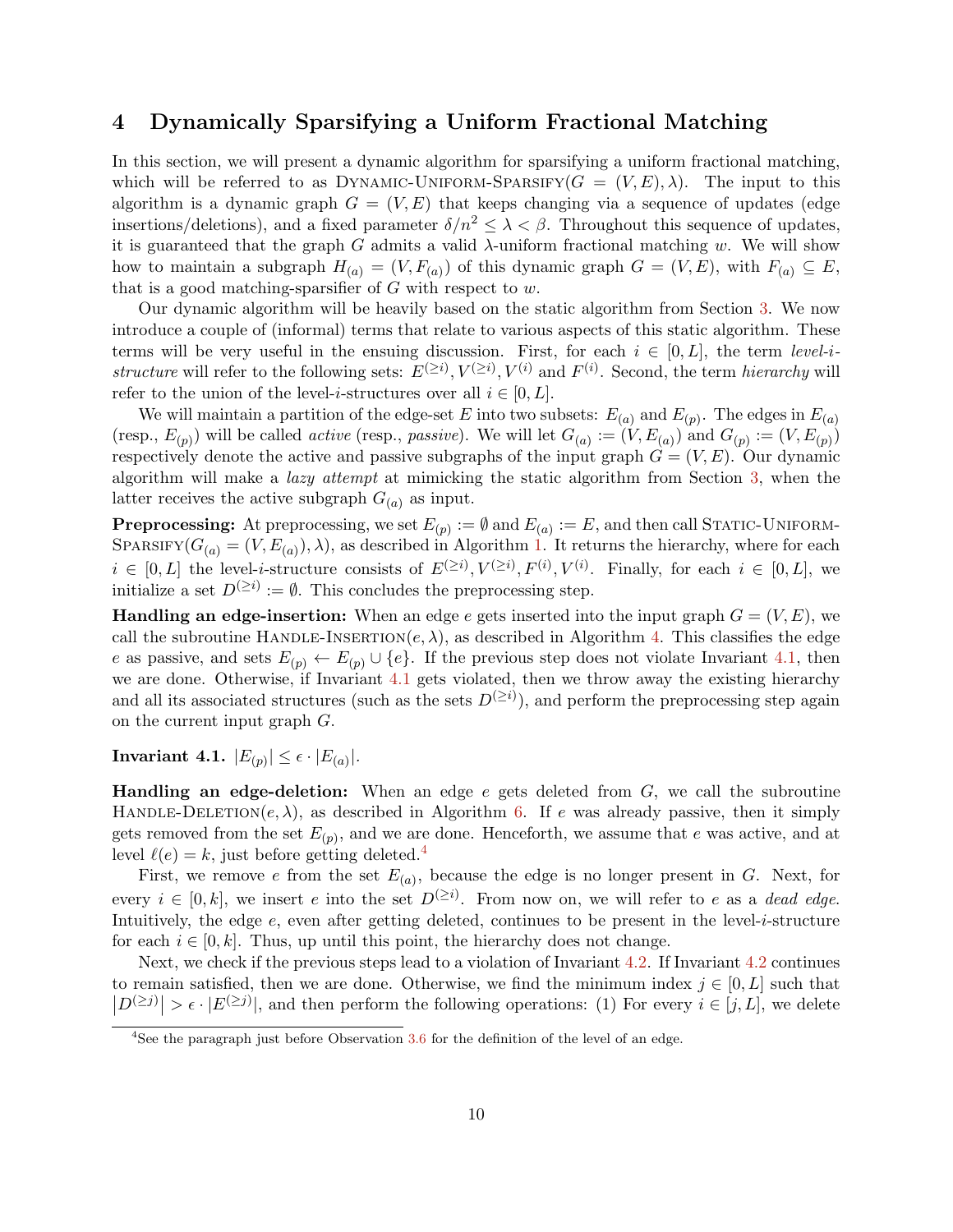<span id="page-12-2"></span>the dead edges  $D^{(\geq i)}$  from the level-*i*-structure and reset  $D^{(\geq i)} \leftarrow \emptyset$ . (2) Finally, we call the subroutine REBUILD $(j, \lambda)$  as described in Algorithm [2.](#page-8-2)

Invariant 4.2.  $\left|D^{(\geq i)}\right| \leq \epsilon \cdot \left|E^{(\geq i)}\right|$  for all  $i \in [0,L].$ 

<span id="page-12-0"></span>

| Algorithm 4 HANDLE-INSERTION $(e, \lambda)$ |  |  |
|---------------------------------------------|--|--|
|---------------------------------------------|--|--|

 $E_{(p)} \leftarrow E_{(p)} \cup \{e\}.$  $\inf\left|E_{(p)}\right|>\epsilon\cdot\left|E_{(a)}\right|$  then Call the subroutine CLEAN-UP $(0, \lambda)$ .  $E_{(a)} \leftarrow E_{(a)} \cup E_{(p)}$ .  $E_{(p)} \leftarrow \emptyset.$ Call the subroutine STATIC-UNIFORM-SPARSIFY  $(G_{(a)} := (V, E_{(a)}), \lambda)$ .

| <b>Algorithm 5</b> CLEAN-UP $(j, \lambda)$                      |
|-----------------------------------------------------------------|
| for all $i = j$ to L do                                         |
| $E^{(\geq i)} \leftarrow E^{(\geq i)} \setminus D^{(\geq i)}$ . |
| $F^{(i)} \leftarrow F^{(i)} \setminus D^{(\geq i)}$ .           |
| $D^{(\geq i)} \leftarrow \emptyset$ .                           |

### <span id="page-12-1"></span>Algorithm 6 HANDLE-DELETION $(e, \lambda)$

if  $e \in E_{(p)}$  then  $E_{(p)} \leftarrow E_{(p)} \setminus \{e\}.$ else  $k \leftarrow \ell(e) := \max \{ i \in [0, L] : e \in E^{(\geq i)} \}.$  $E_{(a)} \leftarrow E_{(a)} \setminus \{e\}.$ for  $i = 0$  to k do  $D^{(\geq i)} \leftarrow D^{(\geq i)} \cup \{e\}.$ if  $|D^{(\geq i)}| > \epsilon \cdot |E^{(\geq i)}|$  for some index  $i \in [0, L]$  then Let j be the minimum index  $i \in [0, L]$  for which  $|D^{(\geq i)}| > \epsilon \cdot |E^{(\geq i)}|$ . Call the subroutine CLEAN-UP $(j, \lambda)$ . Call the subroutine REBUILD $(j, \lambda)$ .

Note that  $E_{(p)}, E_{(a)}, E^{(\geq i)}, D^{(\geq i)}, F^{(i)}$  represent global variables in these pseudocodes.

To summarize, we satisfy Invariant [4.1](#page-11-1) and Invariant [4.2,](#page-12-2) and handle the updates to  $G$  in a lazy manner. Newly inserted edges are classified as passive, and they are completely ignored in the hierarchy unless their number becomes sufficiently large compared to the total number of active edges, at which point we rebuild everything from scratch. In contrast, when an active edge gets deleted from some level  $i \in [0, L]$ , it is classified as dead and it continues to be present in the level-j-structure for all  $j \in [0, i]$ . Finally, if we notice that for some  $k \in [0, L]$  the level-k-structure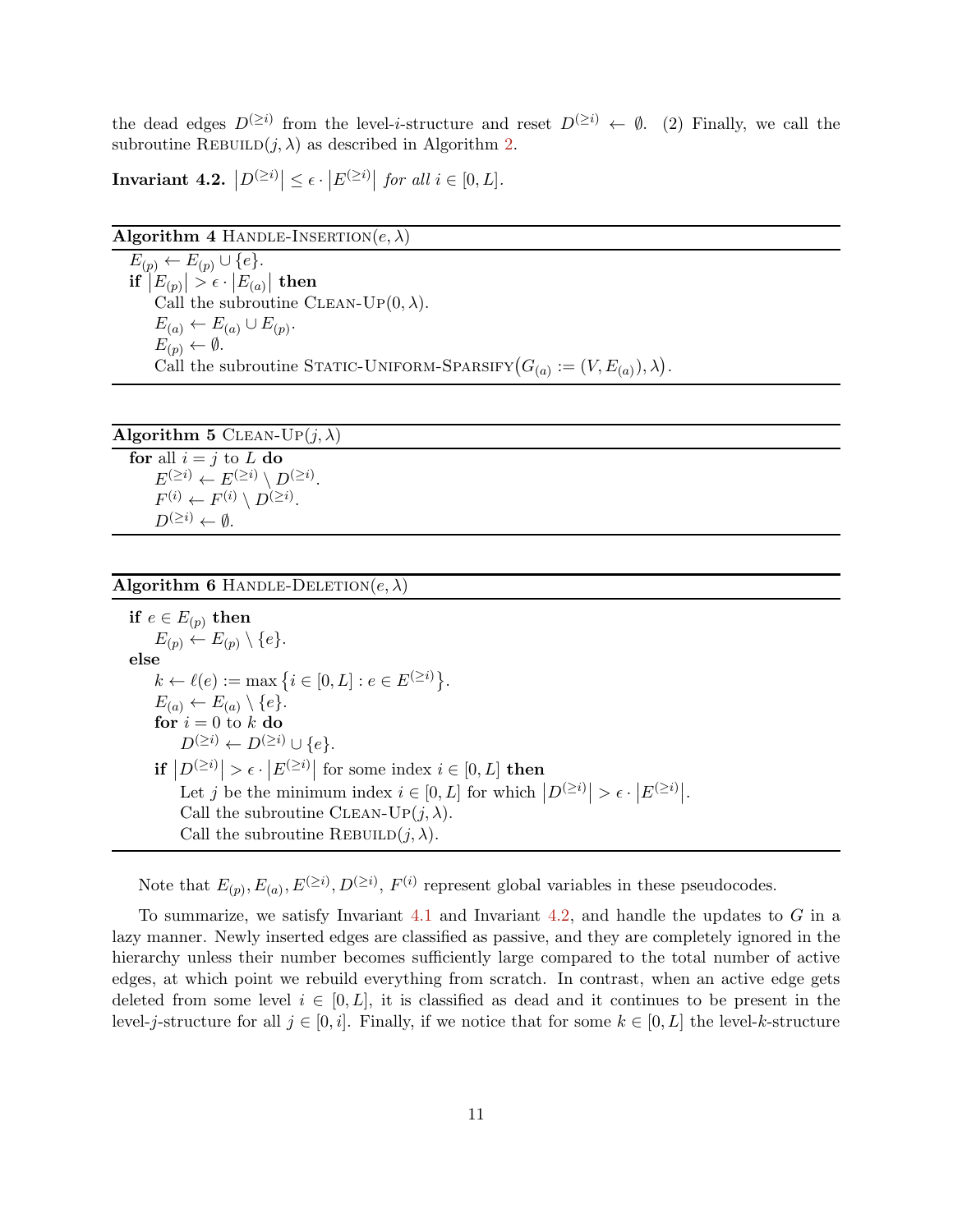has too many dead edges  $D^{(\geq k)}$ , then we remove all the dead edges from every level-j-structure with  $j \in [k, L]$ , and rebuild these structures from scratch.

From Section [3,](#page-6-0) recall that  $F := \bigcup_{i=0}^{L} F^{(i)}$ . For any set of edges E', we will use the notation  $E'_{(a)} := E' \cap E_{(a)}$  to denote the subset of edges in  $E'$  that are active in the current input graph  $G = (V, E)$ . Accordingly, we define  $F_{(a)} := F \cap E_{(a)}$  and  $H_{(a)} := (V, F_{(a)})$ .

Lemma [4.3](#page-13-1) and Lemma [4.4](#page-13-0) below should respectively be seen as analogues of Lemma [3.8](#page-10-2) and Lemma [3.5](#page-9-2) from Section [3.](#page-6-0) They show that the subgraph  $H_{(a)} = (V, F_{(a)})$  is a good matching sparsifier of the input dynamic graph  $G = (V, E)$ . Intuitively, Lemma [4.3](#page-13-1) and Lemma [4.4](#page-13-0) hold because Invariant [4.1](#page-11-1) and Invariant [4.2](#page-12-2) ensure that throughout the sequence of updates, the hierarchy maintained by our dynamic algorithm is very close to the hierarchy constructed by the algorithm from Section [3](#page-6-0) when it receives the current graph  $G = (V, E)$  as input. Due to space constraints, the proofs of these two lemmas are deferred to Appendix [A.](#page-15-0)

<span id="page-13-1"></span><span id="page-13-0"></span>**Lemma 4.3.** The graph  $H_{(a)} = (V, F_{(a)})$  has arboricity at most  $O(\epsilon^{-1} + \beta^{-1}) = O(\log n)$ .

**Lemma 4.4.** The graph  $H_{(a)}$  admits a fractional matching  $h': F_{(a)} \to [0,1]$  such that:

- 1. For every edge  $e \in F_{(a)}$ , we have  $h'(e) < \beta$ .
- 2. For every node  $v \in V$ , we have  $h'(v) \leq w(v)$ .
- 3. We have  $size(w) \leq (1 + 60\epsilon \cdot \log(\beta/\lambda)) \cdot size(h').$

<span id="page-13-2"></span>**Lemma 4.5.** The dynamic algorithm DYNAMIC-UNIFORM-SPARSIFY( $G, \lambda$ ) has an amortized update time of  $O\left(\epsilon^{-1} \cdot \log(\beta/\lambda)\right) = O(\log^2 n)$ .

*Proof.* Define a potential function  $\Phi := |E_{(p)}| + \sum_{i=0}^{L} |D^{(\geq i)}|$ . Insertion of an edge increases the potential Φ by at most one unit, as the newly inserted edge gets classified as passive. On the other hand, deletion of an edge e increases the potential  $\Phi$  by at most  $L+1$  units, since e gets added to each of the sets  $D^{(\geq 0)}, \ldots, D^{(\geq \ell(e))}$ , and  $\ell(e) \leq L$ . To summarize, each update in G creates at most  $O(L)$  units of new potential. We will show that whenever our dynamic algorithm spends T units of time, the potential  $\Phi$  drops by at least  $\Omega(\epsilon \cdot T)$ . Since  $\Phi$  is always  $\geq 0$ , this implies the desired amortized update time of  $O(\epsilon^{-1} \cdot L) = O(\epsilon^{-1} \cdot \log(\beta/\lambda)).$ 

Consider the insertion of an edge e into  $G = (V, E)$ , and suppose that we call STATIC-UNIFORM-SPARSIFY( $G_{(a)}$ ,  $\lambda$ ) while handling this insertion. Let  $m_{(a)} := |E_{(a)}|$ ,  $m_{(p)} := |E_{(p)}|$ ,  $m_{(d)} := |D^{(\geq 0)}|$ and  $m := |E|$ , just before e gets inserted. Invariant [4.1](#page-11-1) and Invariant [4.2](#page-12-2) respectively ensure that  $m_{(p)} = \epsilon \cdot m$  and  $m_{(d)} \leq \epsilon \cdot m$ . By Lemma [3.3,](#page-8-3) the call to STATIC-UNIFORM-SPARSIFY $(G_{(a)}, \lambda)$  takes  $O(m)$  time. Thus, the total time to handle this edge insertion is given by  $T := O(m+m_d) = O(m)$ . On the other hand, when our algorithm finishes handling this edge insertion, we have  $E_{(p)} = \emptyset$ , and hence the potential  $\Phi$  decreases by at least  $m_{(p)} = \epsilon \cdot m$  units. In other words, the drop in the potential  $\Phi$  is at least  $\Omega(\epsilon \cdot T)$ .

Next, consider the deletion of an edge e from  $G = (V, E)$ , and suppose that while handling this deletion we call the subroutine REBUILD $(k, \lambda)$  for some  $k \in [0, L]$ . Just before e gets deleted, let  $m_{(d)}^{(\geq k)}$  $\binom{\geq k}{(d)} := |D^{(\geq k)}|$  and  $m^{(\geq k)} := E^{(\geq k)}$ . Invariant [4.2](#page-12-2) ensures that  $m_{(d)}^{(\geq k)} = \epsilon \cdot m^{(\geq k)}$ . By Lemma [3.3,](#page-8-3) the call to REBUILD $(k, \lambda)$  takes  $O(m^{(\geq k)})$  time. Hence, excluding the time it takes to identify the level k, which is  $O(L) = O(\log(\beta/\lambda)) = O(\log n)$  in the worst-case, our dynamic algorithm spends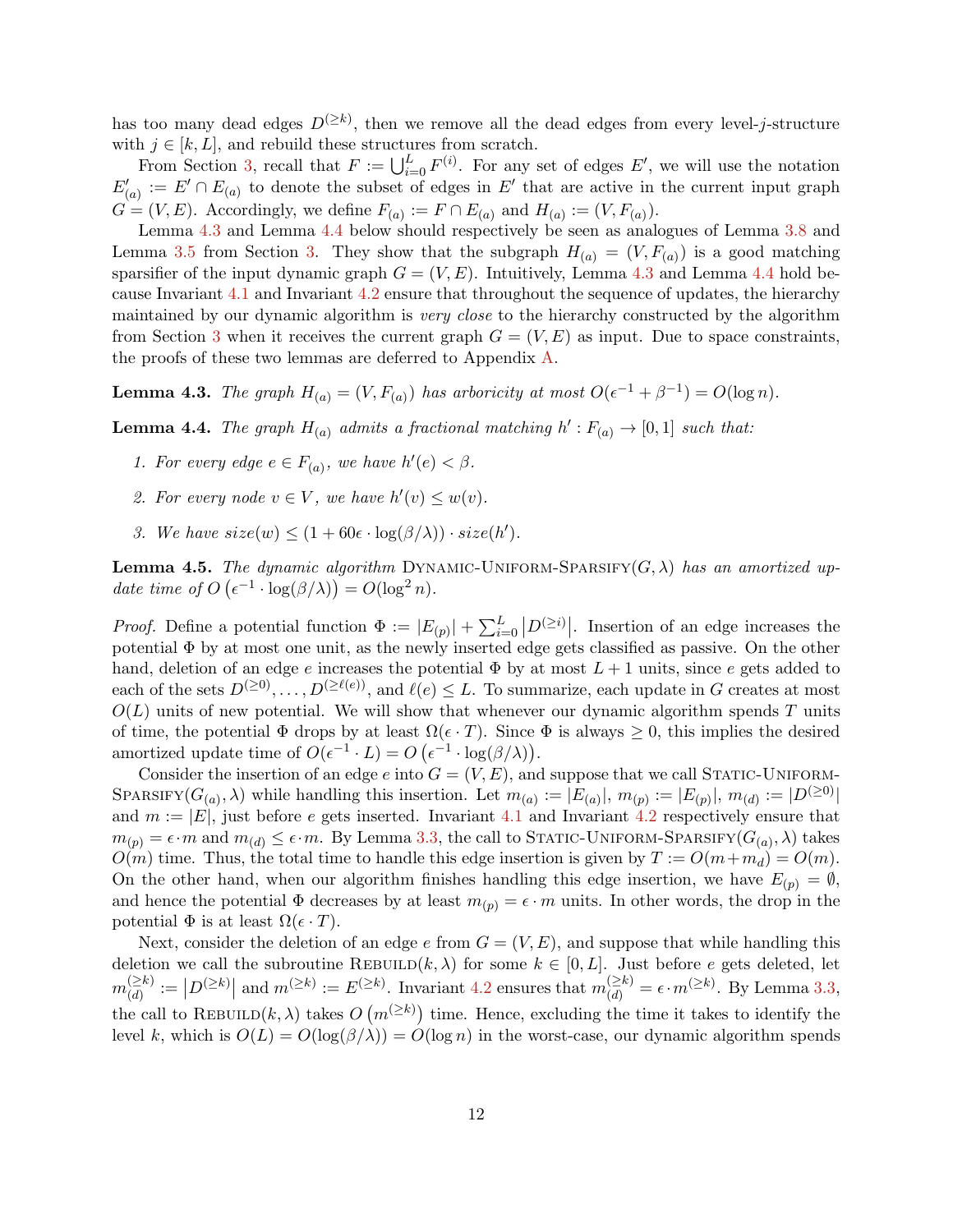$T = O(m^{(\geq k)})$  time to handle this edge deletion. On the other hand, this decreases the potential  $\Phi$  by at least  $m_{(d)}^{(\geq k)} = \epsilon \cdot m^{(\geq k)}$ , since once we are done processing this edge deletion, we have  $D^{(\geq k)} = \emptyset$ . So the potential  $\Phi$  drops by  $\Omega(\epsilon \cdot T)$ .  $\Box$ 

## <span id="page-14-0"></span>5 Dynamically Sparsifying an Arbitrary Fractional Matching

In this section, we briefly sketch our dynamic algorithm for maintaining a matching-sparsifier as specified by Theorem [1.1.](#page-2-1) The full version of the algorithm appears in Appendix [B.](#page-29-0)

The input is a dynamic graph  $G = (V, E)$  with n nodes, and a (not necessarily uniform) fractional matching  $w : E \to [0, 1]$  in G. An "update" either inserts/deletes an edge in G or changes the weight  $w(e)$  of an existing edge e in G. Our algorithm works in three steps.

**Step I (Discretizing** w): For every integer  $j \geq 0$ , define  $\lambda_j := (\beta/n^2) \cdot (1+\beta)^j$ . Let K be the largest integer j such that  $\lambda_j < \beta$ . We now discretize w to get a new fractional matching  $\hat{w}: E \to [0, 1]$ , which is defined as follows. Consider any edge  $e \in E$ . If  $w(e) < \lambda_0$ , then  $\hat{w}(e) := 0$ . Else if  $\lambda_0 \leq w(e) < \beta$ , then  $\hat{w}(e) := \lambda_i$  where i is the unique integer such that  $\lambda_i \leq w(e) < \lambda_{i+1}$ . Otherwise, if  $w(e) \geq \beta$ , then  $\hat{w}(e) := w(e)$ .

For each  $i \in [0, K]$ , let  $E_i$  denote the subset of edges  $e \in E$  with  $\hat{w}(e) = \lambda_i$ , let  $G_i := (V, E_i)$ , and let  $w_i : E_i \to [0,1]$  be the restriction of the fractional matching  $\hat{w}$  onto the set  $E_i$  (i.e.,  $w_i$  is a  $\lambda_i$ -uniform fractional matching in  $G_i$ ). Finally, define the subset of edges  $E_{\geq \beta} := \{e \in E : \hat{w}(e) =$  $w(e) \ge \beta$ , and let  $G_{\ge \beta} := (V, E_{\ge \beta})$ . In the dynamic setting, we can easily maintain the subgraphs  $G_0, \ldots, G_K, G_{\geq \beta}$  of the input graph G on the fly.

**Step II (Sparsifying each**  $G_i$ ): For each  $i \in [0, K]$ , we maintain a sparsifier of  $G_i$  with respect to  $w_i$ , with the help of the dynamic algorithm from Section [4.](#page-11-0) Specifically, let  $H_i = (V, F_i)$  denote the sparsifier  $H_{(a)} = (V, F_{(a)})$  maintained by the algorithm DYNAMIC-UNIFORM-SPARSIFY $(G_i, \lambda_i)$ from Section [4](#page-11-0) (thus, we have  $F_i \subseteq E_i$ ).

**Step III (Putting everything together):** Let  $E_S := \bigcup_{i=0}^K F_i \bigcup E_{\geq \beta}$ . In Appendix [B,](#page-29-0) we show that the subgraph  $S := (V, E_S)$  of G satisfies all the five conditions stated in Theorem [1.1.](#page-2-1)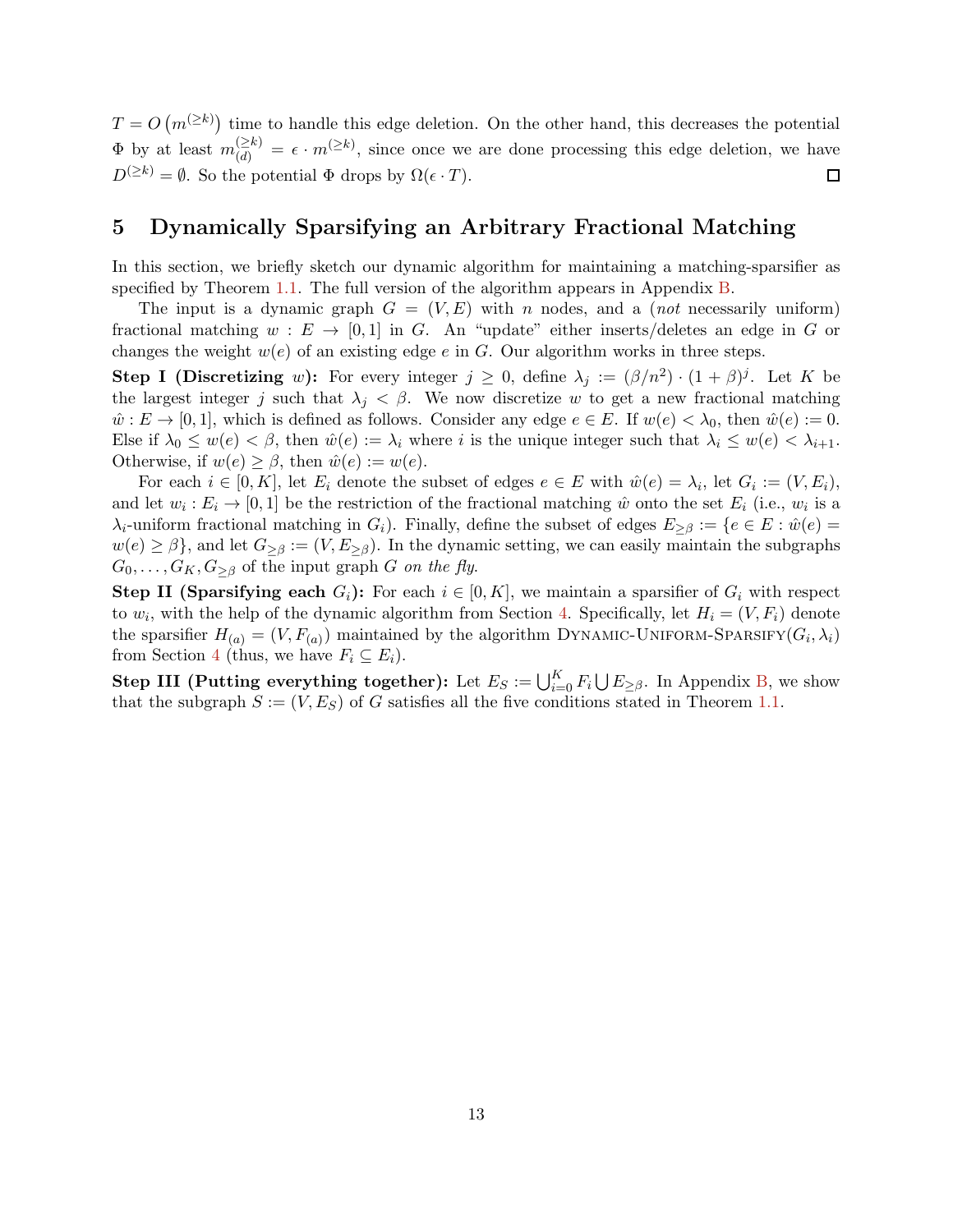## <span id="page-15-0"></span>Appendix

### A Missing Proofs from Section [4](#page-11-0)

This section presents complete proofs of Lemmas [4.3](#page-13-1) and [4.4,](#page-13-0) and is organized as follows.

In Appendix [A.1,](#page-15-1) we present a simple observation and a couple of inequalities that will be very useful later on. In Appendix [A.2,](#page-16-0) we introduce and analyze a distance measure between two weightfunctions defined on the same node-set. In Appendix  $A.3$ , we present an *analogous* static algorithm and prove that it outputs a hierarchy which is always the same as the hierarchy maintained by the dynamic algorithm from Section [4.](#page-11-0) Armed with this observation, from this point onward we only analyze the hierarchy returned by this analogous static algorithm in our proofs. In Appendix  $A.4$ , we derive some key properties of this analogous static algorithm. Finally, using these properties, we prove Lemma [4.4](#page-13-0) in Appendix [A.5,](#page-27-0) and Lemma [4.3](#page-13-1) in Appendix [A.6.](#page-28-0)

Throughout Appendix [A,](#page-15-0) we write  $x = y \pm z$  to denote that  $x \in [y - z, y + z]$ .

#### <span id="page-15-1"></span>A.1 Some Basic Observations

<span id="page-15-2"></span>We start with the following simple observation, which shows that the sets of dead-edges present at different levels of the hierarchy form a laminar family.

**Observation A.1.** We always have:  $D^{(\geq 0)} \supseteq D^{(\geq 1)} \supseteq \cdots \supseteq D^{(\geq L-1)} \supseteq D^{(\geq L)}$ .

Proof. Clearly, the observation holds immediately after the preprocessing step.

By inductive hypothesis, suppose that the observation holds just before a given update in G. While handling the current update in G, the sets  $D^{(\geq i)}$  can change only in one of the following two manners. (1) Some edge e at a level  $\ell(e) = k \in [0, L]$  gets marked as *dead*, and gets added to each of the sets  $D^{(\geq 0)}, \dots, D^{(\geq k)}$ . (2) We identify some level  $i \in [0, L]$ , reset  $D^{(\geq j)} \leftarrow \emptyset$  for all  $j \in [i, L]$ , and then rebuild the level-j-structure for all  $j \in [i, L]$ .

Neither step (1) nor step (2) above violates the observation. Hence, the observation continues to remain valid even after our dynamic algorithm handles the current update.  $\Box$ 

Since  $\lambda \geq \delta/n^2$ , it follows that  $L \leq \log(\beta/\lambda) \leq 2 \cdot \log n$ . We will use this upper bound on L throughout the rest of this section. Now, from  $(1)$  we can infer that:

<span id="page-15-3"></span>
$$
0 < \epsilon \le \min\left(10^{-4}, \frac{1}{500 \cdot \log(\beta/\lambda)}\right). \tag{4}
$$

<span id="page-15-4"></span>Finally, we state a simple claim that will be very useful in our subsequent calculations.

Claim A.2. For all  $i \geq 1$  and  $0 \leq z \leq 1/(2i)$ , we have:

$$
(1+z)^{i} \le (1+2iz) \text{ and } (1-z)^{i} \ge (1-2iz).
$$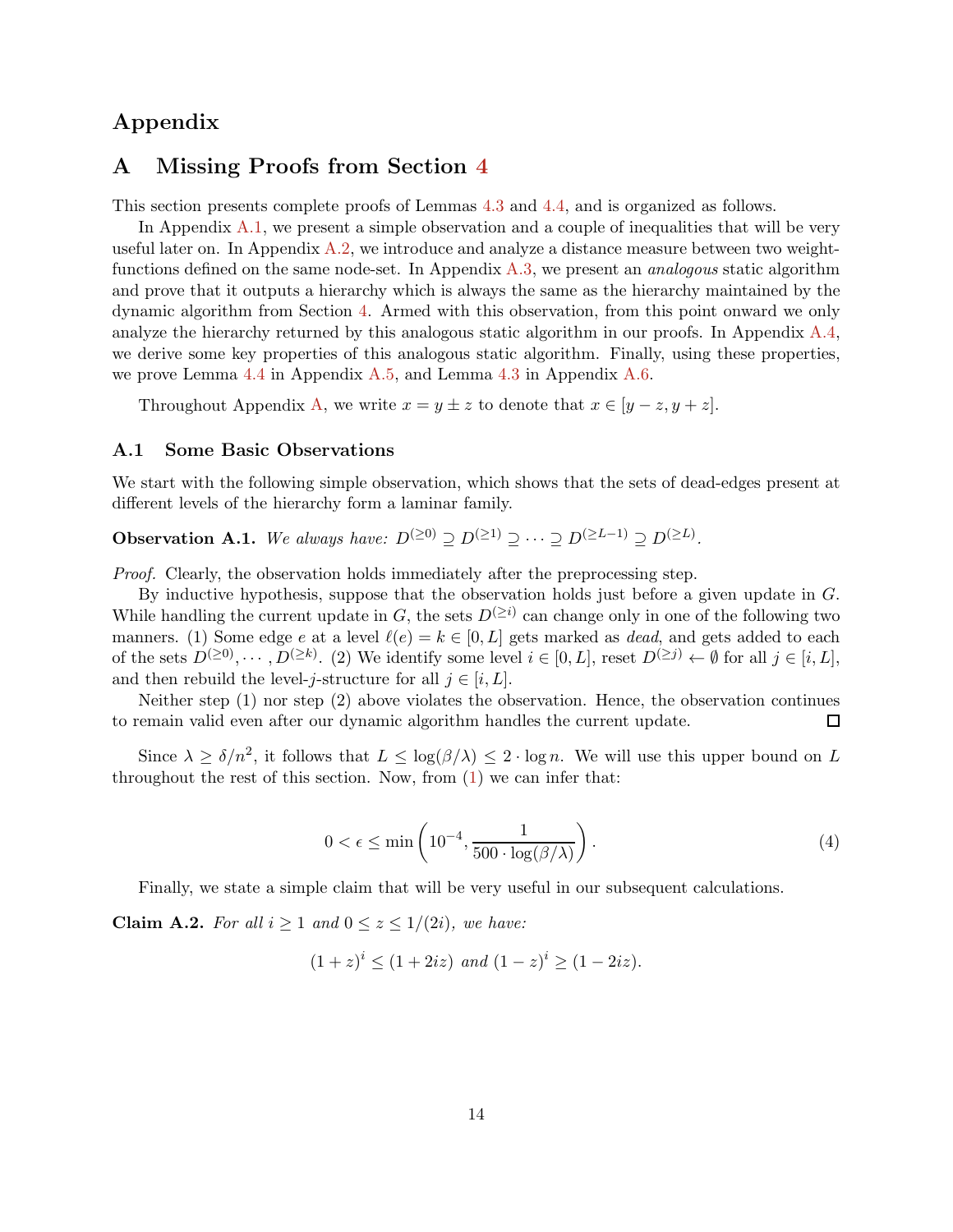#### <span id="page-16-0"></span>A.2 A Measure of Distance between Two Weight-Functions

Definition [A.3](#page-16-1) introduces a measure of distance between two weight-functions that are defined on the same node-set, but not necessarily on the same edge-set. Property [A.4](#page-16-2) captures the fact that this distance function satisfies triangle inequality. Property  $A.5$  lower bounds the distance between two weight-functions  $w'$  and  $w''$  in terms of the absolute difference between their respective sizes. Property [A.6](#page-16-4) shows that the lower bound in Property [A.5](#page-16-3) is tight iff one of the weight-functions dominate the other on every node. Finally, Lemma [A.7](#page-17-0) implies that if we have two weight-functions  $w'$  and  $w''$  that are sufficiently close to each other (i.e., the distance between them is small), then we can obtain a new weight-function  $\tilde{w}$  by scaling down  $w'$  in an appropriate manner, so that the following properties are satisfied: (1)  $\tilde{w}$  is dominated by w' on every edge, (2)  $\tilde{w}$  is dominated by  $w''$  on every node, and (3)  $\tilde{w}$  is sufficiently close to  $w''$ . We will use this lemma in a crucial manner in subsequent sections.

<span id="page-16-1"></span>**Definition A.3.** Consider any two graphs  $G' = (V, E')$  and  $G'' = (V, E'')$  with the same node-set V, and two weight functions  $w': E' \to [0,1]$  and  $w'': E'' \to [0,1]$ . Then the distance between  $w'$ and  $w''$  is defined as:  $dist_V(w', w'') = \sum_{v \in V} |w'(v) - w''(v)|$ .

<span id="page-16-2"></span>**Property A.4.** (Triangle Inequality) Consider any three graphs  $G' = (V, E'), G'' = (V, E''),$  $G''' = (V, E''')$ , and weight-functions  $w' : E' \to [0, 1]$ ,  $w'' : E'' \to [0, 1]$ ,  $w''' : E''' \to [0, 1]$ . Then we have  $dist_V(w', w''') \leq dist_V(w', w'') + dist_V(w'', w''')$ .

Proof. We observe that:

$$
dist_V(w', w''') = \sum_{v \in V} |w'(v) - w'''(v)| = \sum_{v \in V} |(w'(v) - w''(v)) + (w''(v) - w'''(v))|
$$
  

$$
\leq \sum_{v \in V} |w'(v) - w''(v)| + \sum_{v \in V} |w''(v) - w'''(v)|
$$
  

$$
\leq dist_V(w', w'') + dist_V(w'', w''').
$$

<span id="page-16-3"></span>**Property A.5.** Consider any two graphs  $G' = (V, E')$ ,  $G'' = (V, E'')$ , and weight-functions w':  $E' \to [0,1], w'': E'' \to [0,1].$  Then we have  $dist_V(w', w'') \geq 2 \cdot | size(w') - size(w'')|.$ 

 $\Box$ 

Proof. We observe that:

$$
dist_V(w', w'') = \sum_{v \in V} |w'(v) - w''(v)| \ge \left| \sum_{v \in V} w'(v) - \sum_{v \in V} w''(v) \right| = 2 \cdot \left| size(w') - size(w'') \right|.
$$

<span id="page-16-4"></span>**Property A.6.** Consider any two graphs  $G' = (V, E')$ ,  $G'' = (V, E'')$ , and weight-functions w':  $E' \rightarrow [0,1], w'' : E'' \rightarrow [0,1]$  such that:  $w'(v) \leq w''(v)$  for all nodes  $v \in V$ . Then we have:  $dist_V(w', w'') = 2 \cdot (size(w'') - size(w')).$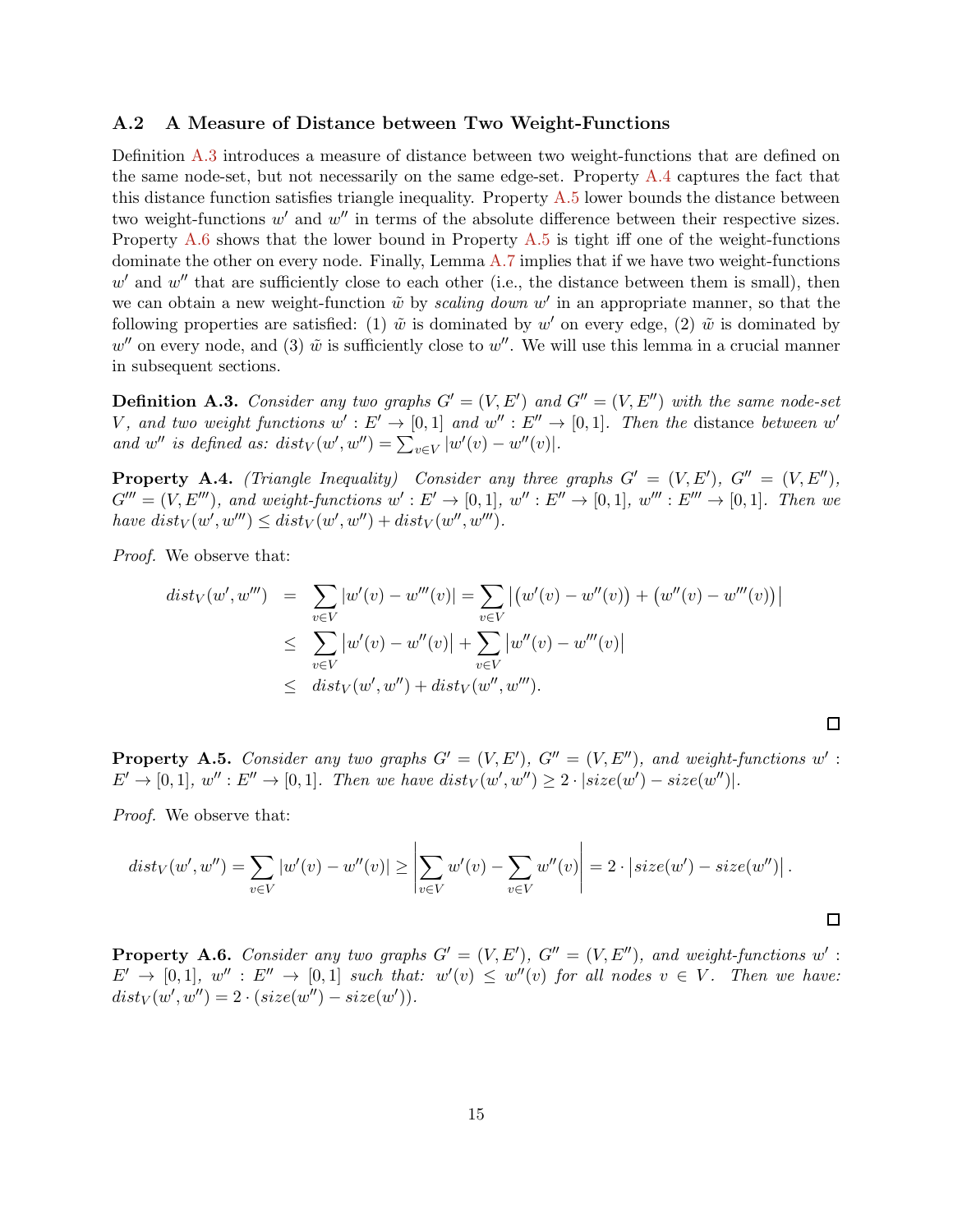Proof. The property holds because:

$$
dist_V(w', w'') = \sum_{v \in V} |w'(v) - w''(v)| = \sum_{v \in V} (w''(v) - w'(v))
$$
  
= 
$$
\sum_{v \in V} w''(v) - \sum_{v \in V} w'(v)
$$
  
= 
$$
2 \cdot size(w'') - 2 \cdot size(w').
$$

<span id="page-17-0"></span>**Lemma A.7.** Consider any two graphs  $G' = (V, E')$ ,  $G'' = (V, E'')$  and weight-functions  $w' : E' : \rightarrow$  $[0,1], w'': E'' \to [0,1]$  such that:  $dist_V(w', w'') \leq \alpha \cdot size(w'')$ , for  $0 \leq \alpha < 2/3$ . Then there exists a weight-function  $\tilde{w}: E' \to [0,1]$  which satisfy the following conditions.

- 1.  $\tilde{w}(e) \leq w'(e)$  for all edges  $e \in E'$ .
- 2.  $\tilde{w}(v) \leq w''(v)$  for all nodes  $v \in V$ .
- 3.  $size(w'') \leq (1 3\alpha/2)^{-1} \cdot size(\tilde{w})$ .

#### A.2.1 Proof of Lemma [A.7](#page-17-0)

We define a weight-function  $\tilde{w}: E' \to [0, 1]$ , where:

$$
\tilde{w}(u,v) = \frac{w'(u,v)}{\max\left(1, \frac{w'(u)}{w''(u)}, \frac{w'(v)}{w''(v)}\right)}
$$
 for every edge  $(u,v) \in E'$ . (5)

It immediately follows that  $\tilde{w}(e) \leq w'(e)$  for all  $e \in E'$ . Thus, the weight-function  $\tilde{w}$  satisfies condition-(1) in the statement of the lemma. Next, for any node  $v \in V$ , we observe that:

$$
\tilde{w}(v) = \sum_{(u,v)\in E'} \frac{w'(u,v)}{\max\left(1, \frac{w'(u)}{w''(u)}, \frac{w'(v)}{w''(v)}\right)} \\
\leq \sum_{(u,v)\in E'} \frac{w'(u,v)}{\frac{w'(v)}{w''(v)}} = \frac{w''(v)}{w'(v)} \cdot \sum_{(u,v)\in E'} w'(u,v) = \frac{w''(v)}{w'(v)} \cdot w'(v) = w''(v).
$$

In other words,  $\tilde{w}$  satisfies condition-(2) in the statement of the lemma. Henceforth, we focus on proving that  $\tilde{w}$  satisfies the remaining condition-(3) in the statement of the lemma.

For every node  $v \in V$ , define the set:

$$
Dom(v) = \left\{ (u, v) \in E' : \frac{w'(v)}{w''(v)} \ge \max\left(1, \frac{w'(u)}{w''(u)}\right) \right\}.
$$

We say that an edge  $(u, v) \in Dom(v)$  is dominated by its endpoint  $v \in V$ . Let  $Dom(E') := \{(u, v) \in$ E': either  $(u, v) \in Dom(u)$  or  $(u, v) \in Dom(v)$  denote the set of edges in G' that are dominated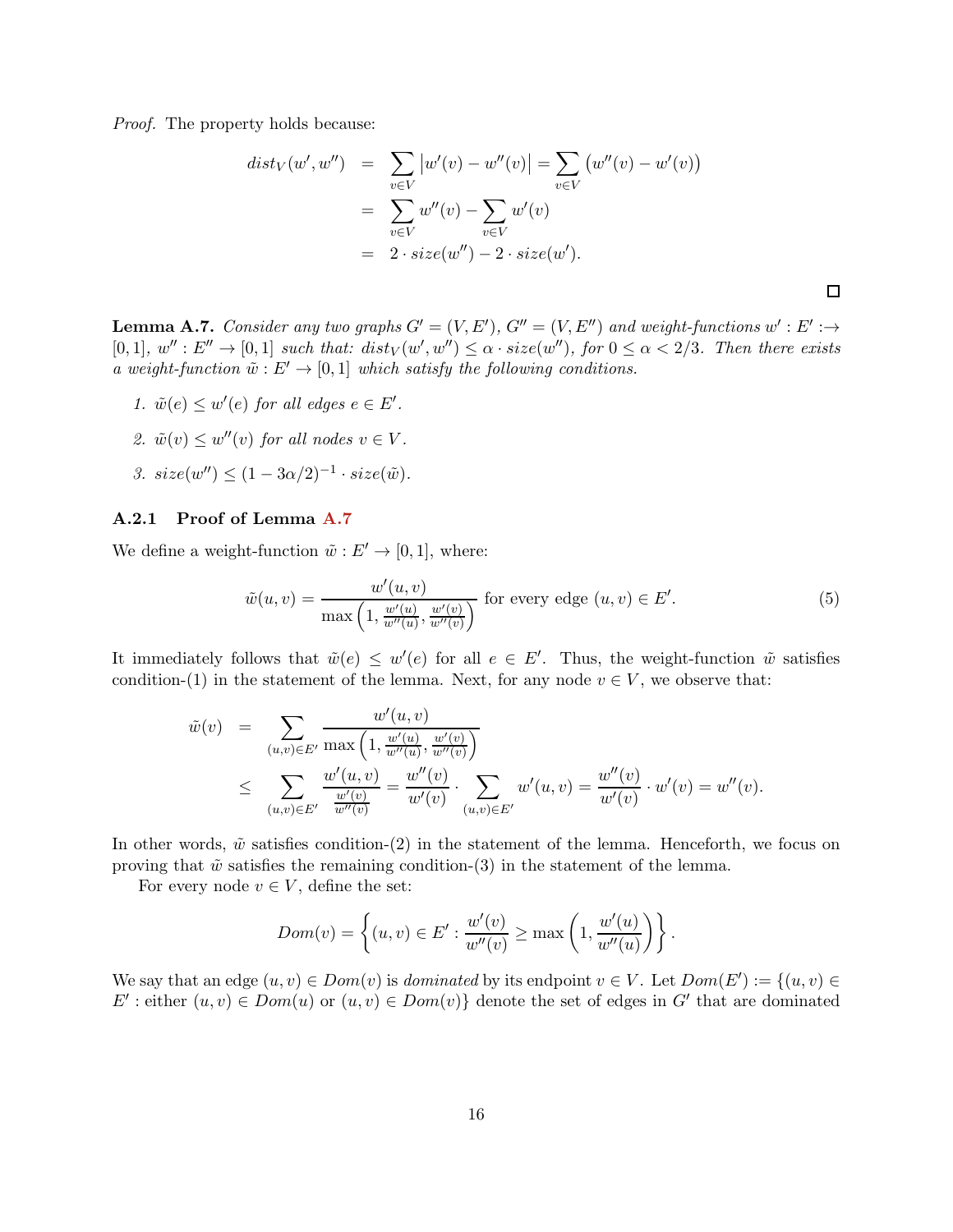by at least one endpoint. We now make the following simple observations.

<span id="page-18-0"></span>
$$
w'(e) - \tilde{w}(e) \geq 0 \text{ for all } e \in Dom(E');
$$

$$
w'(e) - \tilde{w}(e) = 0 \text{ for all } e \in E' \setminus Dom(E');
$$

$$
\tilde{w}(u,v) = w'(u,v) \cdot \frac{w''(v)}{w'(v)}
$$
 for all  $v \in V$  and  $(u,v) \in Dom(v)$ ;\n
$$
(8)
$$

 $\Box$ 

$$
1 - \frac{w''(v)}{w'(v)} \ge 0 \text{ for all } v \in V \text{ with } Dom(v) \ne \emptyset.
$$
 (9)

<span id="page-18-1"></span>**Claim A.8.**  $\sum_{e \in Dom(v)} (w'(e) - \tilde{w}(e)) \leq w'(v) - w''(v)$ , for all  $v \in V$  with  $Dom(v) \neq \emptyset$ .

*Proof.* Fix any node  $v \in V$  with  $Dom(v) \neq \emptyset$ . We prove the claim as follows.

$$
\sum_{e \in Dom(v)} \left( w'(e) - \tilde{w}(e) \right) = \sum_{e \in Dom(v)} \left( w'(e) - w'(e) \cdot \frac{w''(v)}{w'(v)} \right) \qquad \text{(follows from (8))}
$$
\n
$$
= \sum_{(u,v) \in Dom(v)} w'(u,v) \cdot \left( 1 - \frac{w''(v)}{w'(v)} \right)
$$
\n
$$
\leq \sum_{(u,v) \in E'} w'(u,v) \cdot \left( 1 - \frac{w''(v)}{w'(v)} \right) \qquad \text{(follows from (9))}
$$
\n
$$
= w'(v) \cdot \left( 1 - \frac{w''(v)}{w'(v)} \right)
$$
\n
$$
= w'(v) - w''(v).
$$

We will now show that  $size(\tilde{w})$  is very close to  $size(w')$ . Towards this end, observe that:

$$
size(w') - size(\tilde{w}) = \sum_{e \in E'} (w'(e) - \tilde{w}(e))
$$
  
\n
$$
= \sum_{e \in Dom(E')} (w'(e) - \tilde{w}(e)) + \sum_{e \in E\setminus Dom(E')} (w'(e) - \tilde{w}(e))
$$
  
\n
$$
= \sum_{e \in Dom(E')} (w'(e) - \tilde{w}(e)) \qquad \text{(follows from (7))}
$$
  
\n
$$
\leq \sum_{v \in V} \sum_{e \in Dom(v)} (w'(e) - \tilde{w}(e)) \qquad \text{(follows from (6))}
$$
  
\n
$$
\leq \sum_{v \in V} (w'(v) - \tilde{w}(v)) \qquad \text{(follows from Claim A.8)}
$$
  
\n
$$
\leq \sum_{v \in V} |w'(v) - \tilde{w}(v)|
$$
  
\n
$$
= dist_V(w', w'') \qquad \text{(follows from Definition A.3)}
$$
  
\n
$$
\leq \alpha \cdot size(w'').
$$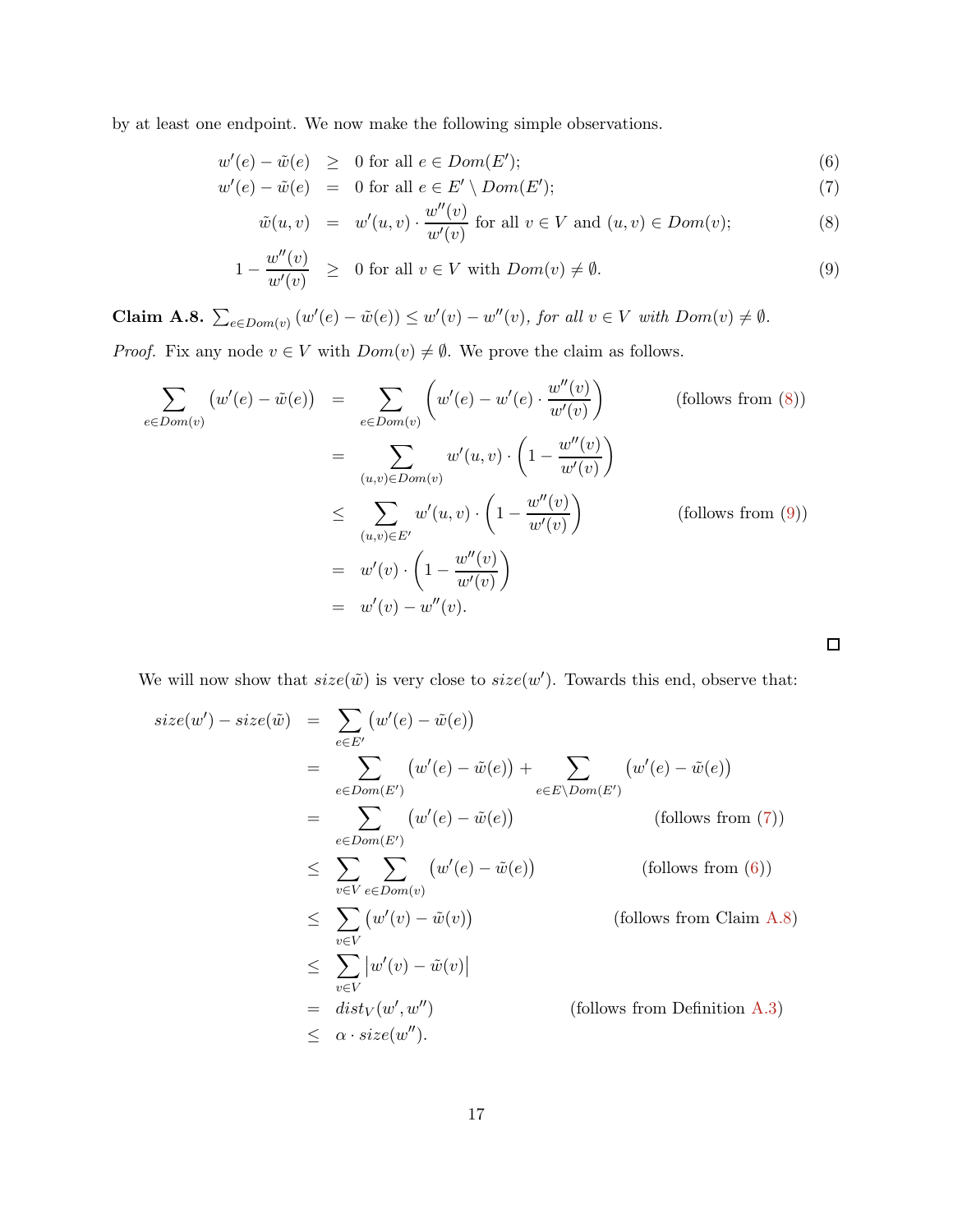Rearranging the terms in the above inequality, we get:

<span id="page-19-1"></span>
$$
size(w') \leq size(\tilde{w}) + \alpha \cdot size(w'').
$$
\n(10)

Next, Property [A.5](#page-16-3) implies that:

$$
size(w'') - size(w') \leq |size(w'') - size(w')| \leq (1/2) \cdot dist_V(w', w'') \leq (\alpha/2) \cdot size(w'').
$$

Rearranging the terms in the above inequality, we get:

<span id="page-19-2"></span>
$$
size(w') \ge \left(1 - \frac{\alpha}{2}\right) \cdot size(w''). \tag{11}
$$

From  $(10)$  and  $(11)$ , we get:

$$
\left(1-\frac{\alpha}{2}\right)\cdot size(w'') \leq size(\tilde{w}) + \alpha \cdot size(w''), \text{ or equivalently, } size(w'') \leq \left(1-\frac{3\alpha}{2}\right)^{-1} size(\tilde{w}).
$$

Thus, the weight-function  $\tilde{w}$  satisfies condition-(3) in the statement of the lemma as well. This concludes the proof of Lemma [A.7.](#page-17-0)

#### <span id="page-19-0"></span>A.3 An Analogous Static Setting

In Section [4,](#page-11-0) we explained that our dynamic algorithm for sparsifying a uniform fractional matching attempts to mimic the static algorithm from Section [3](#page-6-0) in a lazy manner. We now place this intuitive connection between these two algorithms on a formal footing. Specifically, we describe an analogous static algorithm that takes the following three things as input:

- (1) The node-set  $V$ .
- (2) The set of active edges  $E_{(a)}$ .
- (3) A laminar family of sets of dead-edges  $D^{(\geq 0)} \supseteq D^{(\geq 1)} \supseteq \cdots \supseteq D^{(\geq L)}$ .

(We can assume that these sets form a laminar family because of Observation [A.1.](#page-15-2))

Based on these three inputs, the analogous static algorithm constructs a hierarchy. We present the analogous static algorithm in Appendix [A.3.1.](#page-20-0) Subsequently, in Appendix [A.3.2,](#page-21-0) we explain that the hierarchy returned by our analogous static algorithm precisely coincides with the hierarchy maintained by the dynamic algorithm from Section [4.](#page-11-0)

Henceforth, we will heavily exploit this equivalence between the dynamic setting and the analogous static setting. To be more specific, from Appendix  $A.4$  onward, we will only focus on the hierarchy returned by the analogous static algorithm in our analysis. Everything we derive about this analogous static hierarchy will hold for the actual hierarchy maintained by the dynamic algorithm, because these two hierarchies are essentially the same.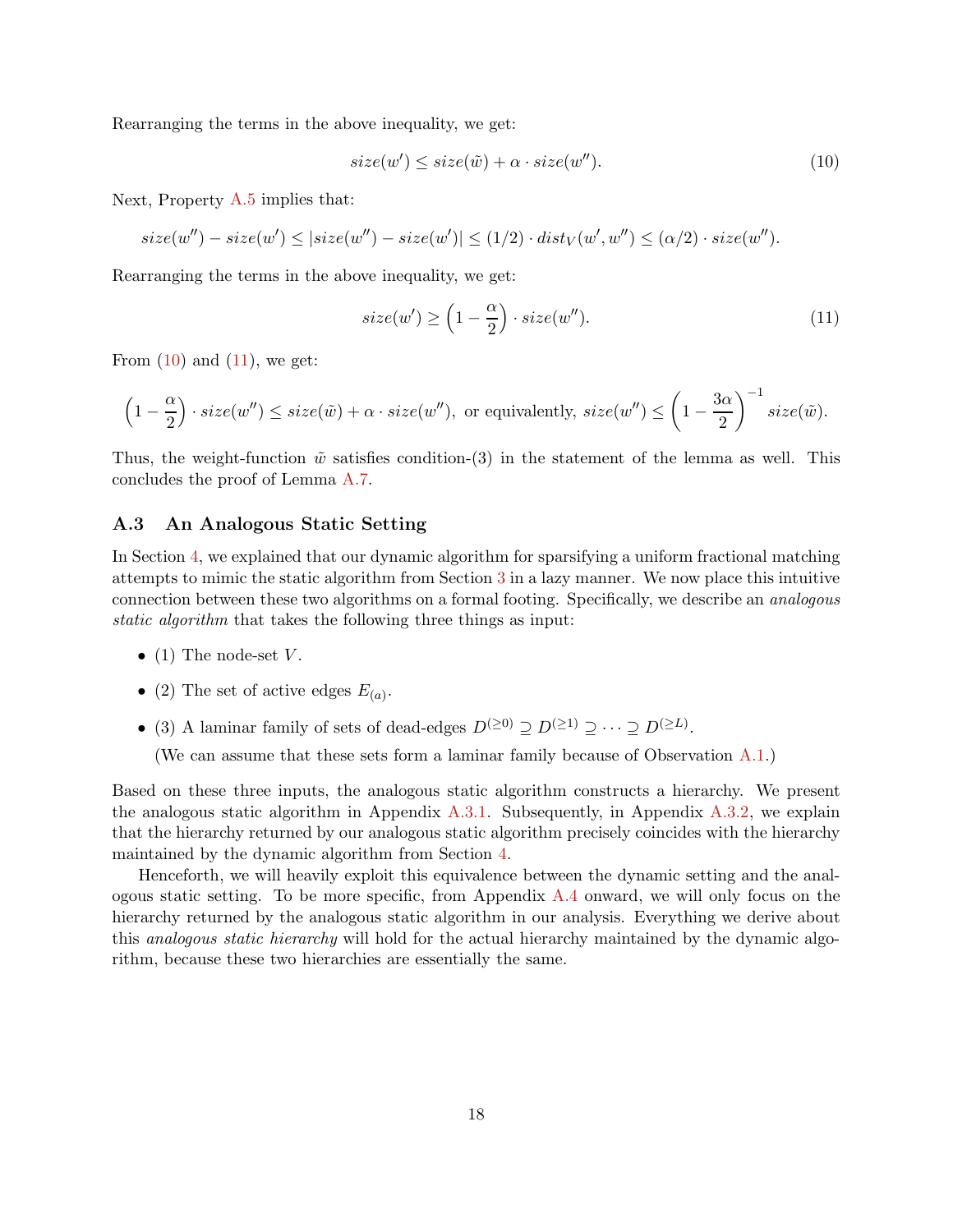#### <span id="page-20-0"></span>A.3.1 The Analogous Static Algorithm

For notational convenience, define  $D^{(\geq -1)} := D^{(\geq 0)}$  and  $M^{(0)} := D^{(\geq -1)} \setminus D^{(\geq 0)} = \emptyset$ .

We set  $E^{(\geq 0)} := E_{(a)} \cup D^{(\geq 0)}$ ,  $V^{(\geq 0)} := V$  and  $E^{(\geq 0)}_* := E^{(\geq 0)}$ . We also define  $\gamma_*^{(0)}$  to be a λ-uniform weight-function with SUPPORT  $(\gamma_*^{(0)}) = E_*^{(\geq 0)}$ .

Next, we perform the following operations.

• For  $i = 0$  to  $L - 1$ :

– Call the subroutine PROCESS-ROUND $(i, \lambda)$  described below to implement round i.

- Define  $M^{(L)} := E_*^{(\geq L)} \cap (D^{(\geq L-1)} \setminus D^{(\geq L)})$ .
- Define  $E^{(\geq L)} := E^{(\geq L)}_* \setminus M^{(L)}$ .
- Define  $V^{(L)} := V^{(\geq L)}$  and  $F^{(L)} := E^{(\geq L)}$ .

This concludes the algorithm. It now remains to explain how we implement a given round  $i$ .

**The subroutine** PROCESS-ROUND $(i, \lambda)$ : At the start of the call to this subroutine, we have the weight-function  $\gamma_*^{(i)}$  defined over SUPPORT  $\left(\gamma_*^{(i)}\right) = E_*^{\left(\geq i\right)} \bigcup_{j=0}^{i-1} \left(F^{(j)} \cup M^{(j)}\right)$ . Restricted to the subset of edges  $E_*^{(\geq i)}$ , the weight-function  $\gamma_*^{(i)}$  is a  $2^i\lambda$ -uniform. Specifically, this means that  $\gamma_*^{(i)}(e) = 2^i \lambda$  for all  $e \in E_*^{(\geq i)}$ . We also have the set of nodes  $V^{(\geq i)}$ . Every edge  $e \in E_*^{(\geq i)}$  has both its endpoints in  $V^{(\geq i)}$ . We implement round *i* as follows.

First, we identify the set of edges  $M^{(i)} := E^{(\geq i)}_* \cap (D^{(\geq i-1)} \setminus D^{(\geq i)})$  that no longer participate in the hierarchy from round i onward. We will refer to the edges  $e \in E_{*}^{(\geq i)}$  as the ones that go *missing* in round *i*. Define  $E^{(\geq i)} := E^{(\geq i)}_* \setminus M^{(i)}$  and  $G^{(\geq i)} := (V^{(\geq i)}, E^{(\geq i)})$ . Next, we iteratively remove low-degree nodes from  $G^{(\geq i)}$  as per Algorithm [7](#page-20-1) below.

### <span id="page-20-1"></span>Algorithm 7

 $V^{(i)} \leftarrow \emptyset.$ while there is some node  $v \in V^{(\geq i)} \setminus V^{(i)}$  with  $\deg_{E^{(\geq i)}}(v, V^{(\geq i)} \setminus V^{(i)}) \leq (1/\epsilon)$  do:  $V^{(i)} \leftarrow V^{(i)} \cup \{v\}.$  $V^{(\geq i+1)} \leftarrow V^{(\geq i)} \setminus V^{(i)}.$  $F^{(i)} \leftarrow \{(u, v) \in E^{(\geq i)} : \text{ either } u \in V^{(i)} \text{ or } v \in V^{(i)}\}.$ 

We next compute  $E^{(\geq i+1)}_* \leftarrow$  DEGREE-SPLIT  $(E^{(\geq i)} \setminus F^{(i)})$ . Finally, we define the weight-function  $\gamma_*^{(i+1)}$  with SUPPORT  $\left(\gamma_*^{(i+1)}\right) = E_*^{(\geq i+1)} \bigcup_{j=0}^i \left(F^{(j)} \cup M^{(j)}\right)$  as follows.

$$
\gamma_*^{(i+1)}(e) = \begin{cases} \gamma_*^{(i)}(e) & \text{if } e \in \bigcup_{j=0}^i \left( F^{(j)} \cup M^{(j)} \right); \\ 2 \cdot \gamma_*^{(i)}(e) & \text{else if } e \in E_*^{(\geq i+1)}. \end{cases}
$$
(12)

Thus, restricted to the subset of edges  $E_*^{(\geq i+1)}$ , the weight-function  $\gamma_*^{(i+1)}$  is  $2^{i+1}\lambda$ -uniform. This concludes the call to the subroutine PROCESS-ROUND $(i, \lambda)$ , which implements round i.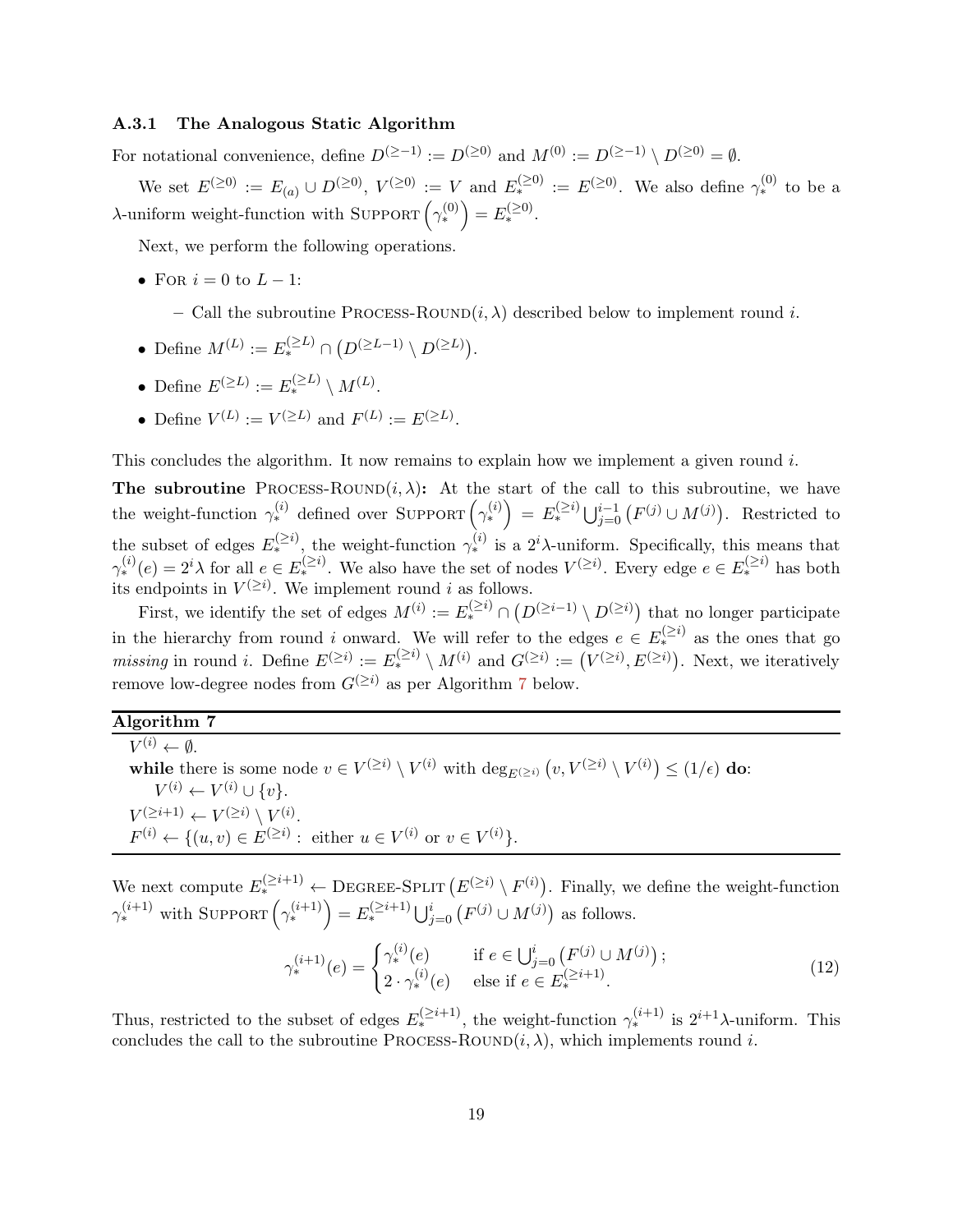### <span id="page-21-0"></span>A.3.2 Equivalence Between the Analogous Static Algorithm from Appendix [A.3.1](#page-20-0) and the Dynamic Algorithm from Section [4](#page-11-0)

The main idea behind proving this equivalence is to focus our attention on the sets of missing edges  $M^{(i)}$ , for all  $i \in [0, L]$ . To be a bit more specific, the key observation is that if  $M^{(i)} = \emptyset$  for some  $i \in [0, L]$ , then we have  $E^{(\geq i)} = E^{(\geq i)}_*$  in that round i.

To elaborate on this in more details, note that at preprocessing, we have  $D^{(\geq 0)} = D^{(\geq 1)} = \cdots$  $D^{(\geq L)} = \emptyset$ , and  $M^{(\geq 0)} = M^{(\geq 1)} = \cdots = M^{(\geq L)} = \emptyset$ . At this point in time, it is trivially true that the hierarchy returned by the analogous static algorithm (henceforth referred to as the analogous static hierarchy) coincides with the hierarchy maintained by the dynamic algorithm (henceforth referred to as the dynamic hierarchy).

By inductive hypothesis, suppose that the analogous static hierarchy coincides with the dynamic hierarchy just before the update at a given time-step (say)  $\tau$ . Now, this update at time  $\tau$  can be one of two types, as explained below.

Type (I): "Regular" Update. No missing edge gets created or destroyed due to such an update at any round. During such an update only one of the following events can occur. (1) The update happens because of an edge insertion, and the newly inserted edge (say) e got classified as passive and was added to the set  $E_{(p)}$ . In this case, neither the analogous static hierarchy nor the dynamic hierarchy experiences any change due to this update, because the newly inserted edge  $e$  does not participate in any of these two hierarchies. (2) The update happens because of the deletion of an edge (say) e which was at the same level (say)  $k \in [0, L]$  in both the two hierarchies (by induction hypothesis). In this case, in both the two hierarchies, the edge  $e$  gets added to the sets  $D^{(\geq 0)}, \ldots, D^{(\geq k)}$ , and nothing else changes.

To summarize, by looking back at these two possible cases, we infer that our inductive hypothesis (that the analogous static hierarchy coincides with the dynamic hierarchy) continues to hold after a "regular" update.

Type (II): "Triggering" Update. Such an update can occur because of one of the following two reasons. (1) An edge e gets inserted, gets classified as passive, and this leads to a violation of Invariant [4.1.](#page-11-1) In this event, we throw away both the analogous static hierarchy and the dynamic hierarchy, discard all the dead-edges from our consideration, reclassify all the passive edges as active, and then rebuild both the analogous static hierarchy and the dynamic hierarchy from scratch by performing exactly the same steps (because of the absence of missing edges at every round). (2) An edge  $e$  gets deleted, which leads to a violation of Invariant [4.2.](#page-12-2) In this event, we identify a certain level  $k \in [0, L]$  and discard all the dead-edges at levels  $\geq k$  from our consideration (which means that there will no longer be any missing edge at a round  $\geq k$  in the analogous static hierarchy). In the dynamic hierarchy, we rebuild the level-j structure for every level  $j \in [k, L]$  from scratch. Because there is no longer any missing edge at round  $\geq k$  in the analogous static hierarchy, it is easy to verify that if run the analogous static algorithm on this new input, then the hierarchy it will return will continue to coincide with the dynamic hierarchy.

To summarize, by looking back at these two possible cases, we again infer that our inductive hypothesis continues to hold even after a "triggering" update.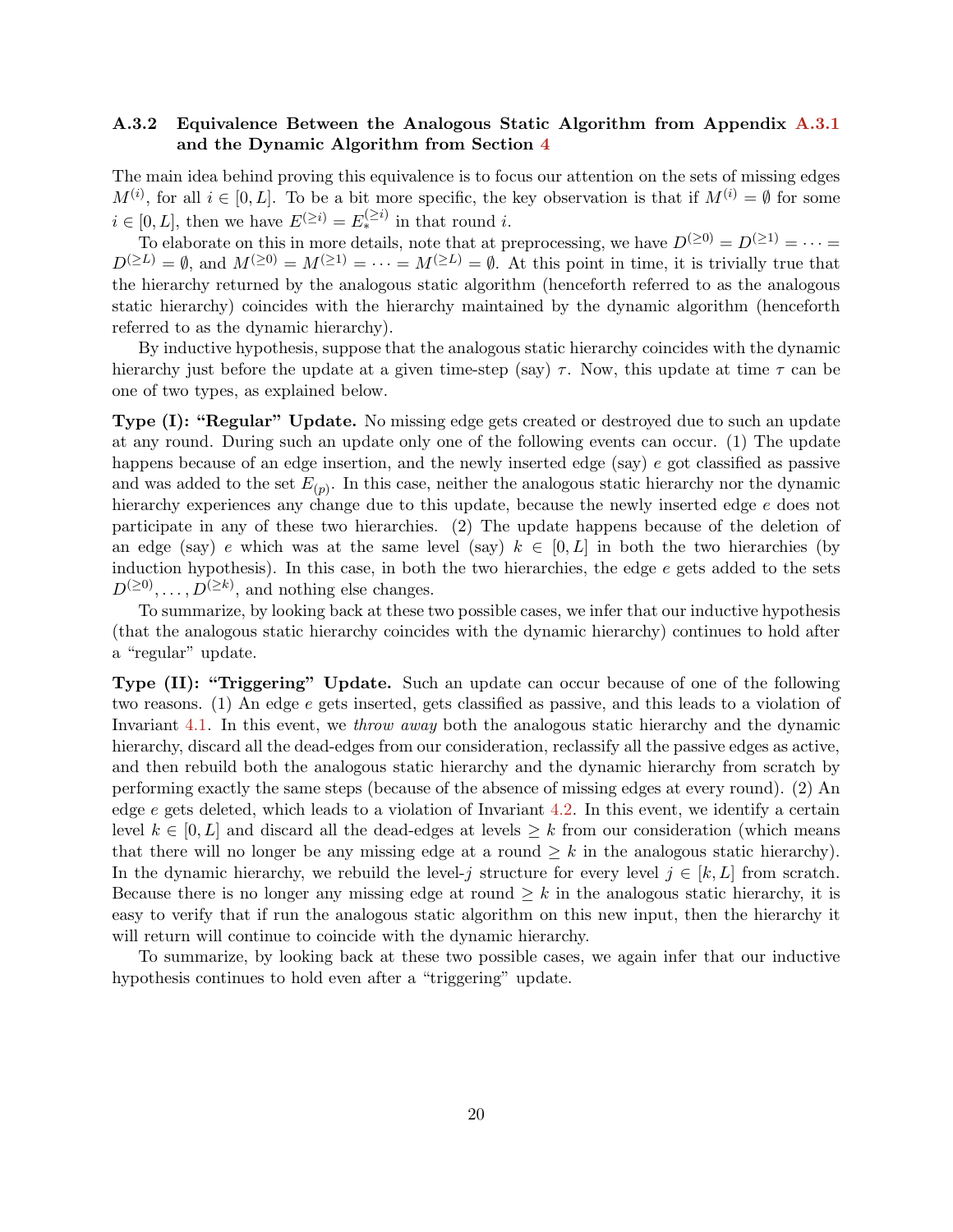#### <span id="page-22-0"></span>A.4 Some Basic Properties of the Analogous Static Algorithm

Recall the analogous static algorithm from Appendix [A.3.1.](#page-20-0) We define the weight-function  $\gamma_{(a)}$  to be the restriction of  $\gamma_*^{(L)}$  on the active edges, so that SUPPORT  $(\gamma_{(a)})$  = SUPPORT  $(\gamma_*^{(L)}) \setminus D^{(\geq 0)}$ . Furthermore, for all  $e \in \text{SuppORT}(\gamma_{(a)})$ , we have  $\gamma_{(a)}(e) = \gamma_*^{(L)}(e)$ . Similarly, we define the weight-function  $w_{(a)}$  to be the restriction of w on the active edges. Thus,  $w_{(a)}$  is a  $\lambda$ -uniform weight-function with support  $E_{(a)}$ , and we have  $w_a(e) = w(e) = \lambda$  for all  $e \in E_{(a)}$ .

This section is organized as follows. In Appendix [A.4.1,](#page-22-1) we derive some basic properties of the weight-functions  $\gamma_*^{(i)}$  for all  $i \in [0, L]$ . Next, in Appendix [A.4.2,](#page-23-0) we derive some basic properties of the weight-functions  $\gamma_{(a)}$  and  $w_{(a)}$ . In Appendix [A.4.3,](#page-24-0) we show that the weight-function  $w_{(a)}$  is very close to the weight-function  $\gamma_*^{(0)}$ , in the sense that the distance between  $w_{(a)}$  and  $\gamma_*^{(0)}$  is very small (according to the distance measure introduced in Appendix [A.2\)](#page-16-0). Next, in Appendix [A.4.4,](#page-25-0) we show that the weight-function  $\gamma_*^{(0)}$  is very close to the weight-function  $\gamma_*^{(i)}$ , for all  $i \in [1, L]$ . Finally, in Appendix [A.4.5,](#page-26-0) we prove that the weight-function  $\gamma_*^{(L)}$  is very close to the weightfunction  $\gamma_{(a)}$ . At this point, by applying triangle inequality (see Property [A.4\)](#page-16-2), we can infer that the weight-function  $w_{(a)}$  is very close to the weight-function  $\gamma_{(a)}$ . We use this fact in Appendix [A.5,](#page-27-0) where we prove Lemma [4.4.](#page-13-0)

## <span id="page-22-1"></span>A.4.1 Some Observations on the Weight-Functions  $\gamma^{(i)}_*$

<span id="page-22-2"></span>For every edge  $e \in E^{(\geq 0)}_* = E^{(\geq 0)}$ , define its pseduo-level  $\ell_*(e) := \max\left\{i \in [0,L] : e \in E^{(\geq i)}_*\right\}$ .

**Observation A.9.** Consider any  $i \in [0, L]$  and any edge  $e \in \text{SuppORT}(\gamma_*^{(i)})$ . We have:

$$
\gamma_*^{(i)} = \begin{cases} 2^i \cdot \lambda & \text{if } \ell_*(e) \ge i; \\ 2^{\ell_*(e)} \cdot \lambda & \text{else if } \ell_*(e) < i. \end{cases}
$$

*Proof.* We prove this by induction on i. Clearly, the observation holds for  $i = 0$ . By inductive hypothesis, suppose that the observation holds for some  $i < L$ , and focus on the implementation of round *i* as described in Appendix [A.3.1.](#page-20-0) During round *i*, we compute the set  $E_*^{(\geq i+1)} \subseteq E_*^{(\geq i)}$  and construct the weight-function  $\gamma_*^{(i+1)}$  from  $\gamma_*^{(i)}$ . Fix any edge  $e \in \text{SuppORT}(\gamma_*^{(i)})$ , and consider the following mutually exclusive and exhaustive cases.

**Case 1:**  $e \notin E^{(\geq i)}_*$ . In this case, we have  $\ell_*(e) < i$ . The edge e continues to remain in the support of  $\gamma_*^{(i+1)}$  and its weight does not change, i.e., we have  $\gamma_*^{(i+1)}(e) = \gamma_*^{(i)}(e) = 2^{\ell_*(e)} \cdot \lambda$ , where the last equality follows from inductive hypothesis.

**Case 2:**  $e \in E^{(\geq i+1)}$ . In this case, the weight of e is doubled as we switch from  $\gamma_*^{(i)}$  to  $\gamma_*^{(i+1)}$ . This means that  $\gamma_*^{(i+1)}(e) = 2 \cdot \gamma_*^{(i)}(e) = 2^{i+1} \cdot \lambda$ , where the last equality follows from the inductive hypothesis and the fact that  $E^{(\geq i+1)}_* \subseteq E^{(\geq i)}_*$ .

**Case 3:**  $e \in E^{(\geq i)}_* \setminus E^{(\geq i+1)}_*$ . In this case, we have  $\ell_*(e) = i$ . If this edge e continues to remain in the support of  $\gamma_*^{(i+1)}$ , then its weight does not change and we get:  $\gamma_*^{(i+1)}(e) = \gamma_*^{(i)}(e) = 2^i \lambda = 2^{\ell_*(e)} \cdot \lambda$ , where the second last equality follows from the inductive hypothesis.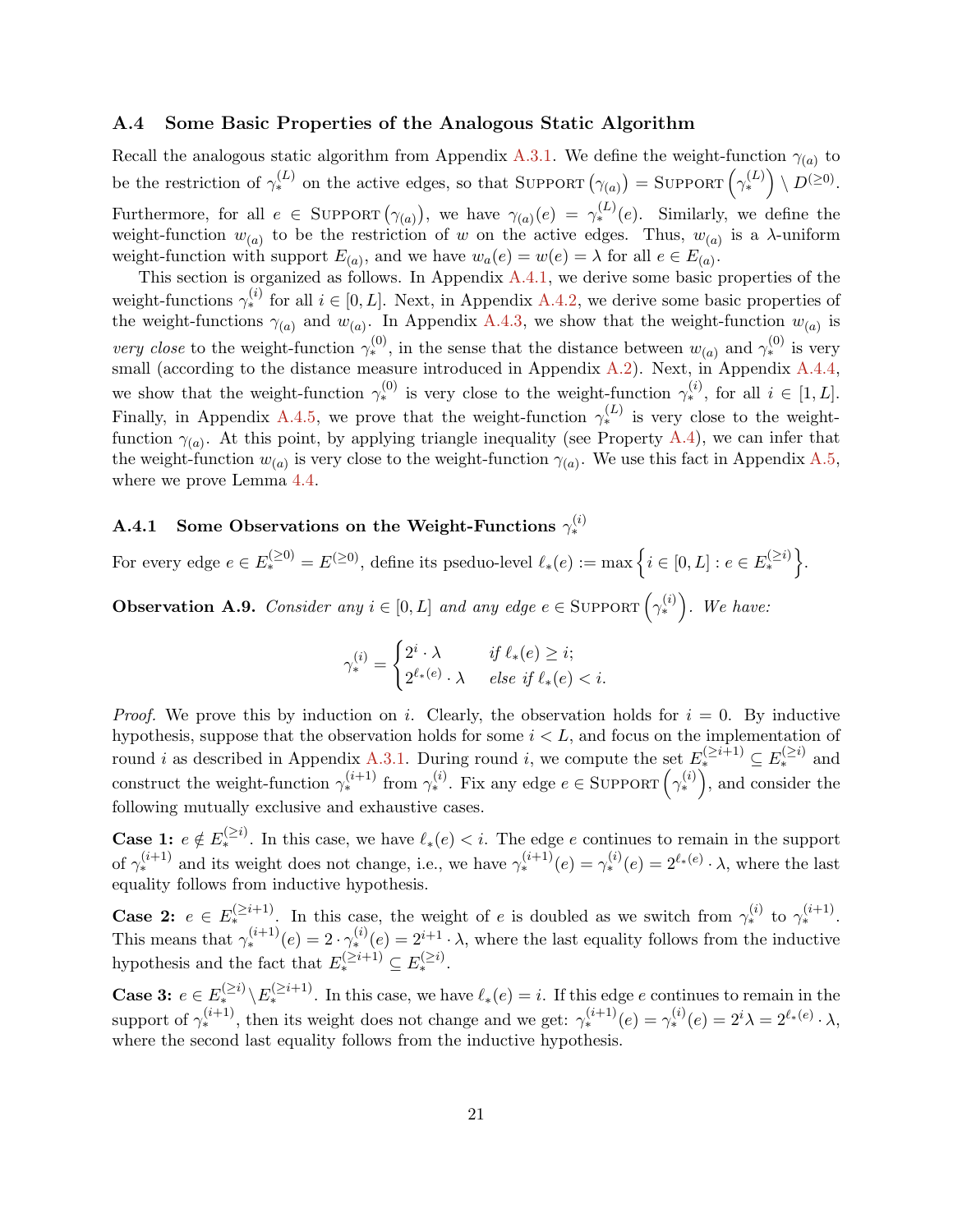Thus, we infer that the observation continues to hold even for round  $(i + 1)$ . This proves the inductive step, and concludes the proof of the observation.  $\Box$ 

<span id="page-23-1"></span>**Corollary A.10.** For every edge  $e \in \text{SuppORT}\left(\gamma_*^{(L)}\right)$ , we have  $\gamma_*^{(L)}(e) = 2^{\ell_*(e)}\lambda$ .

<span id="page-23-3"></span>*Proof.* Since  $\ell_*(e) \leq L$ , the corollary follows from Observation [A.9.](#page-22-2)

**Corollary A.11.** For every  $i \in [0, L]$ , we have size  $(\gamma_*^{(i)}) \ge 2^i \lambda \cdot |E^{(\ge i)}|$ .

*Proof.* Note that  $E_*^{(\geq i)} \subseteq \text{SuppORT}(\gamma_*^{(i)})$ . By Observation [A.9,](#page-22-2) we have  $\gamma_*^{(i)}(e) = 2^i \lambda$  for all  $e \in E^{(\geq i)}_*$ . Since  $E^{(\geq i)} \subseteq E^{(\geq i)}_*$ , we get:  $size\left(\gamma^{(i)}_*\right) \geq \sum_{e \in E^{(\geq i)}} \gamma^{(i)}_* (e) = 2^i \lambda \cdot |E^{(\geq i)}|$ .  $\Box$ 

<span id="page-23-2"></span>**Observation A.12.** Consider any edge  $e \in \text{SuppORT} \left( \gamma_*^{(L)} \right) \cap D^{(\geq 0)}$  with  $\ell_*(e) = i \in [0, L]$ . Then we must have  $e \in D^{(\geq i-1)}$ .

*Proof.* Since  $\ell_*(e) = i$ , we have  $e \in E^{(\geq i)}_*$ . By induction on i, it is easy to prove that  $E^{(\geq i)}_* \cap D^{(\geq 0)} \subseteq$  $D^{(\geq i-1)}$ . In words, if a dead-edge is present in  $E^{(\geq i-1)}_*$  at the start of round i, then it belongs to  $D^{(\geq i-1)}$ . Accordingly, it follows that  $e \in D^{(\geq i-1)}$ .  $\Box$ 

<span id="page-23-5"></span>**Observation A.13.**  $\gamma_*^{(0)}(v) \leq 1$  for all nodes  $v \in V$ .

*Proof.* Fix any node  $v \in V$ . Suppose that we are looking at the snapshot of our dynamic algorithm at current time-step  $\tau$ . Let  $\tau' < \tau$  be the last time-step before  $\tau$  at which either one of the following events occurred: (1) we called the subroutine STATIC-UNIFORM-SPARSIFY( $G_{(a)}$ ,  $\lambda$ ) while handing an insertion at time-step  $\tau'$  (see Algorithm [4\)](#page-12-0), or (2) we called the subroutine REBUILD(0,  $\lambda$ ) while handing a deletion at time-step  $\tau'$  (see Algorithm [6\)](#page-12-1).

Immediately after time-step  $\tau'$ , we had  $D^{(\geq 0)} = \emptyset$  and  $E^{(\geq 0)}_* = E^{(\geq 0)} = E_{(a)} \cup D^{(\geq 0)} = E$ , and hence  $\gamma_*^{(0)}(v) = \left| E_*^{\geq 0} \right| \cdot \lambda = |E| \cdot \lambda = w(v) \leq 1$ . During the time-interval  $(\tau', \tau)$ , whenever an edge  $\mid$ gets deleted from  $G = (V, E)$ , we move it from the set  $E_{(a)}$  to the set  $D^{(\geq 0)}$ . Further, whenever an edge gets inserted into  $G = (V, E)$ , we do not include it in either of the sets  $\{E_{(a)}, D^{(\geq 0)}\}$ . Accordingly, the set  $E_*^{(\geq 0)} = E_{(a)} \cup D^{(\geq 0)}$  does not change during the time-interval  $(\tau', \tau)$ . This, in turn, implies that the value of  $\gamma_*^{(0)}(v)$  also does not change during the time-interval  $(\tau', \tau)$ . Hence, even at the current time-step  $\tau$ , we have  $\gamma_*^{(0)}(v) \leq 1$ .  $\Box$ 

### <span id="page-23-0"></span>A.4.2 The Weight-Functions  $\gamma_{(a)}, w_{(a)}$  and Their Basic Properties

Recall that  $\gamma_{(a)}$  is the restriction of  $\gamma_*^{(L)}$  on the active edges, so that SUPPORT  $(\gamma_{(a)})$  = SUPPORT  $(\gamma_*^{(L)}) \setminus$  $D^{(\geq 0)}$ . Furthermore, for all  $e \in \text{SuppORT}(\gamma_{(a)})$ , we have  $\gamma_{(a)}(e) = \gamma_*^{(L)}(e)$ . From Section [4,](#page-11-0) recall that  $F := \bigcup_{i=0}^{L} F^{(i)}$  and  $F_{(a)} := F \cap E_{(a)}$ .

<span id="page-23-4"></span>**Observation A.14.** SUPPORT  $(\gamma_{(a)}) = F_{(a)}$ .

 $\Box$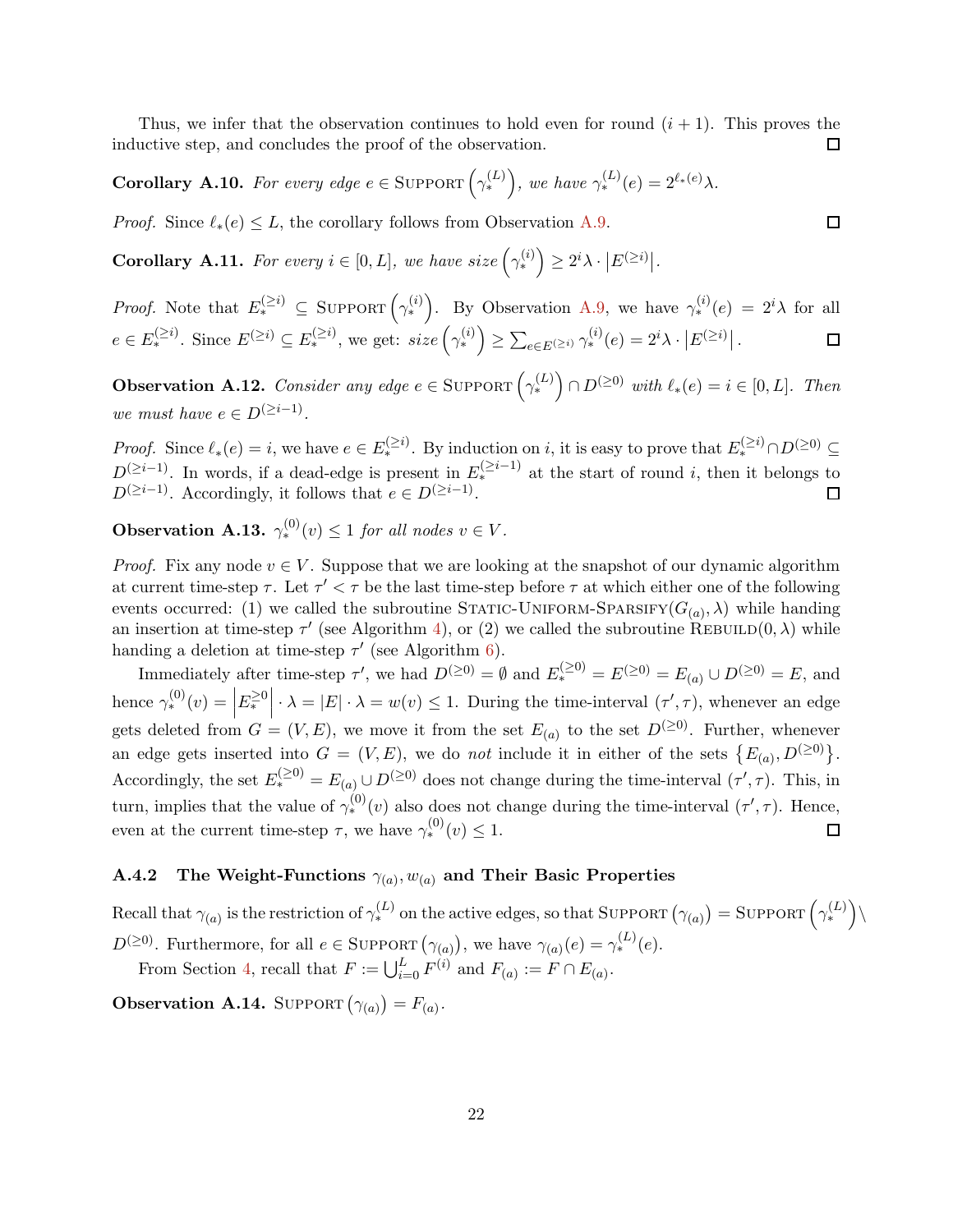*Proof.* Note that SUPPORT  $(\gamma_*^{(L)}) = \bigcup_{i=0}^L (F^{(i)} \cup M^{(i)})$ . Since  $\bigcup_{i=0}^L M^{(i)} \subseteq D^{(\geq 0)}$ , we get:

$$
\begin{array}{lcl} \text{SUPPORT} \left( \gamma_{(a)} \right) & = & \text{SUPPORT} \left( \gamma_*^{(L)} \right) \setminus D^{(\geq 0)} \\ & = & \left( \bigcup_{i=0}^L \left( F^{(i)} \cup M^{(i)} \right) \right) \setminus D^{(\geq 0)} \\ & = & \left( \bigcup_{i=0}^L F^{(i)} \right) \setminus D^{(\geq 0)} = F \setminus D^{(\geq 0)} = F \cap E_{(a)} = F_{(a)} . \end{array}
$$

<span id="page-24-7"></span>**Observation A.15.**  $\gamma_{(a)}(e) < \beta$  for all edges  $e \in F_{(a)}$ .

*Proof.* Consider any edge  $e \in F_{(a)}$ . We derive that:

$$
\gamma_{(a)}(e) = \gamma_*^{(L)}(e) = 2^{\ell_*(e)} \cdot \lambda \le 2^L \cdot \lambda < \beta.
$$

In the derivation above, the second inequality follows from Corollary [A.10.](#page-23-1)

<span id="page-24-6"></span>Finally, recall that  $w_{(a)}$  is the restriction of w on the active edges. Thus,  $w_{(a)}$  is a  $\lambda$ -uniform weight-function with support  $E_{(a)}$ , and we have  $w_a(e) = w(e) = \lambda$  for all  $e \in E_{(a)}$ .

Observation A.16. We have:

- 1.  $w_{(a)}(v) \leq w(v)$  for all nodes  $v \in V$ .
- 2.  $size(w) \leq (1 + \epsilon) \cdot size(w_{(a)})$ .

*Proof.* Part-(1) of the observation holds since  $w_{(a)}$  is a  $\lambda$ -uniform weight-function with support  $E_{(a)}$ , w is a  $\lambda$ -uniform weight-function with support E, and  $E = E_{(a)} \cup E_{(p)}$ .

Next, observe that  $size(w_{(a)}) = \lambda \cdot |E_{(a)}|$  and  $size(w) = \lambda \cdot |E| = \lambda \cdot |E_{(a)} \cup E_{(p)}| = \lambda \cdot |\overline{E_{(a)}}|$  $(|E_{(a)}| + |E_{(p)}|)$ . Part-(2) of the observation now follows from Invariant [4.1.](#page-11-1)

## <span id="page-24-0"></span> $\mathrm{A.4.3} \quad \mathrm{Bounding\,\, the\,\, distance\,\, between} \,\, w_{(a)} \,\, \mathrm{and} \,\, \gamma^{(0)}_*$

<span id="page-24-4"></span>Claim A.17.  $size(w_{(a)}) \leq size(\gamma_*^{(0)}) \leq (1+\epsilon) \cdot size(w_{(a)})$ .

*Proof.* Since  $\gamma_*^{(0)}$  is a  $\lambda$ -uniform weight-function with support  $E^{(\geq 0)}$ , we have:

<span id="page-24-1"></span>
$$
size\left(\gamma_*^{(0)}\right) = \lambda \cdot \left| E^{(\geq 0)} \right| = \lambda \cdot \left( \left| E_{(a)} \right| + \left| D^{(\geq 0)} \right| \right). \tag{13}
$$

The last equality holds since  $E^{(\geq 0)} = E_{(a)} \cup D^{(\geq 0)}$ . Now, from [\(13\)](#page-24-1) and Invariant [4.2,](#page-12-2) we get:

<span id="page-24-2"></span>
$$
\lambda \cdot |E_{(a)}| \leq size \left(\gamma_*^{(0)}\right) \leq (1+\epsilon) \cdot \lambda \cdot |E_{(a)}| \tag{14}
$$

Recall that  $w_{(a)}$  is a  $\lambda$ -uniform weight-function with support  $E = E_{(a)}$ , and hence:

<span id="page-24-3"></span>
$$
size(w_{(a)}) = \lambda \cdot |E_{(a)}|.
$$
\n(15)

<span id="page-24-5"></span>The claim follows from  $(14)$  and  $(15)$ .

 $\Box$ 

 $\Box$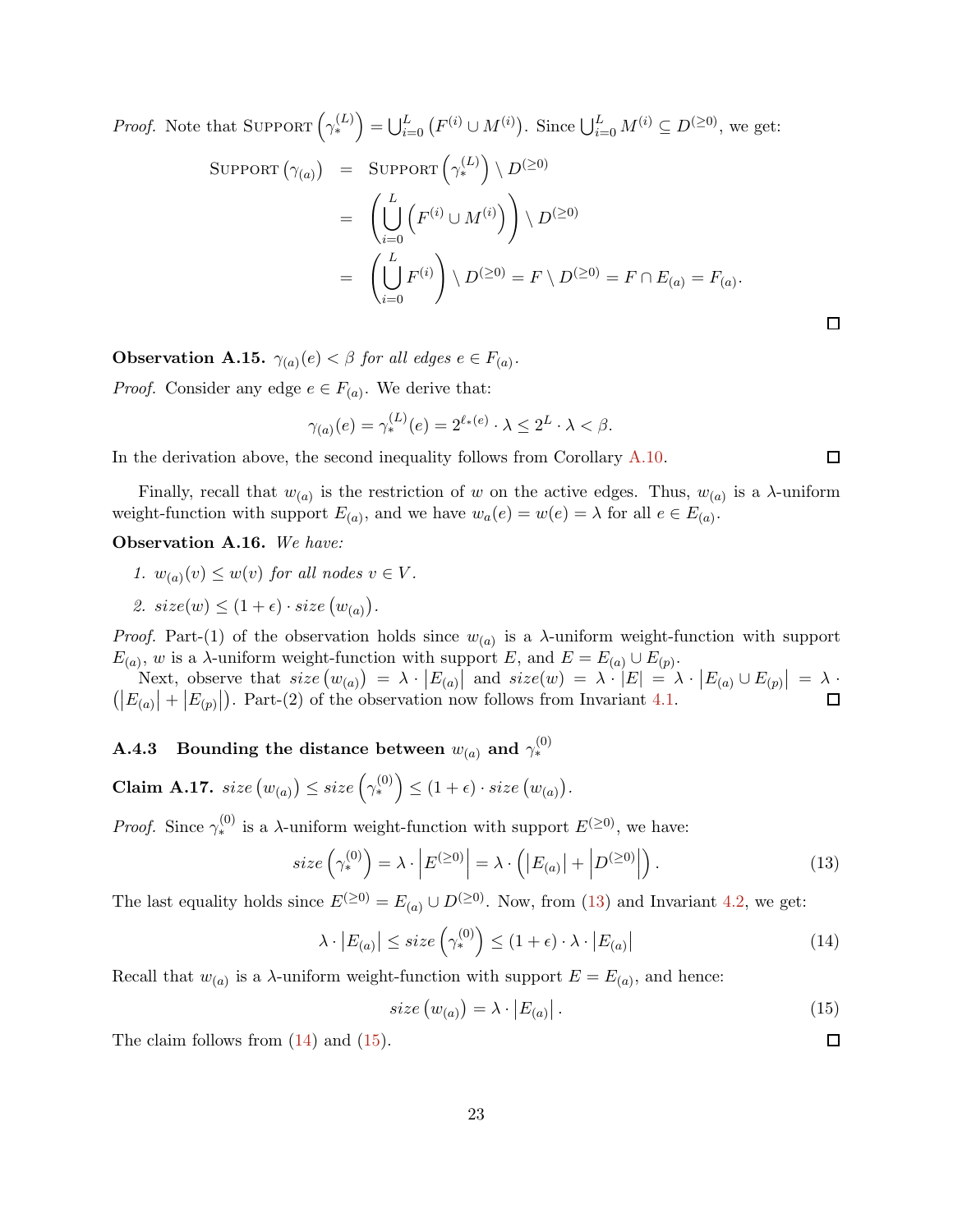Corollary A.18.  $dist_V(v_{(a)}, \gamma^{(0)}_*) \leq 2\epsilon \cdot size(v_{(a)})$ .

*Proof.* Recall that  $\gamma_*^{(0)}$  is a  $\lambda$ -uniform weight-function with support  $E^{(\geq 0)}$ ,  $w_{(a)}$  is a  $\lambda$ -uniform weight-function with support  $E_{(a)}$ , and  $E_{(a)} \subseteq E^{(\geq 0)}$ . Hence, we have  $w_{(a)}(v) \leq \gamma_*^{(0)}(v)$  for all nodes  $v \in V$ . From Property [A.6](#page-16-4) and Claim [A.17,](#page-24-4) we now derive that:

$$
dist_V\left(w_{(a)}, \gamma_*^{(0)}\right) = 2 \cdot \left(size\left(\gamma_*^{(0)}\right) - size\left(w_{(a)}\right)\right) \leq 2\epsilon \cdot size\left(w_{(a)}\right).
$$

## <span id="page-25-0"></span> $\mathbf{A.4.4} \quad \textbf{Boundary the distance between} \ \gamma^{(0)}_* \ \textbf{and} \ \gamma^{(i)}_* \textbf{, for all} \ i \in [1,L]$

<span id="page-25-4"></span>Recall that we write  $x = y \pm z$  as a shorthand for  $x \in [y - z, y + z]$ .

**Claim A.19.** For all nodes  $v \in V$  and all  $i \in [0, L - 1]$ , we have:  $\gamma_*^{(i+1)}(v) = (1 \pm 2\epsilon) \cdot \gamma_*^{(i)}(v)$ .

*Proof.* Focus on round i, and note that the weight-function  $\gamma_*^{(i)}$  is  $2^i\lambda$ -uniform when restricted to the set  $E^{(\geq i)}_*$ . Specifically, we have  $\gamma^{(i)}_*(e) = 2^i \lambda$  for all  $e \in E^{(\geq i)}_*$ . During round i, we identify a subset of edges  $(E^{(\geq i)} \setminus F^{(i)}) \subseteq E^{(\geq i)} \subseteq E_*^{(\geq i)}$ , and let  $E_*^{(\geq i+1)} \leftarrow$  DEGREE-SPLIT  $(E^{(\geq i)} \setminus F^{(i)})$ . Note that  $E^{(\geq i+1)}_* \subseteq (E^{(\geq i)} \setminus F^{(i)})$ . We now make a crucial observation which summarizes how the weight-function  $\gamma_*^{(i+1)}$  is constructed from  $\gamma_*^{(i)}$ .

<span id="page-25-1"></span>**Observation A.20.** As we switch from the weight-function  $\gamma_*^{(i)}$  to  $\gamma_*^{(i+1)}$ , the following happen:

- 1. The weights of the edges  $e \in E^{(\geq i+1)}_*$  get doubled. In contrast, the edges  $e \in (E^{(\geq i)} \setminus F^{(i)}) \setminus F^{(i)}$  $E^{(\geq i+1)}_{*}$ , which were part of the support of  $\gamma_{*}^{(i)}$ , get discarded from the support of  $\gamma_{*}^{(i+1)}$ .
- 2. The weight of every other edge in the support of the weight-function remains unchanged.

For the rest of the proof, consider any node  $v \in V$ . There are two possible cases.

Case 1: The node v is not incident upon any edge  $e \in E^{(\geq i)} \setminus F^{(i)}$ . In this case, Observation [A.20](#page-25-1) implies that for every edge  $(u, v) \in \text{SuppORT} \left( \gamma_*^{(i)} \right)$ , we have  $(u, v) \in \text{SuppORT} \left( \gamma_*^{(i+1)} \right)$  with  $\gamma_*^{(i+1)}(u,v) = \gamma_*^{(i)}(u,v)$ . This implies that  $\gamma_*^{(i+1)}(v) = \gamma_*^{(i)}(v)$ .

Case 2: The node v is incident upon at at least one edge in  $E^{(\geq i)} \setminus F^{(i)}$ . In this case, we must have  $\deg_{E^{(\geq i)}\setminus F^{(i)}}(v) > (1/\epsilon)$ . This holds because otherwise the node v will get added to the set  $V^{(i)}$  and all the edges incident on v will get included in the set  $F^{(i)}$ , and this will imply that  $\deg_{E^{(\ge i)} \setminus F^{(i)}}(v)$ , which leads to a contradiction. To summarize, we have:

<span id="page-25-2"></span>
$$
\deg_{E^{(\geq i)}\setminus F^{(i)}}(v) > (1/\epsilon). \tag{16}
$$

Now, applying Claim [3.2,](#page-7-1) we get:

<span id="page-25-3"></span>
$$
\deg_{E^{(\geq i+1)}_{*}}(v) = \frac{\deg_{E^{(\geq i)}\setminus F^{(i)}}(v)}{2} \pm 1.
$$
\n(17)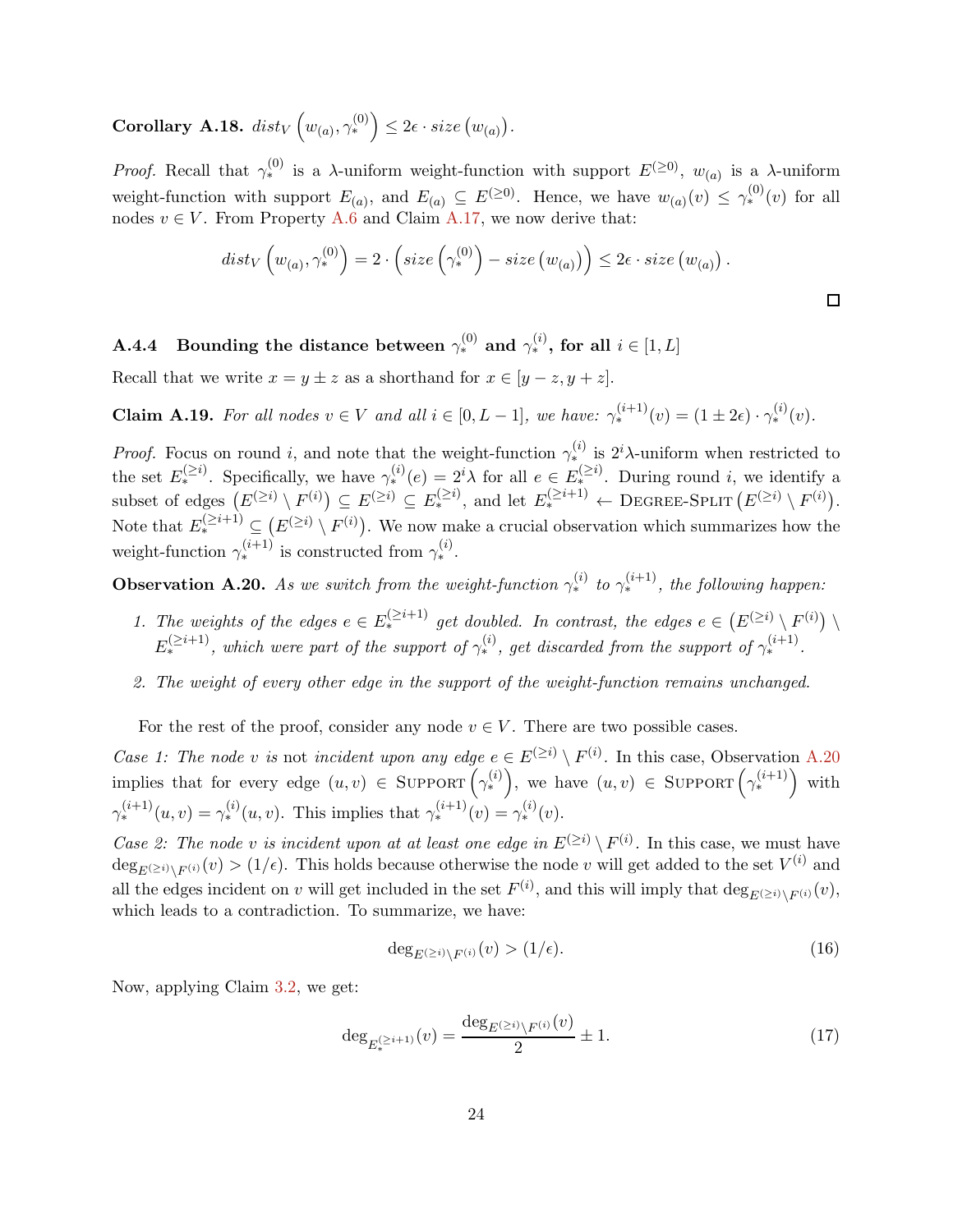Next, from  $(16)$  and  $(17)$ , we get:

<span id="page-26-1"></span>
$$
\deg_{E_*^{(\geq i+1)}}(v) = (1/2) \cdot (1 \pm 2\epsilon) \cdot \deg_{E^{(\geq i)} \setminus F^{(i)}}(v). \tag{18}
$$

Finally, from [\(18\)](#page-26-1) and Observation [A.20,](#page-25-1) we infer that:

$$
\gamma_*^{(i+1)}(v) = (1 \pm 2\epsilon) \cdot \gamma_*^{(i)}(v).
$$

<span id="page-26-3"></span>This concludes the proof of the claim.

**Corollary A.21.** For all  $i \in [1, L]$ , we have:  $dist_V(\gamma_*^{(0)}, \gamma_*^{(i)}) \leq 4\epsilon i \cdot size(w_{(a)})$ .

*Proof.* Fix a node  $v \in V$  and an  $i \in [1, L]$ . From [\(4\)](#page-15-3), Claim [A.19](#page-25-4) and Claim [A.2,](#page-15-4) we get:

$$
\gamma_*^{(i)}(v) = (1 \pm 2\epsilon)^i \cdot \gamma_*^{(0)}(v) = (1 \pm 4\epsilon i) \cdot \gamma_*^{(0)}(v).
$$

Rearranging the terms in the above inequality, we get:

<span id="page-26-2"></span>
$$
\left|\gamma_*^{(i)}(v) - \gamma_*^{(0)}(v)\right| \le 4\epsilon i \cdot \gamma_*^{(0)}(v). \tag{19}
$$

Summing [\(19\)](#page-26-2) across all the nodes  $v \in V$ , we derive that:

$$
dist_V\left(\gamma_*^{(0)}, \gamma_*^{(i)}\right) \leq 4\epsilon i \cdot \sum_{v \in V} \gamma_*^{(0)}(v) = 2\epsilon i \cdot size\left(\gamma_*^{(0)}\right) \leq 4\epsilon i \cdot size\left(w_{(a)}\right).
$$

<span id="page-26-4"></span>In the above derivation, the last inequality follows from  $(4)$  and Claim [A.17.](#page-24-4)

**Corollary A.22.** For all  $i \in [1, L]$ , we have:  $size\left(\gamma_*^{(i)}\right) \leq (1 + 3\epsilon i) \cdot size\left(w_{(a)}\right)$ .

Proof. The corollary holds because:

$$
\begin{array}{rcl}\n\text{size}\left(\gamma^{(i)}_{*}\right) & \leq & \text{size}\left(\gamma^{(0)}_{*}\right) + (1/2) \cdot \text{dist}_{V}\left(\gamma^{(0)}_{*}, \gamma^{(i)}_{*}\right) \\
& \leq & \text{size}\left(\gamma^{(0)}_{*}\right) + 2\epsilon i \cdot \text{size}\left(w_{(a)}\right). \\
& \leq & (1 + 3\epsilon i) \cdot \text{size}\left(w_{(a)}\right).\n\end{array}\n\tag{follows from Corollary A.21}\n\tag{follows from Claim A.17}
$$

<span id="page-26-5"></span><span id="page-26-0"></span> $\mathrm{A.4.5} \quad \mathrm{Bounding\,\, the\,\, distance\,\, between} \,\, \gamma^{(L)}_* \,\, and \,\, \gamma_{(a)}$ Claim A.23.  $dist_V\left(\gamma_*^{(L)}, \gamma_{(a)}\right) \leq 24\epsilon L \cdot size\left(w_{(0)}\right)$ .

*Proof.* The weight-function  $\gamma_{(a)}$  is obtained by discarding all the edges that are not active from the support of  $\gamma_*^{(L)}$ . This means that SUPPORT  $(\gamma_{(a)}) \subseteq \text{SuppORT} \left(\gamma_*^{(L)}\right)$ , and  $\gamma_{(a)}(e) = \gamma_*^{(L)}(e)$  for all edges  $e \in \text{SuppORT}(\gamma_{(a)})$ . Thus,  $\gamma_{(a)}(v) \leq \gamma_*^{(L)}(v)$  for all nodes  $v \in V$ . Hence, from Property [A.6,](#page-16-4) we infer that:

<span id="page-26-6"></span>
$$
dist_V\left(\gamma_*^{(L)}, \gamma_{(a)}\right) = 2 \cdot \left(size\left(\gamma_*^{(L)}\right) - size\left(\gamma_{(a)}\right)\right). \tag{20}
$$

 $\Box$ 

 $\Box$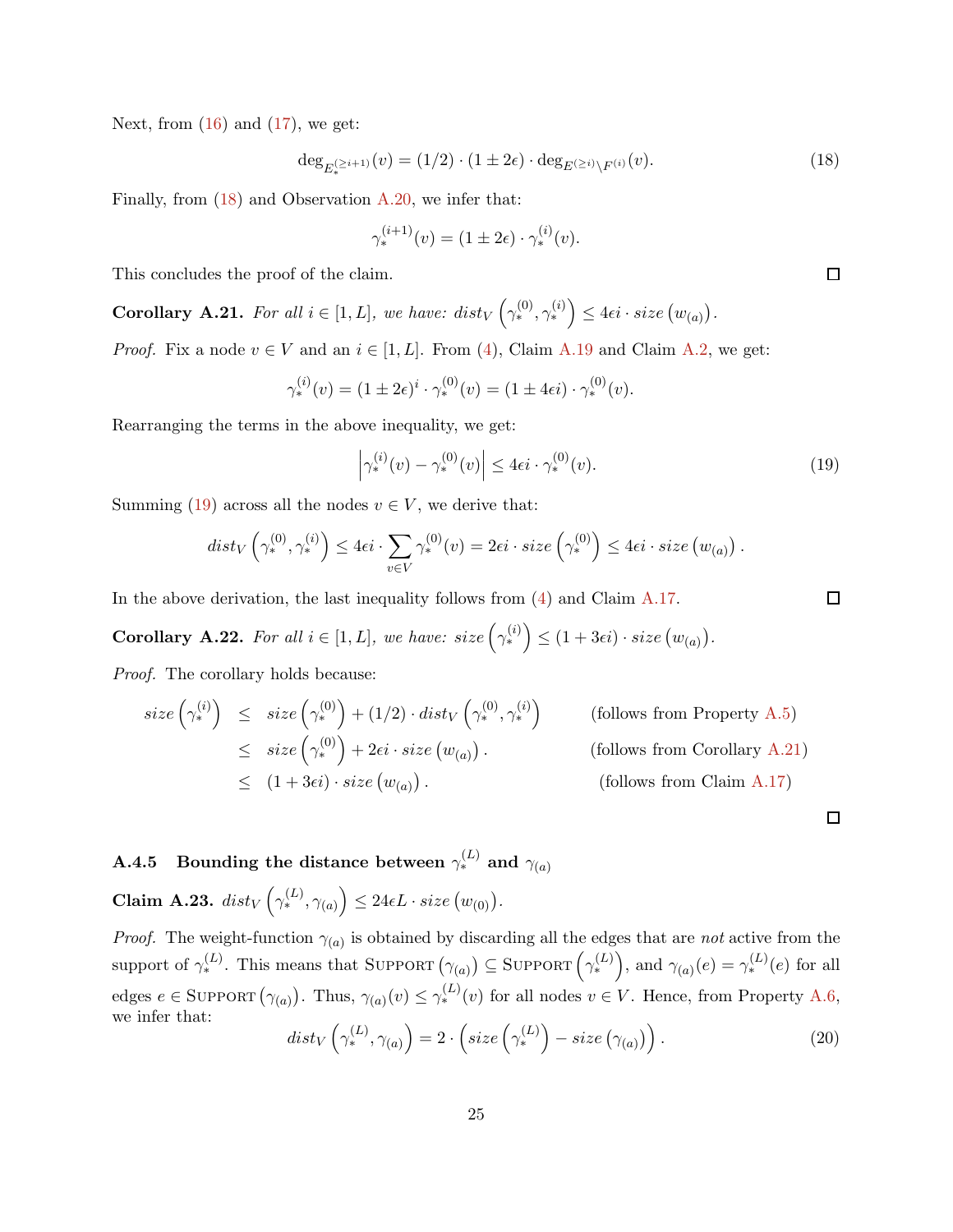We next derive that:

size 
$$
(\gamma_{*}^{(L)}) - size(\gamma_{(a)})
$$
 =  $\sum_{e \in \text{Supp}(\gamma_{*}^{(L)}) \cap D(\geq 0)} \gamma_{*}^{(L)}(e)$   
\n $\leq \sum_{i=0}^{L} 2^{i} \lambda \cdot \left| D^{(\geq i-1)} \right|$  (see observation A.12 and Observation A.9)  
\n=  $\lambda \cdot D^{(\geq -1)} + \sum_{i=0}^{L-1} 2^{i+1} \lambda \cdot \left| D^{(\geq i)} \right|$   
\n=  $\lambda \cdot D^{(\geq 0)} + \sum_{i=0}^{L-1} 2^{i+1} \lambda \cdot \left| D^{(\geq i)} \right|$  (since  $D^{(\geq -1)} = D^{(\geq 0)})$   
\n $\leq \sum_{i=0}^{L-1} 3 \cdot 2^{i} \lambda \cdot \left| D^{(\geq i)} \right|$   
\n $\leq \sum_{i=0}^{L-1} 3 \cdot 2^{i} \lambda \cdot \epsilon \cdot \left| E^{(\geq i)} \right|$  (follows from Invariant 4.2)  
\n $\leq \sum_{i=0}^{L-1} 3\epsilon \cdot size(\gamma_{*}^{(i)})$  (follows from observation A.11)  
\n $\leq \sum_{i=0}^{L-1} 6\epsilon \cdot size(\gamma_{*}^{(0)})$  (follows from (4) and Corollary A.22)  
\n $\leq 6\epsilon L \cdot size(\gamma_{*}^{(0)})$   
\n $\leq 12\epsilon L \cdot size(w_{(a)})$  (follows from Claim A.17)

Claim [A.23](#page-26-5) now follows from [\(20\)](#page-26-6).

<span id="page-27-1"></span><span id="page-27-0"></span>A.5 Proof of Lemma [4.4](#page-13-0)

Claim A.24.  $dist_V(w_{(a)}, \gamma_{(a)}) \leq 30\epsilon L \cdot size(w_{(a)})$ .

Proof. Applying Property [A.4,](#page-16-2) Corollary [A.18,](#page-24-5) Corollary [A.21](#page-26-3) and Claim [A.23,](#page-26-5) we derive that:

$$
dist_V(w_{(a)}, \gamma_{(a)}) \leq dist_V(w_{(a)}, \gamma_*^{(0)}) + dist_V(\gamma_*^{(0)}, \gamma_*^{(L)}) + dist_V(\gamma_*^{(L)}, \gamma_{(a)})
$$
  

$$
\leq (2\epsilon + 4\epsilon L + 24\epsilon L) \cdot size(w_{(a)})
$$
  

$$
= 30\epsilon L \cdot size(w_{(a)}) .
$$

<span id="page-27-2"></span>**Claim A.25.** There exists a weight-function  $h': F_{(a)} \to [0,1]$  in  $H_{(a)} = (V, F_{(a)})$  such that: 1.  $h'(e) \leq \gamma_{(a)}(e)$  for all edges  $e \in F_{(a)}$ .

 $\Box$ 

 $\Box$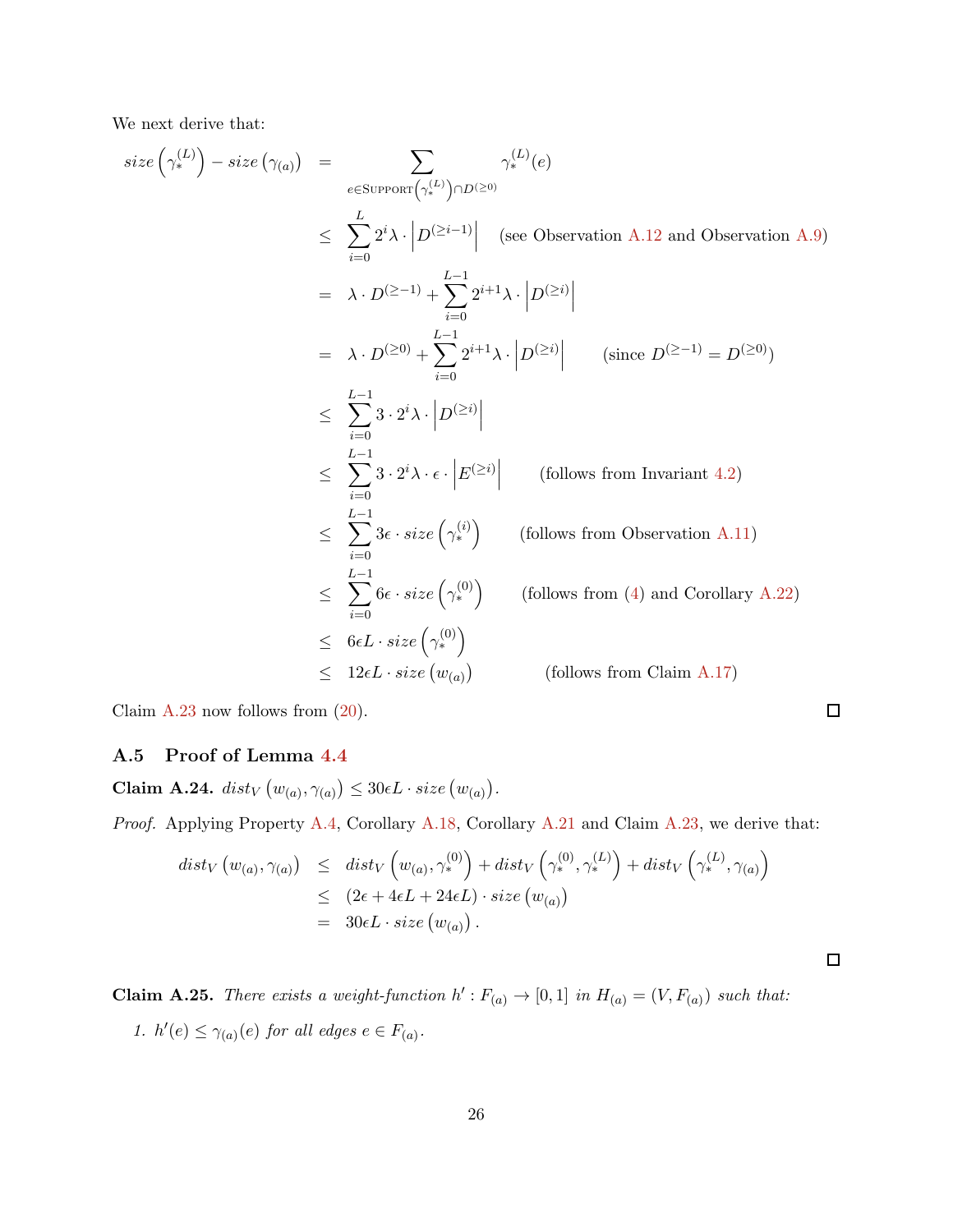- 2.  $h'(v) \leq w_{(a)}(v)$  for all nodes  $v \in V$ .
- 3. size  $(w_{(a)}) \leq (1 45\epsilon L)^{-1} \cdot size(h') \leq (1 + 50\epsilon L) \cdot size(h').$

*Proof.* Note that SUPPORT  $(\gamma_{(a)}) = F_{(a)}$ , according to Observation [A.14.](#page-23-4) Set  $w' := \gamma_{(a)}, w'' := w_{(a)}$ ,  $\alpha := 30 \epsilon L$ , and recall the value of  $\epsilon$  as specified in [\(4\)](#page-15-3). The claim now follows from Lemma [A.7](#page-17-0)  $\Box$ and Claim [A.24.](#page-27-1)

<span id="page-28-1"></span>**Corollary A.26.** There is a weight-function  $h': F_{(a)} \to [0,1]$  in  $H_{(a)} = (V, F_{(a)})$  such that:

- 1.  $h'(e) \leq \gamma_{(a)}(e)$  for all edges  $e \in F_{(a)}$ .
- 2.  $h'(v) \leq w(v)$  for all nodes  $v \in V$ .
- 3.  $size(w) \leq (1+\epsilon) \cdot (1+50\epsilon L) \cdot size(h') \leq (1+60\epsilon L) \cdot size(h').$

Proof. Follows from [\(4\)](#page-15-3), Claim [A.25](#page-27-2) and Observation [A.16.](#page-24-6)

 $\Box$ 

Lemma [4.4](#page-13-0) now follows from Corollary [A.26](#page-28-1) and Observation [A.15.](#page-24-7)

### <span id="page-28-0"></span>A.6 Proof of Lemma [4.3](#page-13-1)

The proof is analogous to the proof of Lemma [3.8.](#page-10-2)

We will orient the edges in  $F := \bigcup_{i=0}^{L} F^{(i)}$  in such a way that every node gets an out-degree of at most  $O(\epsilon^{-1} + \beta^{-1})$ . Since  $F \supseteq F_{(a)}$ , this will imply Lemma [4.3.](#page-13-1) Define the level of a node  $v \in V$  as:  $\ell(v) = \max\left\{i \in [0,L]: v \in V^{(\geq i)}\right\}$ . Thus, for all  $i \in [0,L]$  and  $v \in V$ , we have  $\ell(v) = i$ iff  $v \in V^{(i)}$ .

For any two nodes  $u, v \in V$  with  $\ell(u) = \ell(v) = i \lt L$ , we say that u was assigned its level before v iff we had  $u \in V^{(i)}$  just before v gets added to the set  $V^{(i)}$  during round i in Appendix [A.3.1.](#page-20-0) We now define the following orientation of the graph  $H = (V, F)$ :

• Consider any edge  $(u, v) \in F$ . W.l.o.g. suppose that  $\ell(u) \leq \ell(v)$ . If  $\ell(u) \leq \ell(v)$ , then the edge is orientated from u towards v. Otherwise, if  $\ell(u) = \ell(v) = L$ , then the edge is oriented in any arbitrary direction. Finally, if  $\ell(u) = \ell(v) < L$  and (say) the node u was assigned its level before the node  $v$ , then the edge is oriented from u towards  $v$ .

Fix any node  $x \in V$ . Define  $\text{Out}_F(x) := \{(x, y) \in F : \text{the edge } (x, y) \text{ is oriented away from } x\}$ . We will show that  $|\text{Out}_F(x)| \leq O\left(\epsilon^{-1} + \beta^{-1}\right)$ . This will imply Lemma [4.3.](#page-13-1)

(Case 1):  $\ell(x) = i < L$ . Let  $X^- \subseteq V^{(\geq i)}$  be the set of nodes in  $V^{(\geq i)}$  that are assigned the level *i* before the node x. In words, the symbol  $X^-$  denotes the status of the set  $V^{(i)}$  just before x gets added to  $V^{(i)}$ . For every edge  $(x, y) \in \text{Out}_F(x)$ , we have  $y \in V^{\geq i} \setminus X^-$  and  $(x, y) \in E^{(\geq i)}$ . Hence, it follows that  $|\text{Out}_F(x)| \leq \deg_{E^{(\geq i)}}(x, V^{(\geq i)} \setminus X^-) \leq \epsilon^{-1}$ .

(Case 2):  $\ell(x) = L$ . Consider any edge  $(x, y) \in Out_F(x)$ . Clearly, we have:  $(x, y) \in E^{(\geq L)}$ SUPPORT  $\left(\gamma_*^{(L)}\right)$ , and  $\ell_*(x,y) = L$ . From Corollary [A.10,](#page-23-1) we now infer that:

$$
\gamma_*^{(L)}(x,y) = 2^{\ell_*(x,y)} \cdot \lambda = 2^L \cdot \lambda \ge \beta/2.
$$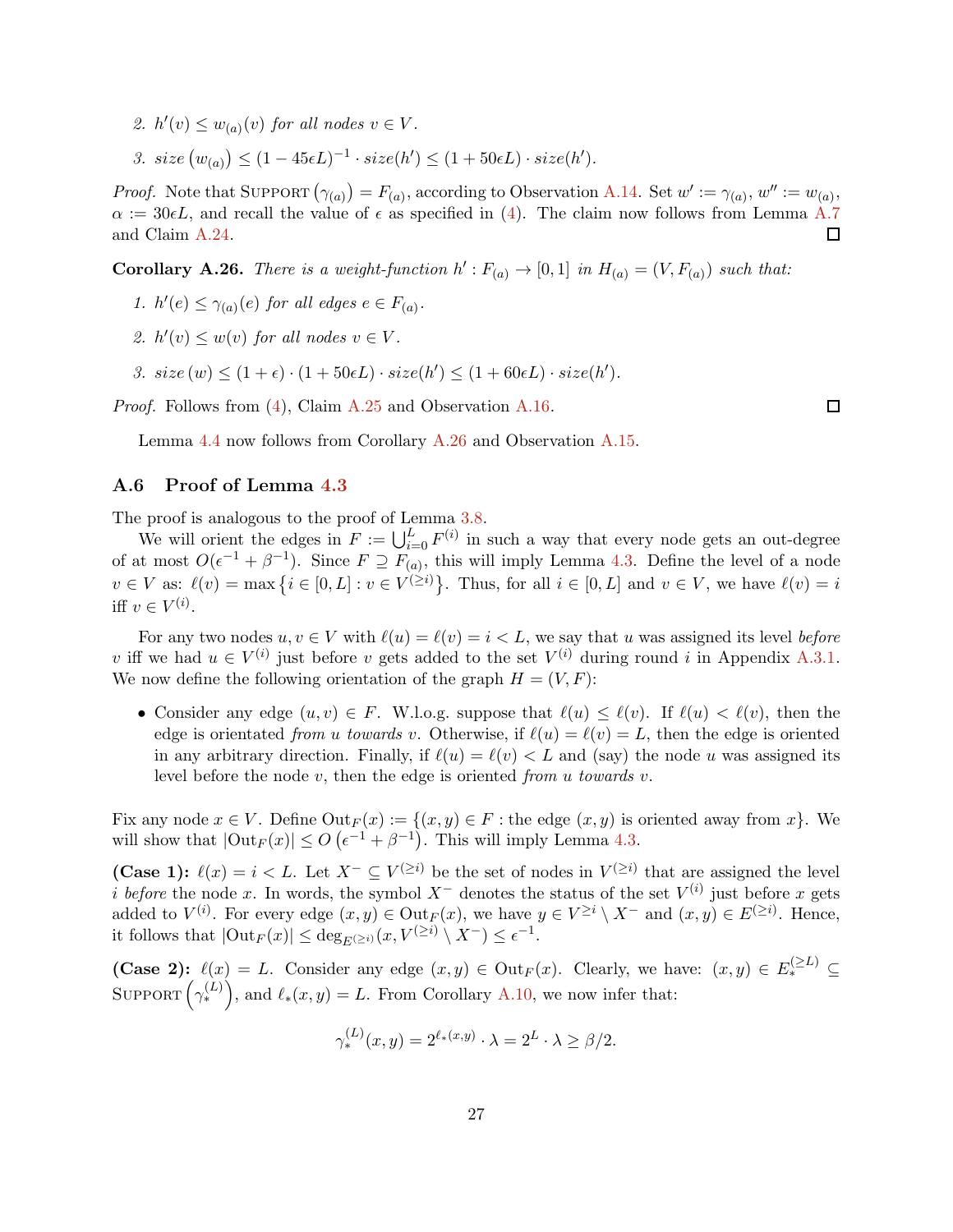Thus, we have:  $\text{Out}_F(x) \subseteq \text{SuppORT}\left(\gamma_*^{(L)}\right)$  and  $\gamma_*^{(L)}(x,y) \ge \beta/2$  for all  $(x,y) \in \text{Out}_F(x)$ . This implies that:  $\gamma_*^{(L)}(x) \geq \sum_{(x,y)\in\mathrm{Out}_F(x)} \gamma_*^{(L)}(x,y) \geq |\mathrm{Out}_F(x)| \cdot (\beta/2)$ . Rearranging the terms in this inequality, we get:

<span id="page-29-2"></span>
$$
|\text{Out}_F(x)| \le (2/\beta) \cdot \gamma_*^{(L)}(x). \tag{21}
$$

Next, we upper bound  $\gamma_*^{(L)}(x)$  in terms of  $\gamma_*^{(0)}(x)$  by applying Claim [A.19,](#page-25-4) which gives us:

<span id="page-29-3"></span>
$$
\gamma_*^{(L)}(x) \le (1+2\epsilon)^L \cdot \gamma_*^{(0)}(x) \le (1+4\epsilon L) \cdot \gamma_*^{(0)}(x) \le (1+4\epsilon L). \tag{22}
$$

In the derivation above, the second inequality follows from  $(4)$  and Claim  $\overline{A.2}$ , and the last inequality follows from Observation [A.13.](#page-23-5) From [\(21\)](#page-29-2) and [\(22\)](#page-29-3), we now infer that:  $|\text{Out}_F(x)| \leq (2/\beta) \cdot (1+\beta)$  $4\epsilon L$ ) =  $O(\beta^{-1})$ . The last equality again holds due to [\(4\)](#page-15-3).

To summarize, under Case 1 we have shown that  $|\text{Out}_F(x)| = O(\epsilon^{-1})$ , whereas under Case 2 we have shown that  $|\text{Out}_F(x)| = O(\beta^{-1})$ . This concludes the proof of the lemma.

## <span id="page-29-0"></span>B Full Version of Section [5](#page-14-0)

Consider a dynamic setting where we get a graph  $G = (V, E)$  with  $|V| = n$  nodes and a *(not* necessarily uniform) fractional matching  $w : E \to [0, 1]$  in G as input. An "update" either inserts/deletes an edge in G, or changes the weight  $w(e)$  of an existing edge  $e \in E$ . We will show how to maintain a good matching-sparsifier  $S = (V, E_S)$  of G with respect to w.

The rest of this section is organized as follows. We present our dynamic algorithm in Appendix [B.1,](#page-29-1) and analyze its key properties in Appendix [B.2.](#page-31-0) The proof of Theorem [1.1](#page-2-1) is summarized in Appendix [B.3.](#page-35-0)

#### <span id="page-29-1"></span>B.1 Our Dynamic Algorithm

Our dynamic algorithm works in the following three steps.

Step I: Discretizing the weight-function w. Let K be the largest integer j such that  $(\beta/n^2)$ .  $(1 + \beta)^j < \beta$ . From [\(1\)](#page-5-1), we infer that:

<span id="page-29-6"></span>
$$
K = O(\log n). \tag{23}
$$

To discretize the interval  $[(\beta/n^2), \beta]$  in powers of  $(1 + \beta)$ , we set  $\lambda_i := (\beta/n^2) \cdot (1 + \beta)^i$  for all  $i \in [0, K]$ . Next, we define a new weight-function  $\hat{w}: E \to [0, 1]$ , where for all edges  $e \in E$ :

$$
\hat{w}(e) := \begin{cases}\n0 & \text{if } w(e) < \beta/n^2; \\
\lambda_i & \text{else if } \lambda_i \le w(e) < \lambda_{i+1} \text{ for some } i \in [0, K]; \\
\lambda_K & \text{else if } \lambda_K \le w(e) < \beta; \\
w(e) & \text{else if } w(e) \ge \beta.\n\end{cases}
$$

<span id="page-29-4"></span>We now summarize a few simple properties of this weight-function  $\hat{w}$ .

<span id="page-29-5"></span>**Corollary B.1.** We have:  $\hat{w}(e) \leq w(e) \leq (1+\beta) \cdot \hat{w}(e) + \beta/n^2$  for all edges  $e \in E$  with  $w(e) < \beta$ , and  $\hat{w}(e) = w(e)$  for all edges  $e \in E$  with  $w(e) \geq \beta$ .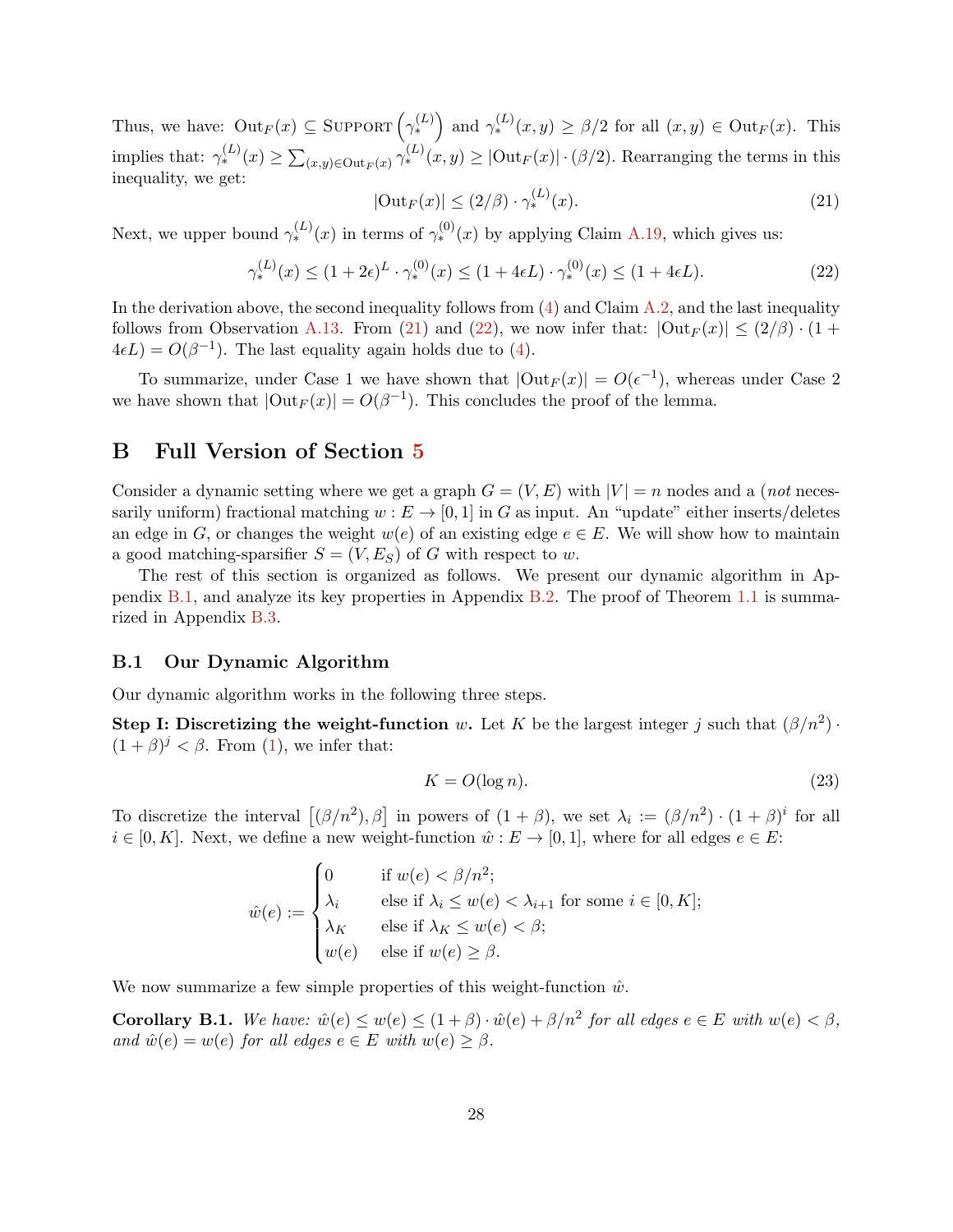**Corollary B.2.**  $\hat{w}(v) \leq w(v) \leq (1+\beta) \cdot \hat{w}(v) + \beta/n$  for all nodes  $v \in V$ .

<span id="page-30-1"></span>*Proof.* Follows from Corollary [B.1](#page-29-4) and the fact that the degree of any node in  $G$  is  $\leq n$ .

Corollary B.3. Consider any  $0 < \beta < 1-2\beta$ . If w is a  $(\beta, \beta)$ -approximate maximal matching in  $G = (V, E)$ , then  $\hat{w}$  is an  $(3\beta, \beta)$ -approximate maximal matching in G. See Definition [2.1](#page-6-1) for the notion of an approximately maximal matching.

*Proof.* Suppose that w is an  $(\beta, \beta)$ -approximate maximal matching in G. Take any edge  $(u, v) \in E$ , and consider two mutually exclusive and exhaustive cases.

**Case 1:**  $w(u, v) \ge \beta$ . In this case, Corollary [B.1](#page-29-4) implies that  $\hat{w}(u, v) = w(u, v) \ge \beta$ .

**Case 2:**  $w(u, v) < \beta$ . In this case, since w is a  $(\beta, \beta)$ -approximate maximal matching in G, there is some endpoint  $x \in \{u, v\}$  of the edge  $(u, v)$  which satisfies the following properties:  $w(x, y) < \beta$ for all  $(x, y) \in E$ , and  $w(x) \ge (1 - \beta)$ . Now, Corollary [B.1](#page-29-4) implies that  $\hat{w}(x, y) \le w(x, y) < \beta$  for all edges  $(x, y) \in E$ , and Corollary [B.2](#page-29-5) implies that:

$$
\hat{w}(x) \ge \frac{w(x) - \beta/n}{(1+\beta)} \ge \frac{1 - \beta - \beta/n}{1+\beta} \ge 1 - 3\beta \text{ by (1)}.
$$

The corollary follows from our analysis of Case 1 and Case 2 above.

**Step II: Partitioning the input-graph**  $G = (V, E)$ . We next partition the edge-set E of the input graph into subsets:  $E_{-1}, E_0, E_1, \ldots, E_K, E_{\geq \beta}$ , which are defined as follows.

$$
E_{-1} = \{e \in E : \hat{w}(e) = 0\};\tag{24}
$$

$$
E_i = \{e \in E : \hat{w}(e) = \lambda_i\} \text{ for all } i \in [0, K];
$$
\n
$$
(25)
$$

$$
E_{\geq \beta} = \{ e \in E : \hat{w}(e) = w(e) \geq \beta \}.
$$
\n(26)

For every  $i \in [0, K]$ , define  $G_i := (V, E_i)$ , and let  $\hat{w}_i : E_i \to [0, 1]$  be the restriction of the fractional matching  $\hat{w}$  onto the set  $E_i$ . Thus,  $\hat{w}_i$  is a  $\lambda_i$ -uniform fractional matching in  $G_i$ , so that  $\hat{w}_i(e) = \lambda_i$ for all edges  $e \in E_i$ . Similarly, let  $\hat{w}_{\geq \beta}: E_{\geq \beta} \to [0,1]$  be the restriction of  $\hat{w}$  on the set  $E_{\geq \beta}$ . Hence, we have  $\hat{w}_{\geq \beta}(e) = \hat{w}(e) \geq \beta$  for all edges  $e \in E_{\geq \beta}$ .

Note that in the dynamic setting we can perform Step I and Step II above on the fly.

**Step III: Sparsifying the subgraphs**  $G_0, \ldots, G_K$ . Finally, for every  $i \in [0, K]$ , we run the algorithm DYNAMIC-UNIFORM-SPARSIFY $(G_i, \lambda_i)$  from Section [4](#page-11-0) to maintain a matching-sparsifier of  $G_i$  with respect to the  $\lambda_i$ -uniform fractional matching  $\hat{w}_i$ . Henceforth, we will use the subscript i to distinguish any object that corresponds to the call to DYNAMIC-UNIFORM-SPARSIFY( $G_i, \lambda_i$ ). For instance, the symbol  $H_i = (V, F_i)$  will denote the sparsifier  $H_{(a)} = (V, F_{(a)})$  maintained by DYNAMIC-UNIFORM-SPARSIFY $(G_i, \lambda_i)$ , so that  $F_i \subseteq E_i$ .

<span id="page-30-0"></span>Define  $S := (V, E_S)$ , where  $E_S := E_{\geq \beta} \bigcup_{i=1}^K F_i$ . We will show that S is a good matchingsparsifier of  $G$  with respect to  $w$ .

**Claim B.4.** For every  $i \in [0, K]$ , there is a fractional matching  $h'_i : F_i \to [0, 1]$  in  $H_i$ , where:

1.  $h'_i(e) < \beta$  for all  $e \in F_i$ .

 $\Box$ 

 $\Box$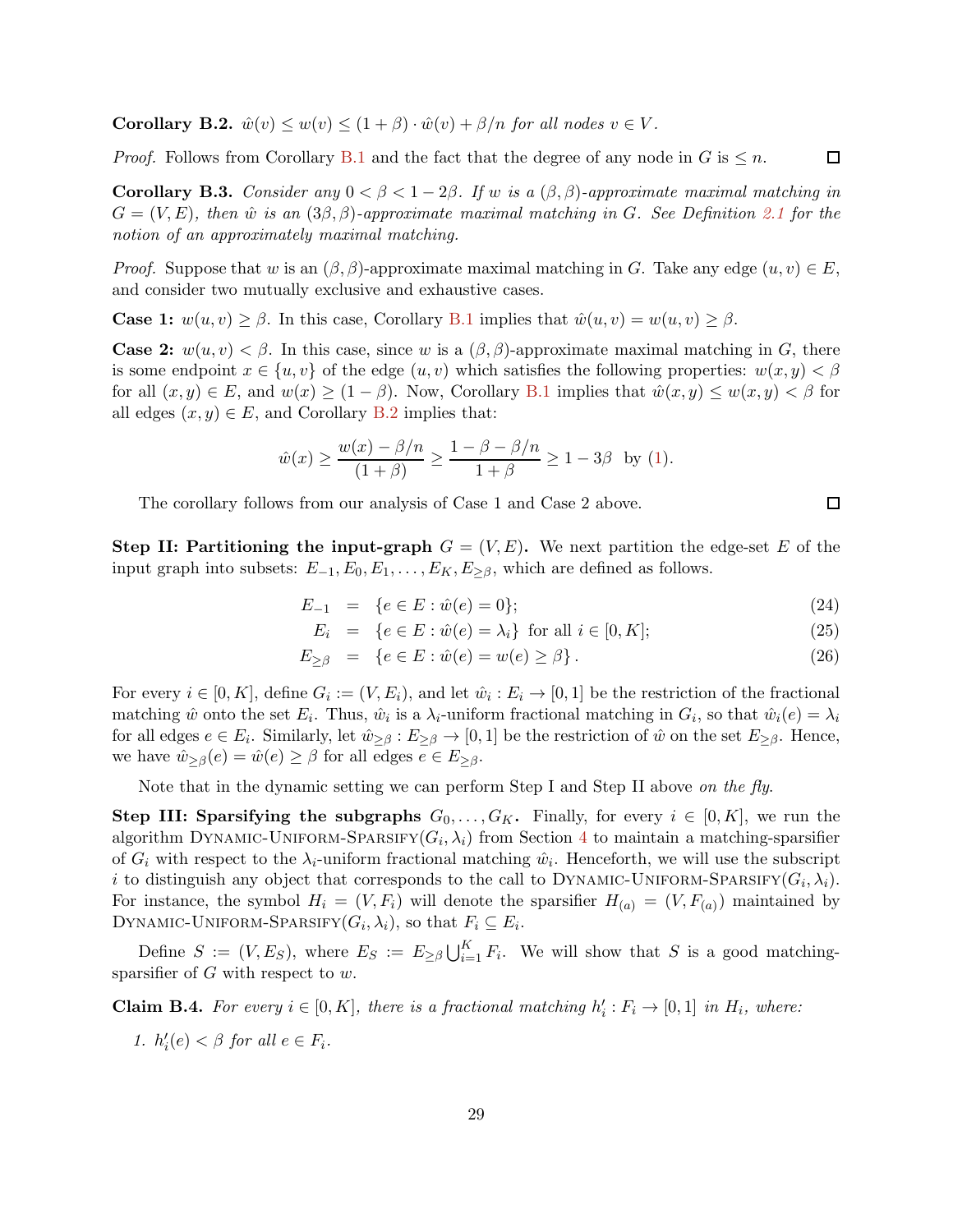2.  $h'_i(v) \leq \hat{w}_i(v)$  for all  $v \in V$ .

3. 
$$
size(h'_i) \leq size(\hat{w}_i) \leq (1 + 120\epsilon \log n) \cdot size(h'_i).
$$

*Proof.* The first two parts of the claim follow from part- $(1)$  and part- $(2)$  of Lemma [4.4.](#page-13-0)

Since  $h'_i(v) \leq \hat{w}_i(v)$  for all nodes  $v \in V$ , we clearly have  $size(h'_i) \leq size(\hat{w}_i)$ . From part-(3) of Lemma [4.4,](#page-13-0) we now derive that:

$$
size(\hat{w}_i) \leq \left(1 + 60\epsilon \cdot \log \frac{\beta}{\lambda_i}\right) \cdot size(h'_i)
$$
  

$$
\leq \left(1 + 60\epsilon \cdot \log \frac{\beta}{(\delta/n^2)}\right) \cdot size(h'_i)
$$
  

$$
\leq (1 + 120 \cdot \epsilon \log n) \cdot size(h'_i).
$$

<span id="page-31-3"></span>The last inequality follows from [\(1\)](#page-5-1).

**Claim B.5.** For every  $i \in [0, K]$ , the graph  $H_i = (V, F_i)$  has arboricity at most  $O(\log(n))$ .

<span id="page-31-0"></span>Proof. Follows from Lemma [4.3.](#page-13-1)

#### B.2 Analysis of Our Dynamic Algorithm

<span id="page-31-1"></span>We now derive three key properties of our dynamic algorithm in the lemmas below.

**Lemma B.6.** The subgraph  $S = (V, E_S)$  of  $G = (V, E)$  admits a valid fractional matching  $\phi$ :  $E_S \rightarrow [0, 1]$  such that  $size(\phi) \leq size(\hat{w}) \leq (1 + 120\epsilon \log n) \cdot size(\phi)$ .

<span id="page-31-2"></span>The proof of Lemma [B.6](#page-31-1) appears in Appendix [B.2.1.](#page-32-1)

**Lemma B.7.** Set  $\alpha := 3\beta$ . If  $\hat{w}$  is an  $(\alpha, \beta)$ -approximately maximal matching in G, then:

 $\mu(S) \ge (1/2) \cdot \mu(G) \cdot (1 - 2000\epsilon \cdot \log n),$ 

where  $\mu(G')$  denotes the size of maximum (integral) matching in a graph  $G'$ . See Definition [2.1](#page-6-1) for the notion of an approximately maximal matching.

<span id="page-31-4"></span>The proof of Lemma [B.7](#page-31-2) appears in Appendix [B.2.2.](#page-32-2)

**Lemma B.8.** The graph  $S = (V, E_S)$  has arboricity at most  $O(\log^2 n)$ .

*Proof.* Consider any node  $v \in V$ . Since every edge  $e \in E_{\geq \beta}$  has weight  $\hat{w}(e) \geq \beta$ , we have:

$$
\beta \cdot \deg_{E_{\geq \beta}}(v) \leq \sum_{(u,v)\in E_{\geq \beta}} \hat{w}(u,v) \leq \hat{w}(v) \leq w(v) \leq 1,
$$

where the second-last inequality follows from Corollary [B.2.](#page-29-5) This implies that  $\deg_{E_{\geq \beta}}(v) \leq 1/\beta$ . In words, the subgraph of G induced by the edges in  $E_{\geq \beta}$  has maximum degree at most  $1/\beta$ .

Next, consider any index  $i \in [1, K]$ . According to Claim [B.5,](#page-31-3) the subgraph  $H_i = (V, F_i)$  has arboricity at most  $O(1/\epsilon + 1/\beta)$ . Hence, the union of all these K subgraphs, taken together, has arboricity at most  $O(K/\epsilon + K/\beta)$ , where  $K = O(\log n)$  according to [\(23\)](#page-29-6).

The lemma now follows from [\(1\)](#page-5-1).

 $\Box$ 

 $\Box$ 

 $\Box$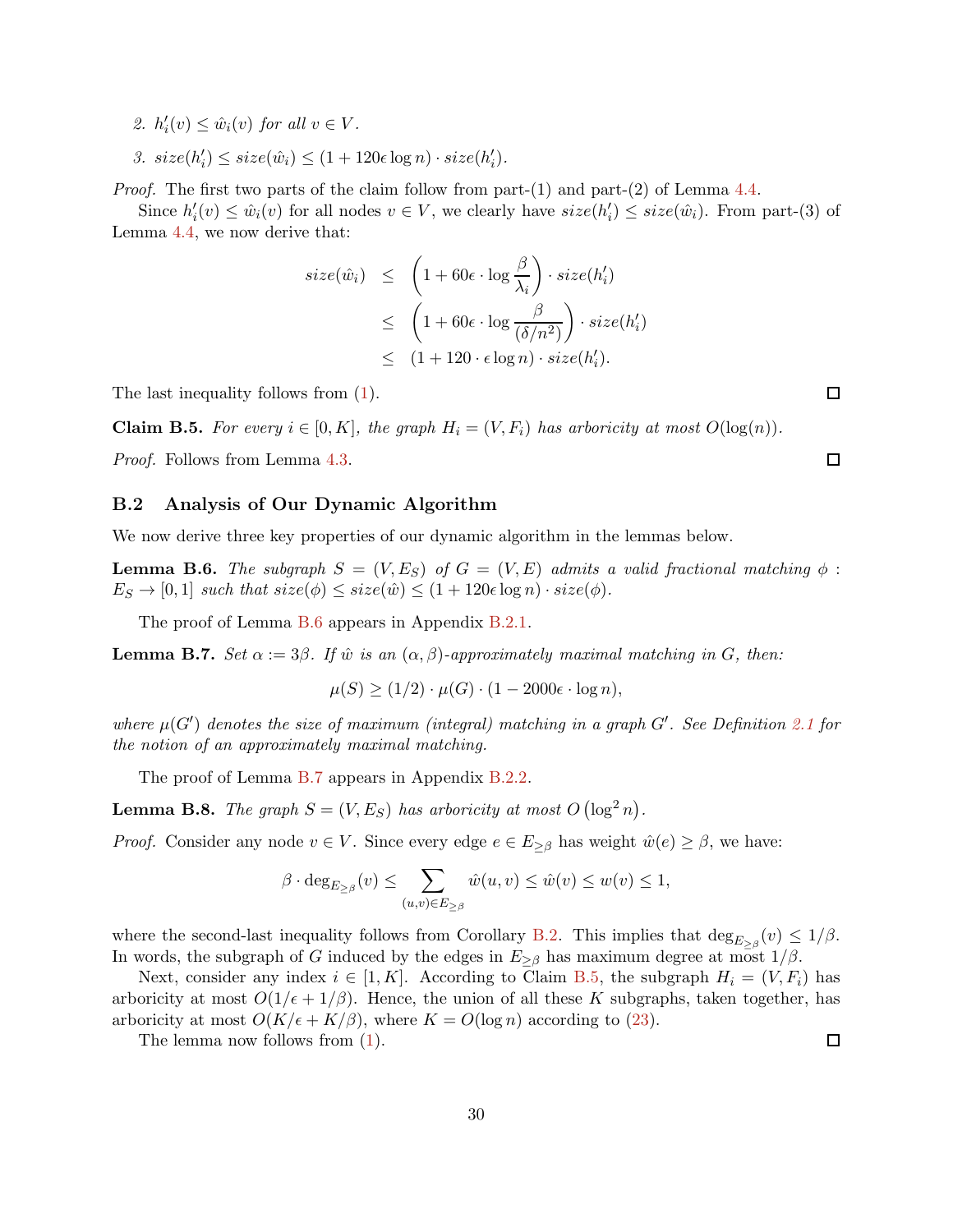#### <span id="page-32-1"></span>B.2.1 Proof of Lemma [B.6](#page-31-1)

Intuitively, we define  $\phi: E_S \to [0,1]$  to be the composition of the weight-functions  $h'_0, \ldots, h'_K$  and  $\hat{w}_{\geq \beta}$ . To be more specific, for every edge  $e \in E_S$ , we set:

$$
\phi(e) := \begin{cases} \hat{w}(e) & \text{if } e \in E_{\geq \beta}; \\ h'_i(e) & \text{else if } e \in E_i \text{ for some } i \in [0, K]. \end{cases}
$$
 (27)

<span id="page-32-3"></span>Claim B.9.  $\phi(v) \leq \hat{w}(v)$  for all nodes  $v \in V$ .

*Proof.* Applying Claim [B.4:](#page-30-0)  $\phi(v) = \hat{w}_{\geq \beta}(v) + \sum_{i=0}^{K} h'_i(v) \leq \hat{w}_{\geq \beta}(v) + \sum_{i=0}^{K} \hat{w}_i(v) = \hat{w}(v)$ .  $\Box$ 

Claim [B.9](#page-32-3) and Corollary [B.2](#page-29-5) imply that:  $\phi(v) \leq \hat{w}(v) \leq w(v) \leq 1$  for all  $v \in V$ . Hence,  $\phi$  is a valid fractional matching in  $S$ . To conclude the proof of the lemma, we observe that:

$$
size(\hat{w}) = size(\hat{w}_{\geq \beta}) + \sum_{i=0}^{K} size(\hat{w}_i) \leq size(\hat{w}_{\geq \beta}) + (1 + 120\epsilon \log(n)) \cdot \sum_{i=0}^{K} size(h'_i)
$$
  

$$
\leq (1 + 120\epsilon \log(n)) \cdot \left( size(\hat{w}_{\geq \beta}) + \sum_{i=0}^{K} size(h'_i) \right) = (1 + 120\epsilon \log(n)) \cdot size(\phi).
$$

In the above derivation, the first inequality follows from part-(3) of Claim [B.4.](#page-30-0)

#### <span id="page-32-2"></span>B.2.2 Proof of Lemma [B.7](#page-31-2)

<span id="page-32-0"></span>We will crucially use the following structural theorem, whose proof appears in Appendix [B.4.](#page-35-1)

**Theorem B.1.** Consider any graph  $G' = (V', E')$  and a fractional matching  $w' : E' \to [0, 1]$  in  $G'$ such that: For every edge  $(u, v) \in E'$ , either  $w'(u, v) < \beta$  or  $w'(u) + w'(v) \leq 1 + \beta + w'(u, v)$ . Then G' admits an integral matching  $M' \subseteq E'$  of size  $|M'| \geq (1 + \beta)^{-1} \cdot size(w')$ .

<span id="page-32-4"></span>Define the fractional matching  $\phi : E_S \to [0, 1]$  as in the proof of Lemma [B.6.](#page-31-1)

Claim B.10. Consider any edge  $e \in E$ .

- 1. If  $\hat{w}(e) > \beta$ , then  $\{e \in E_S \text{ and } \phi(e) = \hat{w}(e) > \beta\}.$
- 2. Else if  $\hat{w}(e) < \beta$ , then either  $\{e \notin E_S\}$  or  $\{e \in E_S \text{ and } \phi(e) < \beta\}.$

*Proof.* If  $\hat{w}(e) \geq \beta$ , then  $e \in E_{\geq \beta}$ , and we have  $\phi(e) = \hat{w}(e) \geq \beta$ .

For the rest of the proof, assume that  $\hat{w}(e) < \beta$  and  $e \in E_S$ . Then it must be the case that  $e \in E_i$  for some  $i \in [0, K]$ , and hence  $\phi(e) = h'_i(e) < \beta$  according to Claim [B.4.](#page-30-0)  $\Box$ 

Define a new fractional matching  $\phi_{\leq \beta}: E_S \to [0,1]$  as follows, where for all  $e \in E_S$ :

$$
\phi_{< \beta}(e) = \begin{cases} \phi(e) & \text{if } \phi(e) < \beta; \\ 0 & \text{otherwise.} \end{cases} \tag{28}
$$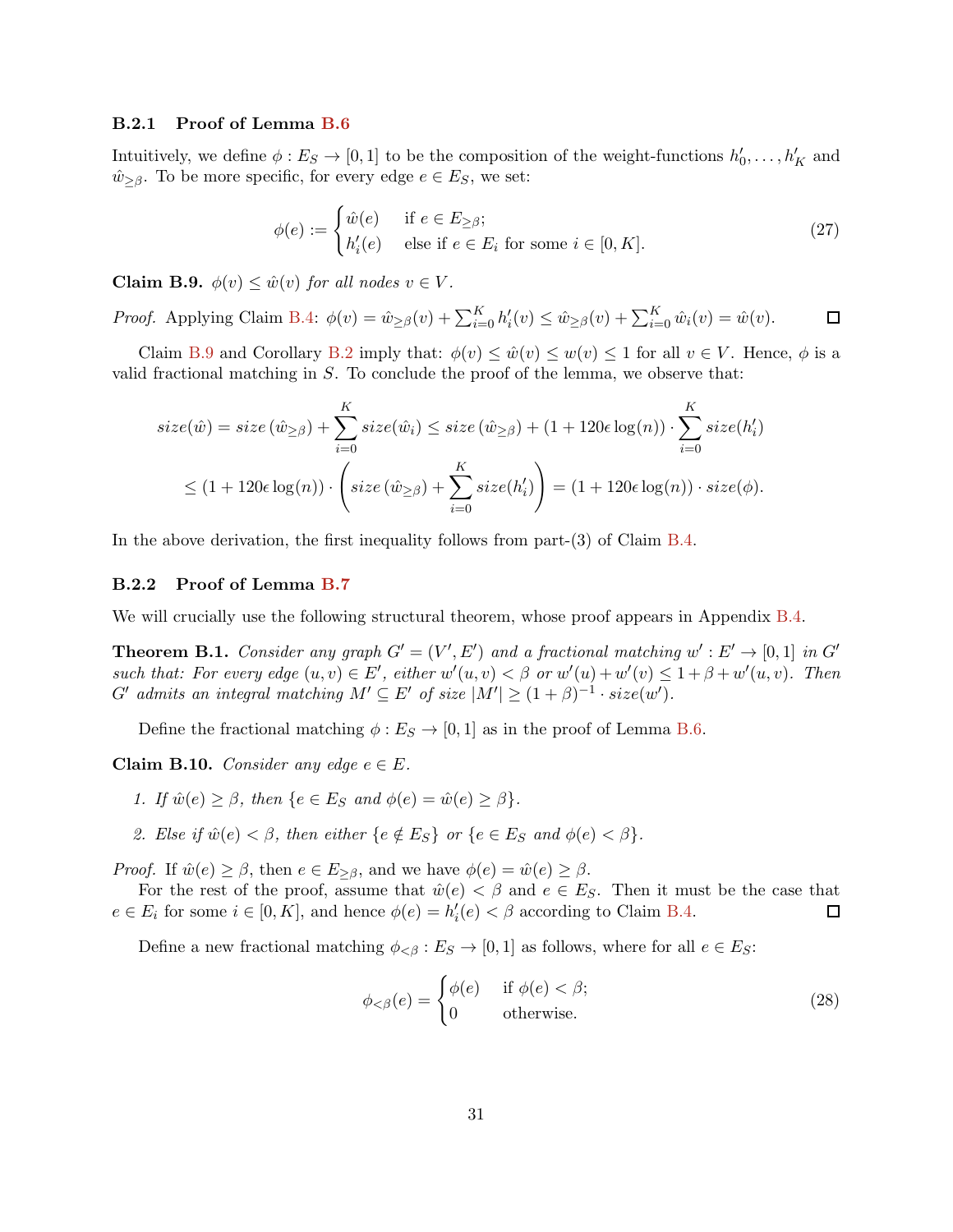Fix a maximum matching  $M^* \subseteq E$  in the input graph  $G = (V, E)$ . Next, based on  $M^*$ , define the weight-function  $\psi^*: E_S \to [0,1]$ , where for every edge  $(u, v) \in E_S$ , we have:

$$
\psi^*(u,v) = \begin{cases} \phi_{< \beta}(u,v) & \text{if either } (u,v) \notin M^* \text{ or } \phi_{< \beta}(u) + \phi_{< \beta}(v) \ge 1; \\ \phi_{< \beta}(u,v) + \frac{1 - \phi_{< \beta}(u) - \phi_{< \beta}(v)}{2} & \text{otherwise.} \end{cases} \tag{29}
$$

It is easy to verify that  $\psi^*$  is a valid fractional matching in  $S = (V, E_S)$ . This is because  $\psi^*$  is obtained by taking a valid fractional matching  $\phi_{\leq \beta}$  in  $S = (V, E_S)$ , and then increasing the weights on certain edges in such a manner that the sum of the weights on the endpoints of those edges do not exceed 1.

<span id="page-33-1"></span>**Claim B.11.** There is an integral matching  $M_S \subseteq E_S$  of size  $|M_S| \geq (1 + \beta)^{-1} \cdot size(\psi^*)$ .

*Proof.* Note that  $\psi^*$  is a valid fractional matching in  $S = (V, E_S)$ . Fix any edge  $(u, v) \in E_S$  and consider two possible cases, as described below.

Case 1:  $\psi^*(u, v) = \phi_{< \beta}(u, v)$ . In this case, since  $\phi_{< \beta}(u, v) < \beta$ , it follows that  $\psi^*(u, v) < \beta$ . Case 2:  $\psi^*(u, v) > \phi_{\leq \beta}(u, v)$ . In this case, we have  $\psi^*(u) + \psi^*(v) = 1$ .

Thus, setting  $G' := S$ ,  $E' := E_S$  and  $w' := \psi^*$  in Theorem [B.1,](#page-32-0) we infer that there is an integral matching  $M_S \subseteq E_S$  of size  $|M_S| \ge (1 + \beta)^{-1} \cdot size(\psi^*)$ . □

<span id="page-33-0"></span>Claim B.12.  $size(\psi^*) \ge (1/2) \cdot |M^*| \cdot (1 - (1 - \alpha)^{-1} \cdot 360 \epsilon \log n) \cdot (1 - \alpha)$ .

We will shortly give a formal proof of Claim [B.12.](#page-33-0) But now, we observe that by Claim [B.11](#page-33-1) and Claim [B.12,](#page-33-0) there is a matching  $M_S \subseteq E_S$  in  $S = (V, E_S)$  of size:

$$
|M_S| \ge (1/2) \cdot |M^*| \cdot (1+\beta)^{-1} \cdot (1-(1-\alpha)^{-1} \cdot 360\epsilon \log n) \cdot (1-\alpha)
$$
  
\n
$$
\ge 1/2 \cdot |M^*| \cdot \frac{1-3\beta}{1+\beta} \cdot \left(1-\frac{360\epsilon \log n}{1-3\beta}\right) \qquad (\text{as } \alpha = 3\beta)
$$
  
\n
$$
\ge 1/2 \cdot |M^*| \cdot (1-1000 \cdot \epsilon \log n) \cdot (1-1000 \cdot \epsilon \log n) \qquad \text{(by (1))}
$$
  
\n
$$
\ge 1/2 \cdot |M^*| \cdot (1-2000 \cdot \epsilon \log n)
$$

Since  $M^*$  is a maximum matching in  $G$ , this implies Lemma [B.7.](#page-31-2)

**Proof of Claim [B.12:](#page-33-0)** Say that a node  $v \in V$  is *critical* iff: (1)  $\hat{w}(v) \geq 1-\alpha$ , and (2)  $\hat{w}(u, v) < \beta$ for all edges  $(u, v) \in E$ . Let  $V_c \subseteq V$  denote the collection of all critical nodes in G. Similarly, let  $M_c^* = \{(u, v) \in M^* :$  either  $u \in V_c$  or  $v \in V_c\}$  denote the set of edges in  $M^*$  with at least one critical endpoint.

<span id="page-33-2"></span>**Observation B.13.**  $\hat{w}(u, v) \geq \beta$  for every edge  $(u, v) \in E$  with  $\{u, v\} \cap V_c = \emptyset$ .

<span id="page-33-3"></span>*Proof.* Consider any edge  $(u, v) \in E$  with  $\{u, v\} \cap V_c = \emptyset$ , and suppose that  $\hat{w}(u, v) < \beta$ . Since  $\hat{w}$  is an  $(\alpha, \beta)$ -approximately maximal matching in  $G = (V, E)$ , this implies that either  $u \in V_c$  or  $v \in V_c$ , which leads to a contradiction.  $\Box$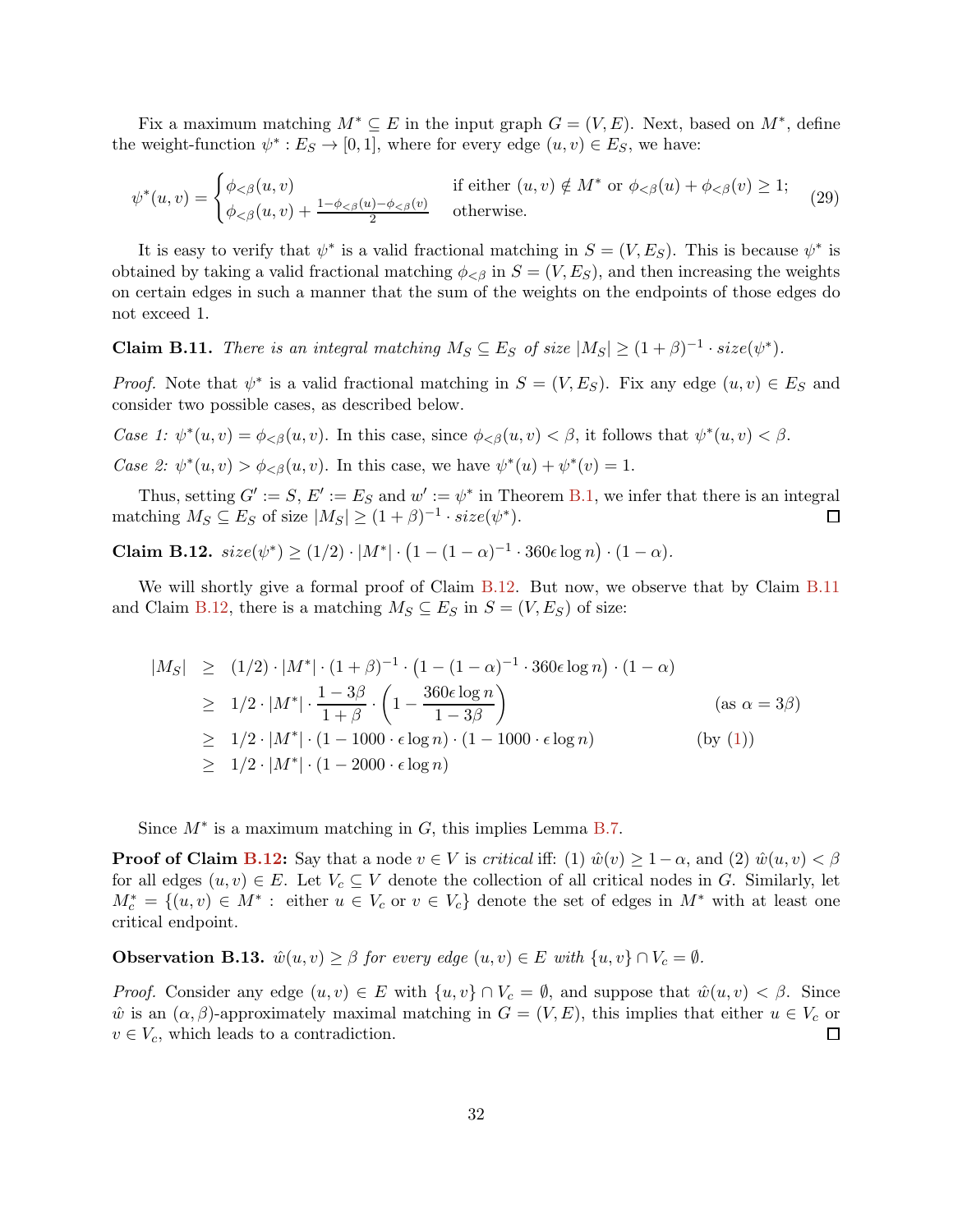**Observation B.14.**  $\hat{w}(u, v) < \beta$  for every edge  $(u, v) \in E$  with  $\{u, v\} \cap V_c \neq \emptyset$ .

*Proof.* Consider any edge  $(u, v) \in E$  with  $\{u, v\} \cap V_c \neq \emptyset$ , and suppose that  $\hat{w}(u, v) \geq \beta$ . Then by definition, we get  $u \notin V_c$  and  $v \notin V_c$ , which leads to a contradiction.  $\Box$ 

<span id="page-34-3"></span>Claim B.15.  $|M^* \setminus M_c^*| \leq \sum_{v \in V \setminus V_c} \psi^*(v)$ .

*Proof.* Consider any edge  $(u, v) \in M^* \setminus M_c^*$ . By Observation [B.13,](#page-33-2) we have  $\hat{w}(u, v) \ge \beta$ . This implies that  $(u, v) \in E_{\geq \beta} \subseteq E_S$ , and hence  $(u, v) \in E_S \cap M^*$ . From the definition of the weightfunction  $\psi^*$ , it now follows that  $1 \leq \psi^*(u) + \psi^*(v)$ . Summing this inequality over all edges in  $M^* \setminus M_c^*$ , we get:  $|M^* \setminus M_c^*| \leq \sum_{(u,v) \in M^* \setminus M_c^*} (\psi^*(u) + \psi^*(v)) \leq \sum_{v \in V \setminus V^*} \psi^*(v)$ .  $\Box$ 

<span id="page-34-4"></span>Claim B.16.  $|M_c^*|$  ≤ (1 − α)<sup>-1</sup> ·  $\sum_{v \in V_c} ψ^*(v) + (1 - α)^{-1}$  · 360 $\epsilon$  log(n) · |M<sup>\*</sup>|.

*Proof.* Consider any node  $v \in V_c$  and any edge  $(u, v) \in E_S$ . Note that  $\hat{w}(u, v) < \beta$  as per Observation [B.14.](#page-33-3) As  $(u, v) \in E_S$  and  $\hat{w}(u, v) < \beta$ , part-(2) of Claim [B.10](#page-32-4) implies that  $\phi(u, v) < \beta$ , and hence we get:  $\psi^*(u, v) \ge \phi_{\leq \beta}(u, v) = \phi(u, v)$ .

To summarize, for every node  $v \in V_c$  and every edge  $(u, v) \in E_S$ , we have:  $\psi^*(u, v) \ge \phi(u, v)$ . This implies that  $\psi^*(v) \ge \phi(v)$  for all nodes  $v \in V_c$ . We now derive that:

$$
\sum_{v \in V_c} (\hat{w}(v) - \psi^*(v)) \leq \sum_{v \in V_c} (\hat{w}(v) - \phi(v)) \leq \sum_{v \in V} (\hat{w}(v) - \phi(v))
$$
  
= 
$$
2 \cdot (size(\hat{w}) - size(\phi)) \leq 240\epsilon \log(n) \cdot size(\phi).
$$

In the derivation above, the second inequality follows from Claim [B.9,](#page-32-3) whereas the last inequality follows from Lemma [B.6.](#page-31-1) Rearranging the terms, we now get:

<span id="page-34-0"></span>
$$
\sum_{v \in V_c} \hat{w}(v) \le \sum_{v \in V_c} \psi^*(v) + 240\epsilon \log n \cdot size(\phi). \tag{30}
$$

By definition, we have  $1 \leq (1 - \alpha)^{-1} \cdot \hat{w}(v)$  for all nodes  $v \in V_c$ . This implies that:

<span id="page-34-1"></span>
$$
|V_c| \le (1 - \alpha)^{-1} \cdot \sum_{v \in V_c} \hat{w}(v).
$$
 (31)

Since every edge in  $M_c^*$  has at least one endpoint in  $V_c$ , from [\(30\)](#page-34-0) and [\(31\)](#page-34-1) we infer that:

<span id="page-34-2"></span>
$$
|M_c^*| \le |V_c| \le (1 - \alpha)^{-1} \cdot \sum_{v \in V_c} \psi^*(v) + (1 - \alpha)^{-1} \cdot 240\epsilon \log n \cdot size(\phi). \tag{32}
$$

Now, Lemma [B.6](#page-31-1) guarantees that  $\phi$  is a valid fractional matching in  $S = (V, E_S)$ . As  $E_S \subseteq E$ , it follows that  $size(\phi) \leq \mu_f(G) \leq (3/2) \cdot \mu(G)$ , where  $\mu_f(G)$  (resp.  $\mu(G)$ ) respectively denotes the size of the maximum fractional (resp. integral) matching in  $G = (V, E)$ . Since  $M^*$  is a maximum integral matching in G, we have  $|M^*| = \mu(G)$ , and hence:  $size(\phi) \leq (3/2) \cdot |M^*|$ . The claim follows if we combine this inequality with [\(32\)](#page-34-2). □

As  $|M^*| = |M_c^*| + |M^* \setminus M_c^*|$ , Claim [B.15](#page-34-3) and Claim [B.16](#page-34-4) imply that:  $|M^*| \leq (1 - \alpha)^{-1} \cdot \sum_{v \in V} \psi^*(v) + (1 - \alpha)^{-1} \cdot 360\epsilon \log(n) \cdot |M^*|$ . Rearranging the terms, we get:

$$
\sum_{v \in V} \psi^*(v) \ge \left(1 - (1 - \alpha)^{-1} \cdot 360\epsilon \log n\right) \cdot (1 - \alpha) \cdot |M^*|.
$$

Claim [B.12](#page-33-0) now follows from the observation that  $\sum_{v \in V} \psi^*(v) = 2 \cdot size(\psi^*)$ .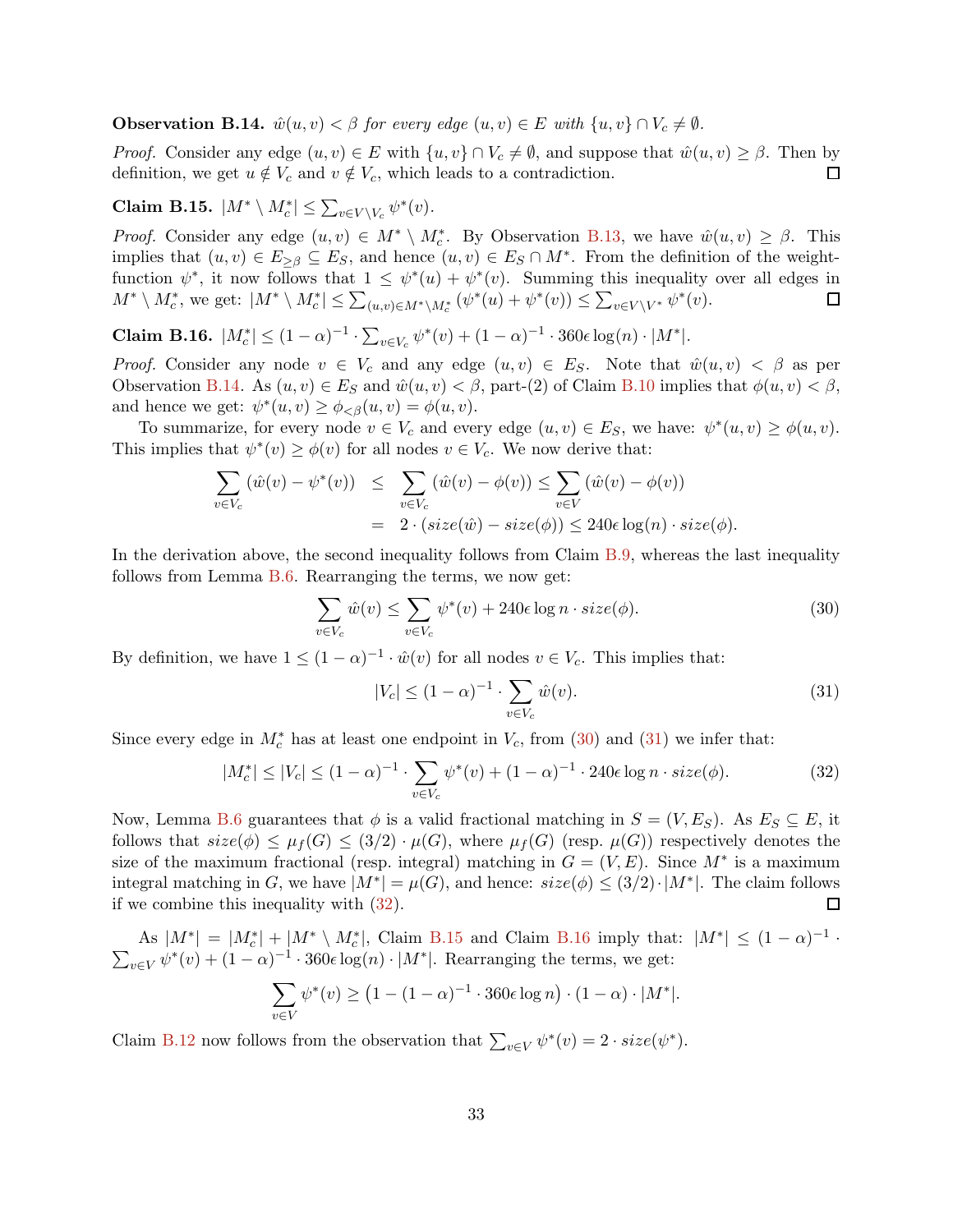#### <span id="page-35-0"></span>B.3 Proof of theorem [1.1](#page-2-1)

We will show that the sparsifier  $S = (V, E_S)$  maintained by our algorithm from Appendix [B.1,](#page-29-1) along with fractional matching  $\phi : E_S \to [0, 1]$  in S (see Lemma [B.6\)](#page-31-1), satisfy Theorem [1.1.](#page-2-1)

Assume that  $size(w) \geq 1$ . Then summing Corollary [B.2](#page-29-5) over all nodes  $v \in V$ , we get:

$$
2 \cdot size(w) \le 2(1+\beta) \cdot size(\hat{w}) + \beta \le 2(1+\beta) \cdot size(\hat{w}) + \beta \cdot size(w).
$$

Rearranging the terms in the above inequality, we infer that:

$$
size(w) \leq size(\hat{w}) \cdot \frac{(1+\beta)}{(1-\beta/2)} \leq (1+3\beta) \cdot size(\hat{w}).
$$

Now, from [\(1\)](#page-5-1) and Lemma [B.6,](#page-31-1) we get:

 $size(w) \leq size(\hat{w}) \cdot (1+3\beta) \leq size(\phi) \cdot (1+120\epsilon \log n) \cdot (1+3\beta) \leq size(\phi) \cdot (1+\delta).$ 

This proves part-(1) of Theorem [1.1.](#page-2-1)

Next, note that if w is a  $(\beta, \beta)$ -approximately maximal matching, then  $\hat{w}$  is  $(3\beta, \beta)$ -approximately maximal matching, as per Corollary [B.3.](#page-30-1) Further, from  $(1)$ , we derive that:

<span id="page-35-2"></span>
$$
\left(\frac{1}{2} \cdot (1 - 2000\epsilon \cdot \log n)\right)^{-1} \le 2 + \delta. \tag{33}
$$

Hence, by applying [\(1\)](#page-5-1), [\(33\)](#page-35-2) and Lemma [B.7,](#page-31-2) we get that:

$$
\mu(G) \le (2 + \delta) \cdot \mu(S).
$$

This proves part-(2) of Theorem [1.1.](#page-2-1)

Finally, part-(3) of Theorem [1.1](#page-2-1) follows from Lemma [B.8,](#page-31-4) whereas part-(4) and part-(5) of Theorem [1.1](#page-2-1) follow from Lemma [4.5.](#page-13-2)

#### <span id="page-35-1"></span>B.4 Proof of Theorem [B.1](#page-32-0)

Consider any sufficiently large positive integer  $N$  (whose value will be specified later). Define a new fractional matching  $\psi': E' \to [0,1]$ , where for every edge  $e \in E'$ :

$$
\psi'(e) = \max \left\{ \frac{i}{N} : i \text{ is a nonnegative integer, and } \frac{i}{N} \leq w'(e) \right\}.
$$

Thus, for every edge  $e \in E'$ , we have  $\psi'(e) \leq w'(e) \leq \psi'(e) + 1/N$ , and hence:

<span id="page-35-3"></span>
$$
0 \leq size(w') - size(\psi') \leq |E'|/N. \tag{34}
$$

Define  $E'_{\langle\beta\rangle} := \{e \in E': \psi'(e) \langle \beta \rangle\}$ , and let  $\psi'_{\langle\beta\rangle} : E'_{\langle\beta\rangle} \to [0,1]$  be the weight-function obtained by restricting  $\psi'$  to the edges in  $E'_{\leq \beta}$ . Thus, we have  $\psi_{\leq \beta}'(e) = \psi'(e)$  for all  $e \in E'_{\leq \beta}$ .

Define a multi-graph  $\mathcal{G}' = (V', \mathcal{E}')$  on the node-set  $V'$ , such that for every edge  $(u, v) \in E'$ , there are  $\psi'(u, v) \cdot N$  many multiedges joining the two endpoints u and v in  $\mathcal{G}'$ . Define the multigraph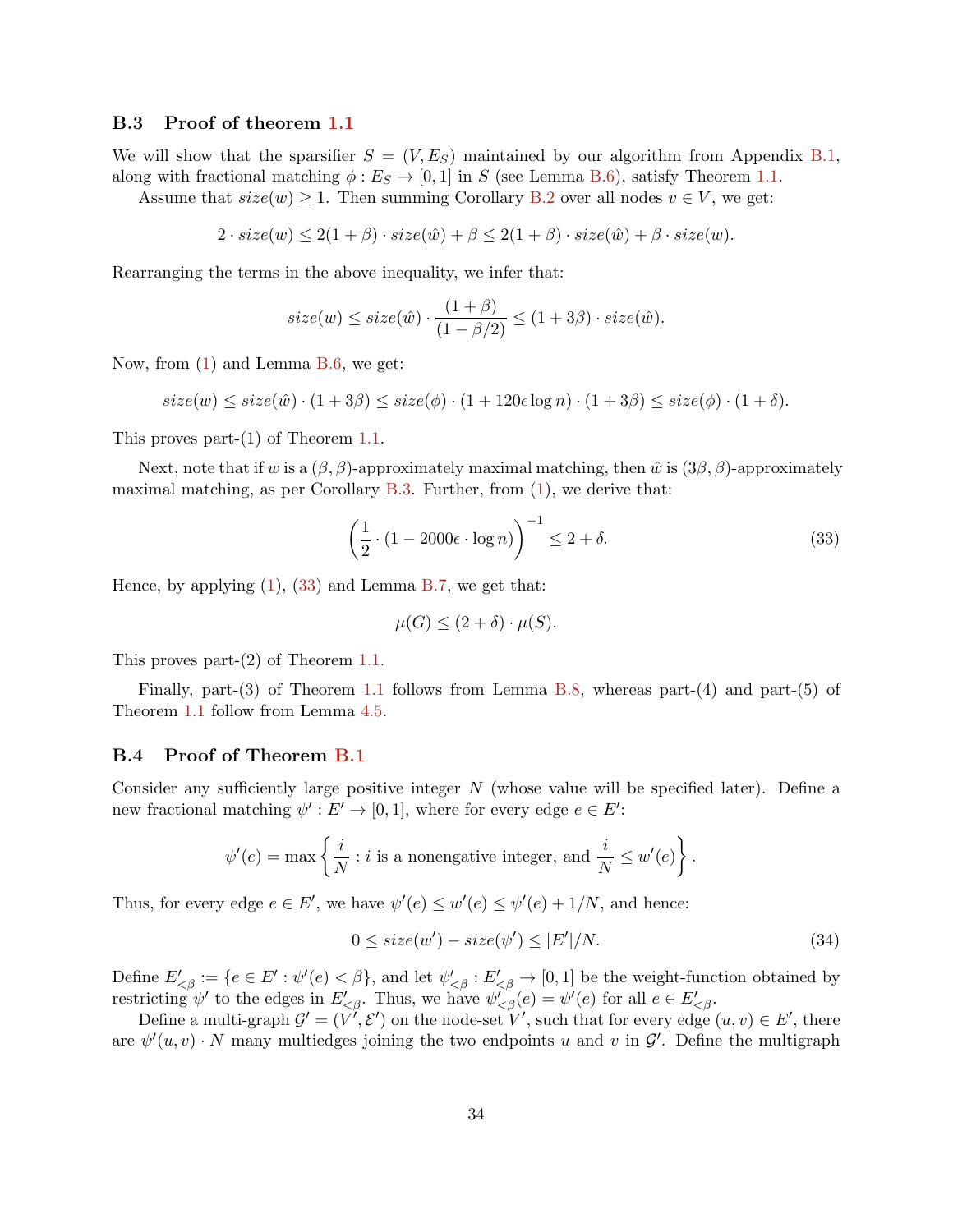$\mathcal{G}'_{\leq \beta} = (V', \mathcal{E}'_{\leq \beta})$  in a similar manner. Specifically, for every edge  $(u, v) \in E'$ , there are  $\psi'_{\leq \beta}(u, v) \cdot N$ many multiedges joining the two endpoints u and v in  $\mathcal{G}'_{\leq \beta}$ .

For all nodes  $v \in V'$ , we have  $1 \geq w'(v) \geq \psi'(v) \geq \psi'_{\leq \beta}(v)$ . This implies that N is an upper bound on the maximum degree in both the multi-graphs  $\mathcal{G}'$  and  $\mathcal{G}'_{\leq \beta}$ . Furthermore, since  $\psi'_{\leq \beta}(e) < \beta$  for all  $e \in E'_{\leq \beta}$ , the edge multiplicity of  $\mathcal{G}'_{\leq \beta}$  is at most  $\beta \cdot N$ . Thus, from Vizing's theorem [\[40](#page-39-10)] we conclude that  $\mathcal{G}'_{< \beta}$  admits a legal edge coloring  $\chi'_{< \beta} : \mathcal{E}'_{< \beta} \to \mathcal{C}'_{< \beta}$  which uses at most  $\beta \cdot N + N = (\beta + 1) \cdot N$  distinct colors, that is,  $\left| \mathcal{C}'_{\leq \beta} \right| = (\beta + 1) \cdot N$ .

Next, we will extend  $\chi'_{\leq \beta}$  to obtain a legal edge coloring  $\chi' : \mathcal{E}' \to \mathcal{C}'$  of the multigraph  $\mathcal{G}'$  using two extra colors, i.e.,  $\mathcal{C}' \supseteq \mathcal{C}'_{\leq \beta}$  and  $|\mathcal{C}'| = |\mathcal{C}'_{\leq \beta}| + 2 = (\beta + 1)N + 2$ . Since  $\chi'$  is an extension of  $\chi'_{\leq \beta}$ , we clearly have  $\chi'(e) := \chi'_{< \beta}(e)$  for all multiedges  $e \in \mathcal{E}'_{< \beta} \subseteq \mathcal{E}'$ . In order to finish the construction of this coloring  $\chi'$ , it now remains to assign colors to the multiedges in  $\mathcal{E}' \setminus \mathcal{E}'_{\leq \beta}$ . This is done by the following greedy algorithm.

The algorithm scans through the edges in  $E' \setminus E'_{\leq \beta}$ . While considering a given edge  $(u, v) \in$  $E' \setminus E'_{\leq \beta}$ , in a greedy manner it assigns a free color to each one of the  $\psi'(e) \cdot N$  many multiedges joining  $u$  and  $v$ . To be more specific, the algorithm works as follows.

- For every edge  $e = (u, v) \in E' \setminus E'_{\leq \beta}$ :
	- Let  $\mathcal{M}(e)$  denote the collection of multiedges in  $\mathcal{G}'$  that correspond to the edge e. Each of these multiedges join the two endpoints u and v of e, and we have  $|\mathcal{M}(e)| = \psi'(e) \cdot N$ .
	- Let  $\mathcal{E}'(v)$  (resp.  $\mathcal{E}'(u)$ ) denote the collection of multiedges in  $\mathcal{G}'$  that are incident on v (resp. *u*). Let  $\mathcal{Z}(e) := (\mathcal{E}'(u) \cup \mathcal{E}'(v)) \setminus \mathcal{M}(e)$ . Since  $w'(u, v) \geq \beta$ , we derive that:

<span id="page-36-0"></span>
$$
|\mathcal{Z}(e)| = (\psi'(u) + \psi'(v) - \psi'(e) - \psi'(e)) \cdot N \n\leq (w'(u) + w'(v) - w'(e) - \psi'(e)) \cdot N + 2 \n\leq (1 + \beta - \psi'(e)) \cdot N + 2 \n= ((\beta + 1) \cdot N + 2) - \psi'(e) \cdot N \n= |C'| - |\mathcal{M}(e)|.
$$
\n(35)

– From  $(35)$ , it follows that when we are considering the edge e during this scan, we have enough free colors left in the palette  $\mathcal{C}'$  to color all the multiedges in  $\mathcal{M}(e)$ .

To summarize, we have derived that there is a legal edge coloring  $\chi': \mathcal{E}' \to \mathcal{C}'$  of the multigraph  $\mathcal{G}'$  that uses at most  $|\mathcal{C}'| = (\beta + 1)N + 2$  colors. In this coloring  $\chi'$ , each color-class forms a valid (integral) matching in  $\mathcal{G}'$ , and these color-classes partition the set  $\mathcal{E}'$ . Thus, there exists some matching in  $\mathcal{G}'$  of size at least:

$$
\frac{|\mathcal{E}'|}{|\mathcal{C}'|} = \frac{N \cdot size(\psi')}{|\mathcal{C}'|} \geq \frac{N \cdot size(w') - |E'|}{|\mathcal{C}'|} \geq \frac{N \cdot size(w') - |E'|}{(\beta + 1)N + 2} = \frac{size(w') - \frac{|E'|}{N}}{(1 + \beta) + \frac{2}{N}}.
$$

In the derivation above, the first inequality follows from  $(34)$ . Note that a matching in  $\mathcal{G}'$  is also a matching in G'. Hence, we infer that there is a matching  $M' \subseteq E'$  in G' of size:

$$
|M'| \ge \frac{size(w') - \frac{|E'|}{N}}{(1+\beta) + \frac{2}{N}}.
$$

Theorem [B.1](#page-32-0) now follows as N tends to infinity.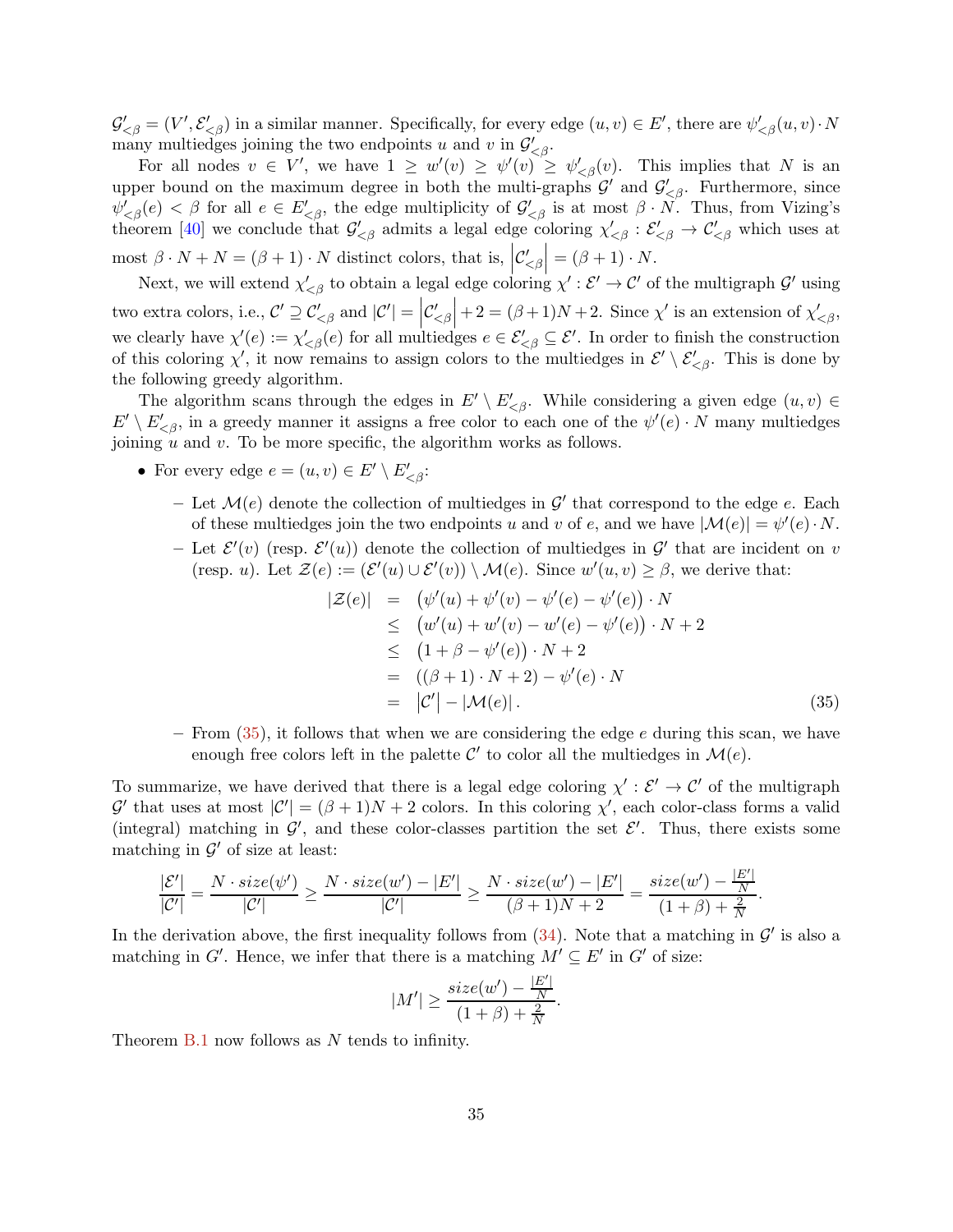## References

- <span id="page-37-0"></span>[1] Amir Abboud, Raghavendra Addanki, Fabrizio Grandoni, Debmalya Panigrahi, and Barna Saha. Dynamic set cover: improved algorithms and lower bounds. In STOC, 2019.
- <span id="page-37-14"></span>[2] Amir Abboud and Virginia Vassilevska Williams. Popular conjectures imply strong lower bounds for dynamic problems. In FOCS, 2014.
- <span id="page-37-12"></span>[3] Moab Arar, Shiri Chechik, Sarel Cohen, Cliff Stein, and David Wajc. Dynamic matching: Reducing integral algorithms to approximately-maximal fractional algorithms. In ICALP, 2018.
- <span id="page-37-13"></span>[4] Sepehr Assadi and Aaron Bernstein. Towards a unified theory of sparsification for matching problems. In SOSA, 2019.
- <span id="page-37-1"></span>[5] S. Baswana, M. Gupta, and S. Sen. Fully dynamic maximal matching in  $O(\log n)$  update time. In FOCS, 2011.
- <span id="page-37-2"></span>[6] Soheil Behnezhad, Mahsa Derakhshan, MohammadTaghi Hajiaghayi, Cliff Stein, and Madhu Sudan. Fully dynamic maximal independent set with polylogarithmic update time. In FOCS, 2019.
- <span id="page-37-3"></span>[7] Soheil Behnezhad, Jakub Lacki, and Vahab S. Mirrokni. Fully dynamic matching: Beating 2-approximation in  $O(\Delta^{\epsilon})$  update time. In *SODA*, 2020.
- <span id="page-37-4"></span>[8] Aaron Bernstein, Sebastian Forster, and Monika Henzinger. A deamortization approach for dynamic spanner and dynamic maximal matching. In SODA, 2019.
- <span id="page-37-7"></span>[9] Aaron Bernstein, Maximilian Probst Gutenberg, and Thatchaphol Saranurak. Deterministic decremental reachability, scc, and shortest paths via directed expanders and congestion balancing. In FOCS, 2020.
- <span id="page-37-5"></span>[10] Aaron Bernstein and Cliff Stein. Fully dynamic matching in bipartite graphs. In ICALP, 2015.
- <span id="page-37-6"></span>[11] Aaron Bernstein and Cliff Stein. Faster fully dynamic matchings with small approximation ratios. In SODA, 2016.
- <span id="page-37-8"></span>[12] Sayan Bhattacharya, Deeparnab Chakrabarty, and Monika Henzinger. Deterministic fully dynamic approximate vertex cover and fractional matching in O(1) amortized update time. In IPCO, 2017.
- <span id="page-37-9"></span>[13] Sayan Bhattacharya, Monika Henzinger, and Giuseppe F. Italiano. Deterministic fully dynamic data structures for vertex cover and matching. In SODA, 2015.
- <span id="page-37-10"></span>[14] Sayan Bhattacharya, Monika Henzinger, and Danupon Nanongkai. New deterministic approximation algorithms for fully dynamic matching. In STOC, 2016.
- <span id="page-37-11"></span>[15] Sayan Bhattacharya, Monika Henzinger, and Danupon Nanongkai. Fully dynamic approximate maximum matching and minimum vertex cover in  $O(\log^3 n)$  worst case update time. In SODA, 2017.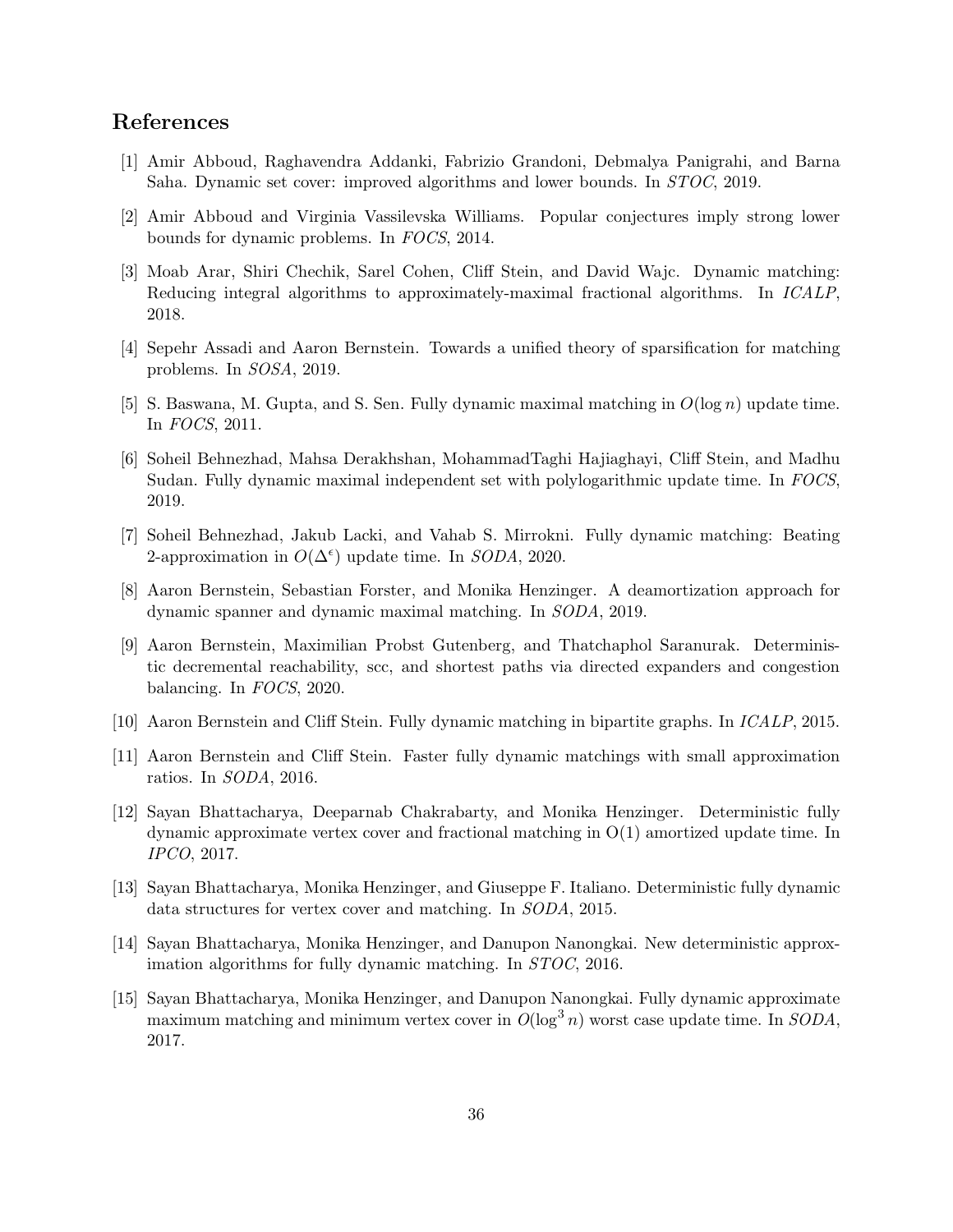- <span id="page-38-5"></span>[16] Sayan Bhattacharya and Janardhan Kulkarni. Deterministically maintaining a  $(2 + \epsilon)$ approximate minimum vertex cover in  $O(1/\epsilon^2)$  amortized update time. In SODA, 2019.
- <span id="page-38-2"></span>[17] Moses Charikar and Shay Solomon. Fully dynamic almost-maximal matching: Breaking the polynomial barrier for worst-case time bounds. In ICALP, 2018.
- <span id="page-38-11"></span>[18] Julia Chuzhoy, Yu Gao, Jason Li, Danupon Nanongkai, Richard Peng, and Thatchaphol Saranurak. A deterministic algorithm for balanced cut with applications to dynamic connectivity, flows, and beyond. In FOCS, 2020.
- <span id="page-38-13"></span>[19] Ran Duan, Haoqing He, and Tianyi Zhang. Dynamic edge coloring with improved approximation. In Timothy M. Chan, editor, SODA, 2019.
- <span id="page-38-14"></span>[20] Jacob Evald, Viktor Fredslund-Hansen, Maximilian Probst Gutenberg, and Christian Wulff-Nilsen. Decremental APSP in directed graphs versus an adaptive adversary. CoRR, abs/2010.00937, 2020.
- <span id="page-38-12"></span>[21] Gramoz Goranci, Harald Räcke, Thatchaphol Saranurak, and Zihan Tan. The expander hierarchy and its applications to dynamic graph algorithms. In SODA, 2021.
- <span id="page-38-3"></span>[22] Fabrizio Grandoni, Stefano Leonardi, Piotr Sankowski, Chris Schwiegelshohn, and Shay Solomon.  $(1 + \epsilon)$ -approximate incremental matching in constant deterministic amortized time. In SODA, 2019.
- <span id="page-38-6"></span>[23] Anupam Gupta, Ravishankar Krishnaswamy, Amit Kumar, and Debmalya Panigrahi. Online and dynamic algorithms for set cover. In STOC, 2017.
- <span id="page-38-4"></span>[24] Manoj Gupta. Maintaining approximate maximum matching in an incremental bipartite graph in polylogarithmic update time. In FSTTCS, 2014.
- <span id="page-38-7"></span>[25] Manoj Gupta and Richard Peng. Fully dynamic  $(1 + \epsilon)$ -approximate matchings. In FOCS, 2013.
- <span id="page-38-0"></span>[26] Monika Henzinger and Valerie King. Randomized dynamic graph algorithms with polylogarithmic time per operation. In STOC, 1995.
- <span id="page-38-9"></span>[27] Monika Henzinger, Sebastian Krinninger, Danupon Nanongkai, and Thatchaphol Saranurak. Unifying and strengthening hardness for dynamic problems via the online matrix-vector multiplication conjecture. In STOC, 2015.
- <span id="page-38-1"></span>[28] Jacob Holm, Kristian de Lichtenberg, and Mikkel Thorup. Poly-logarithmic deterministic fully-dynamic algorithms for connectivity, minimum spanning tree, 2-edge, and biconnectivity. J. ACM, 48(4):723–760, 2001.
- <span id="page-38-8"></span>[29] Tsvi Kopelowitz, Robert Krauthgamer, Ely Porat, and Shay Solomon. Orienting fully dynamic graphs with worst-case time bounds. In ICALP, 2014.
- <span id="page-38-10"></span>[30] Tsvi Kopelowitz, Seth Pettie, and Ely Porat. Higher lower bounds from the 3sum conjecture. In SODA, 2016.